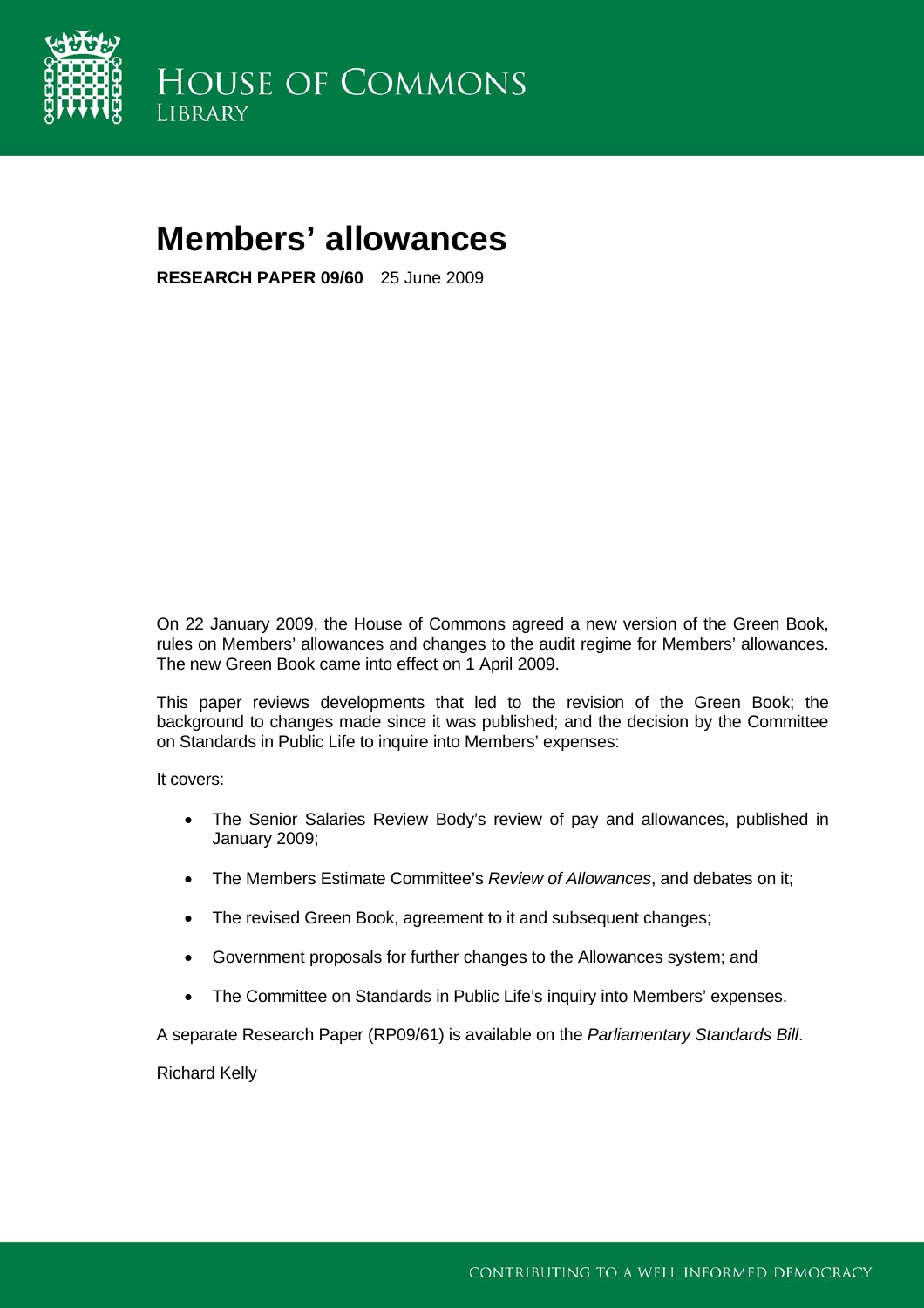#### **Recent Research Papers**

| 09/50 | Economic Indicators, June 2009                                                                                                     | 03.06.09 |
|-------|------------------------------------------------------------------------------------------------------------------------------------|----------|
| 09/51 | War and Peace in Sri Lanka                                                                                                         | 05.06.09 |
| 09/52 | Autism Bill: Committee Stage Repor                                                                                                 | 10.06.09 |
| 09/53 | European Parliament Elections 2009                                                                                                 | 17.06.09 |
| 09/54 | Local Elections 2009                                                                                                               | 15.06.09 |
| 09/55 | The Departmental Select Committee System                                                                                           | 16.06.09 |
| 09/56 | Marine and Coastal Access Bill [HL] [Bill 108 of 2008-09]                                                                          | 16.06.09 |
| 09/57 | Unemployment by Constituency, May 2009                                                                                             | 17.06.09 |
| 09/58 | US Congressional debates on the financial crisis: key players, policy and<br>future regulation                                     | 23.06.09 |
| 09/59 | Holocaust (Return of Cultural Objects) Bill (formerly known as Holocaust<br>(Stolen Art) Restitution Bill): Committee Stage Report | 24.06.09 |

**Research Paper 09/60** 

**Contributing Authors:** Richard Kelly, Parliament and Constitution Centre

This information is provided to Members of Parliament in support of their parliamentary duties and is not intended to address the specific circumstances of any particular individual. It should not be relied upon as being up to date; the law or policies may have changed since it was last updated; and it should not be relied upon as legal or professional advice or as a substitute for it. A suitably qualified professional should be consulted if specific advice or information is required.

This information is provided subject to [our general terms and conditions](http://www.parliament.uk/site_information/parliamentary_copyright.cfm) which are available online or may be provided on request in hard copy. Authors are available to discuss the content of this briefing with Members and their staff, but not with the general public.

We welcome comments on our papers; these should be e-mailed to [papers@parliament.uk.](mailto:papers@parliament.uk)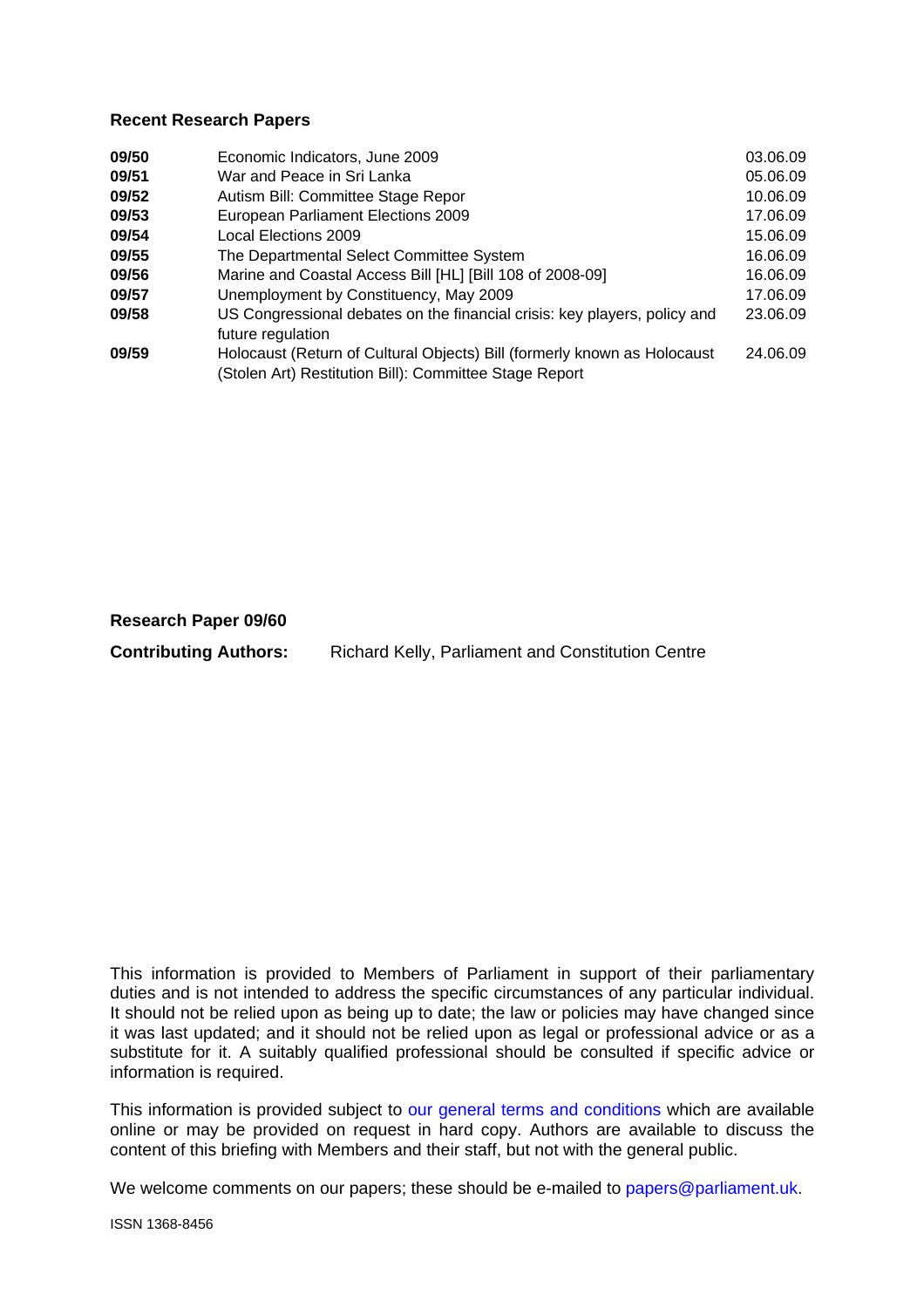# **Contents**

|             |     | <b>Summary</b>                                                           | 1              |
|-------------|-----|--------------------------------------------------------------------------|----------------|
| 1           |     | <b>Introduction and overview</b>                                         | $\mathbf{2}$   |
|             |     | Structure of the Paper                                                   | $\overline{2}$ |
|             | 1.1 | Overview of events                                                       | 3              |
|             |     | Allowances: current rates                                                | 5              |
| $\mathbf 2$ |     | SSRB review of parliamentary pay and allowances 2007                     | 6              |
|             | 2.1 | Background                                                               | 6              |
|             | 2.2 | Recommendations on Allowances                                            | 6              |
|             |     | Staffing costs                                                           | $\overline{7}$ |
|             |     | Expenditure on offices                                                   | 7              |
|             |     | <b>Communications Allowance</b>                                          | $\overline{7}$ |
|             |     | <b>Travel allowances</b>                                                 | 8              |
|             |     | <b>Additional Costs Allowance</b>                                        | 8              |
|             |     | <b>London Supplement</b>                                                 | 8              |
|             |     | Compensation on leaving office                                           | 8              |
|             |     | <b>Winding Up Allowance</b>                                              | 9              |
|             | 2.3 | Government response                                                      | 9              |
|             | 2.4 | Debate                                                                   | 9              |
|             |     | Decision of 24 January 2008 on Members' allowances                       | 10             |
| 3           |     | MEC review of allowances (June 2008)                                     | 10             |
|             | 3.1 | Conduct of the MEC Review                                                | 11             |
|             | 3.2 | Conclusions of the MEC Review                                            | 12             |
|             | 3.3 | Debate on the MEC Review                                                 | 13             |
|             |     | The Resolution of the House on Members' Expenses - 3 July 2008           | 15             |
|             | 3.4 | Review of allowances and audit                                           | 16             |
|             |     | The need for further debate                                              | 16             |
|             |     | The debate                                                               | 17             |
|             |     | Members' allowances - decision of 16 July                                | 19             |
|             | 3.5 | Next steps                                                               | 19             |
|             |     | Implementing the decision of 3 July: consultation on Members' allowances | 19             |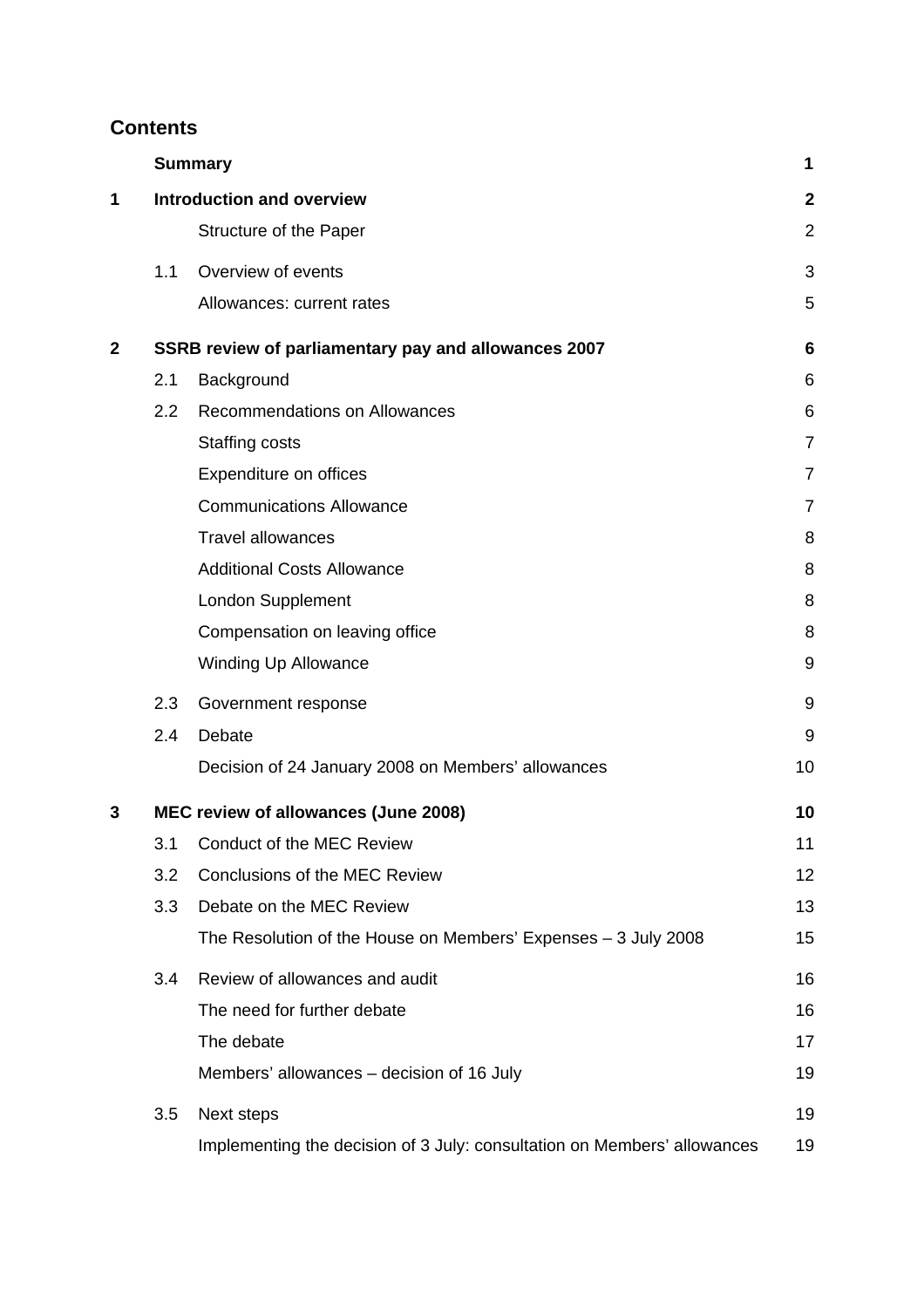| 4                                                                            | Revisions to the Green Book and the review of audit and assurance (January |                                                                               |    |  |  |  |
|------------------------------------------------------------------------------|----------------------------------------------------------------------------|-------------------------------------------------------------------------------|----|--|--|--|
| 2009)<br>21                                                                  |                                                                            |                                                                               |    |  |  |  |
|                                                                              | 4.1                                                                        | The Members Estimate Committee Report                                         | 21 |  |  |  |
|                                                                              | 4.2                                                                        | The revised Green Book                                                        | 22 |  |  |  |
|                                                                              | 4.3                                                                        | Members' allowances: audit and assurance                                      | 23 |  |  |  |
|                                                                              | 4.4                                                                        | Adopting the revised Green Book                                               | 24 |  |  |  |
|                                                                              | 4.5                                                                        | Debate                                                                        | 25 |  |  |  |
| 5                                                                            |                                                                            | Committee on Standards in Public Life Inquiry into MPs' allowances (announced |    |  |  |  |
|                                                                              | <b>March 2009)</b>                                                         |                                                                               | 30 |  |  |  |
| 6                                                                            |                                                                            | Government proposals for reforms to the allowances' system (April 2009)       | 34 |  |  |  |
|                                                                              | 6.1                                                                        | Initial announcement                                                          | 34 |  |  |  |
|                                                                              | 6.2                                                                        | The motions                                                                   | 38 |  |  |  |
|                                                                              | 6.3                                                                        | Debate and decisions                                                          | 39 |  |  |  |
|                                                                              |                                                                            | Members' allowances                                                           | 39 |  |  |  |
|                                                                              | Questions arising from the Government's acceptance of the amendment to the |                                                                               |    |  |  |  |
|                                                                              |                                                                            | motion on Members' allowances                                                 | 40 |  |  |  |
|                                                                              |                                                                            | Members' Allowances (Greater London)                                          | 41 |  |  |  |
|                                                                              |                                                                            | Registration of Members' Financial Interests                                  | 42 |  |  |  |
|                                                                              |                                                                            | Members' Staff                                                                | 43 |  |  |  |
|                                                                              |                                                                            | Members' Allowances (Evidence of Expenditure)                                 | 45 |  |  |  |
|                                                                              |                                                                            | Members Estimate Committee (Amendment of the Green Book)                      | 45 |  |  |  |
| 7                                                                            |                                                                            | Proposals for an independent Parliamentary Standards Authority and changes to |    |  |  |  |
|                                                                              |                                                                            | the rules on allowances (announced May 2009)                                  | 45 |  |  |  |
|                                                                              | 7.1                                                                        | <b>Current position</b>                                                       | 51 |  |  |  |
|                                                                              |                                                                            | Appendix 1 - MEC recommendations made in its Review of Allowances             | 52 |  |  |  |
|                                                                              |                                                                            | Appendix 2 – Payments to hon Members (Publication Scheme)                     | 54 |  |  |  |
| Appendix 3: The roles of the Members Estimate Committee and the Committee on |                                                                            |                                                                               |    |  |  |  |
|                                                                              |                                                                            | <b>Members' Allowances</b>                                                    | 55 |  |  |  |
|                                                                              |                                                                            | <b>Members Estimate Committee</b>                                             | 55 |  |  |  |
|                                                                              |                                                                            | <b>Committee on Members' Allowances</b>                                       | 55 |  |  |  |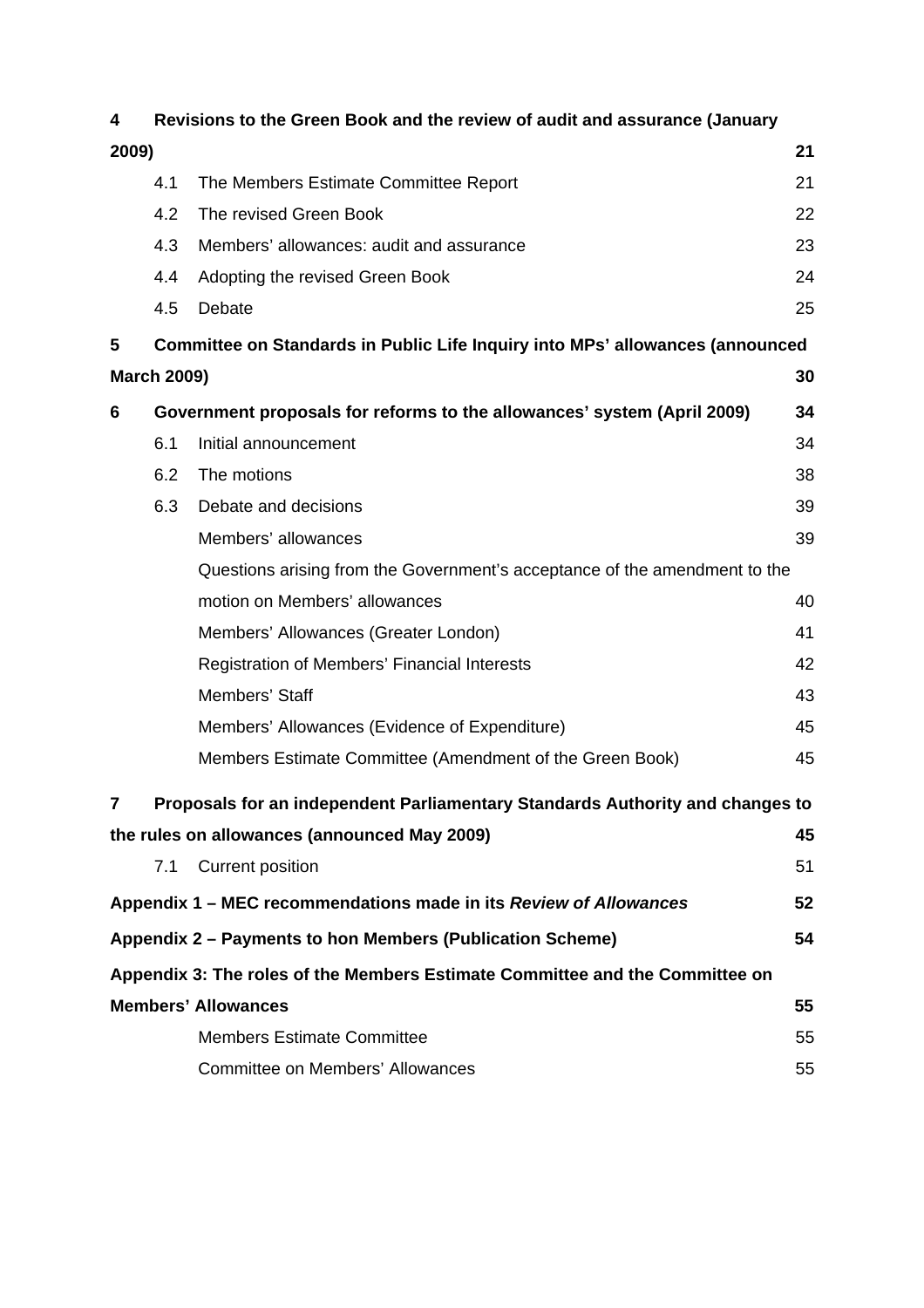# <span id="page-4-0"></span>**Summary**

Members of Parliament are able to claim allowances to support their work in Parliament and their constituencies. The allowances are designed to ensure that Members are reimbursed for costs properly incurred in performance of their duties. The allowances cover employing staff; office facilities and equipments; overnight accommodation; communicating with constituents; and travel. Both the allowances and Members' pay are regularly reviewed by the Senior Salaries Review Body (SSRB).

Following the most recent review of pay and allowances by the SSRB in 2007, the Members Estimate Committee (MEC) recommended a new system of audit and assurance for allowances; changes to the scope of overnight allowances; and other changes to the allowances regime.

These reviews and details of Freedom of Information requests for breakdowns of Members' expenses claims brought the question of allowances into the public domain to a greater extent than ever before. They also provoked public dissatisfaction with the allowances system.

The House rejected MEC recommendations for auditing allowances and some of its specific recommendations on individual allowances in July 2008. However, later in the month it agreed to allow the rules to be rewritten. At the same time, the Leader of the House announced a consultation on audit arrangements.

In January 2009, the MEC issued a revised Green Book and details of new arrangements for the audit of allowances, which the House approved on 22 January 2009. Both came into effect on 1 April 2009.

The leaking first of information on individual Members' expenses and subsequently the *Daily Telegraph's* acquisition and publication (starting in May 2009) of unredacted details of claims, prompted further action, even before the new rules came into force.

In March 2009, the Government supported the Committee on Standards in Public Life's decision to hold an inquiry into Members' expenses. Then in April, the Government set out plans for changes to allowances, at the time the CSPL was issuing its consultation paper. When the Government's proposals were put before the House of Commons, an amendment that conclusions should be deferred until the CSPL reported was agreed; however, this did not prevent some specific changes to allowances also being agreed to.

In May 2009, party leaders met and agreed immediate changes to the rules on overnight allowances. They also agreed that parliamentary allowances and parliamentary standards should be overseen by an independent body. A bill to establish the Independent Parliamentary Standards Authority was introduced on 23 June 2009 (see the Library Research Paper (RP 09/61) *Parliamentary Standards Bill 2008-09*).

The Bill is expected to receive Royal Assent before the Summer Recess and the CSPL inquiry is expected to report in October.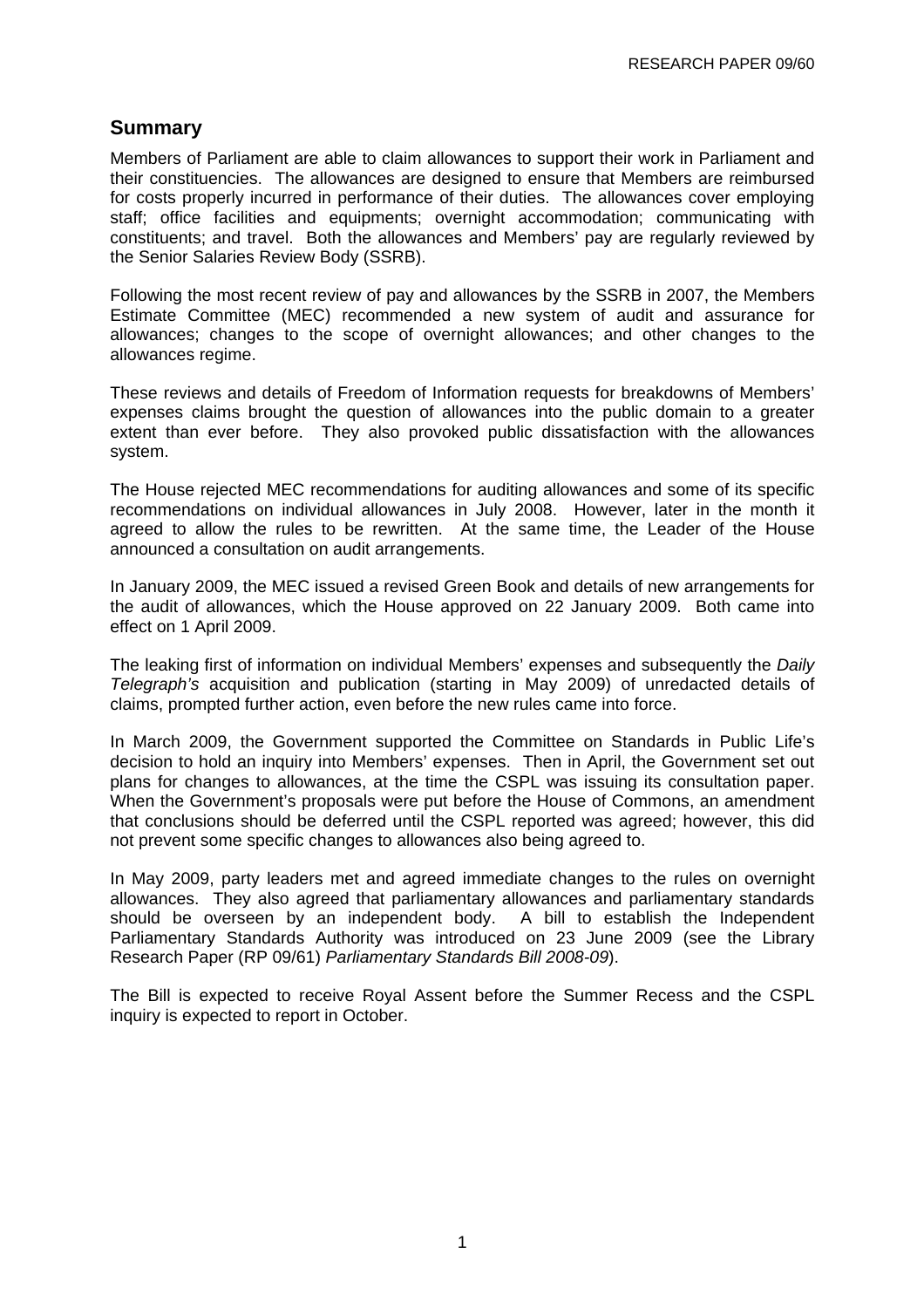# <span id="page-5-0"></span>**1 Introduction and overview**

In 1996, the House agreed that Members' pay should increase annually in line with changes in the pay rates of the senior civil service, that salaries and allowances should be subject to regular reviews by the Senior Salaries Review Body (SSRB), and that the House should continue to determine Members' pay and allowances on the basis of these reviews.

The SSRB reported on Members' pay and allowances in 2001 and in 2004. It was asked to undertake a further review in 2006, and although the Government received the SSRB's report in July 2007, it did not publish it until January 2008. When the House debated the SSRB's report in January 2008, it did so against a backdrop of limits on public sector salary increases, concerns about Members' involvement in setting their own salaries, and some concerns about allowances. In line with Government motions, the House agreed that most of the recommendations of the SSRB should be reconsidered. Those on a revised automatic mechanism for determining annual increases in Members' pay were referred to Sir John Baker, the retiring chairman of the SSRB, and those on allowances were referred to the Members Estimate Committee (MEC) – a committee established by the House in 2004 to oversee the resolutions of the House relating to expenditure charged to the Members Estimate.<sup>[1](#page-5-0)</sup>

This paper concentrates on the subject of Members' allowances. The issues relating to Members' pay are discussed in a separate Research Paper. $2$ 

## *Structure of the Paper*

This paper briefly reviews the recommendations that the SSRB made on allowances. It then outlines the conclusions of the debate in January 2008, in which the House agreed to refer the recommendations to the MEC (Section 2).

The MEC's review of allowances was published in June 2008. The report and the debate, which took place on it on 3 July 2008, are considered in Section 3, along with a further debate on Members' allowances, on an Opposition motion, which also took place in July 2008.

Among other things in July 2008, the House agreed a timetable for implementing changes recommended by the SSRB; that the House's rules on allowances – the Green Book – should be rewritten; and that audit practices needed to be changed.

The revised Green Book and a review of audit arrangements were published by the MEC in January 2009. Section 4 discusses the outcomes of these reviews. The House considered the revised Green Book and the proposals for audit arrangements on 22 January 2009, and the debate is reviewed in the same section.

In March 2009, the Committee on Standards in Public Life (CSPL) announced that it would undertake an inquiry into Members' expenses. Some details of the background to the inquiry are given in Section 5. The Government made proposals for changes in April 2009, these and further proposals for the establishment of an independent Parliamentary Standards

<sup>1</sup> The activities of the House of Commons are funded by two Estimates, the House of Commons: Administration Estimate and the House of Commons: Members Estimate. The Administration Estimate focuses on the administrative costs of running the House of Commons as an institution. The focus of the Members Estimate is mainly on Members of Parliament as individual elected representatives. It provides for their remuneration, parliamentary allowances and IT equipment in support of them carrying out their work effectively. [House of Commons, *[Members Estimate – Annual Report, Resource Accounts & Audit Committee Annual Report 2007-](http://www.publications.parliament.uk/pa/cm/cmresource/975.pdf) 08*, July 2008, HC 975 2007-08, paras 2-4]

House of Commons Library Research Paper 09/29, *[Members' pay and the independent review process](http://www.parliament.uk/commons/lib/research/rp2009/rp09-029.pdf)*, 31 March 2009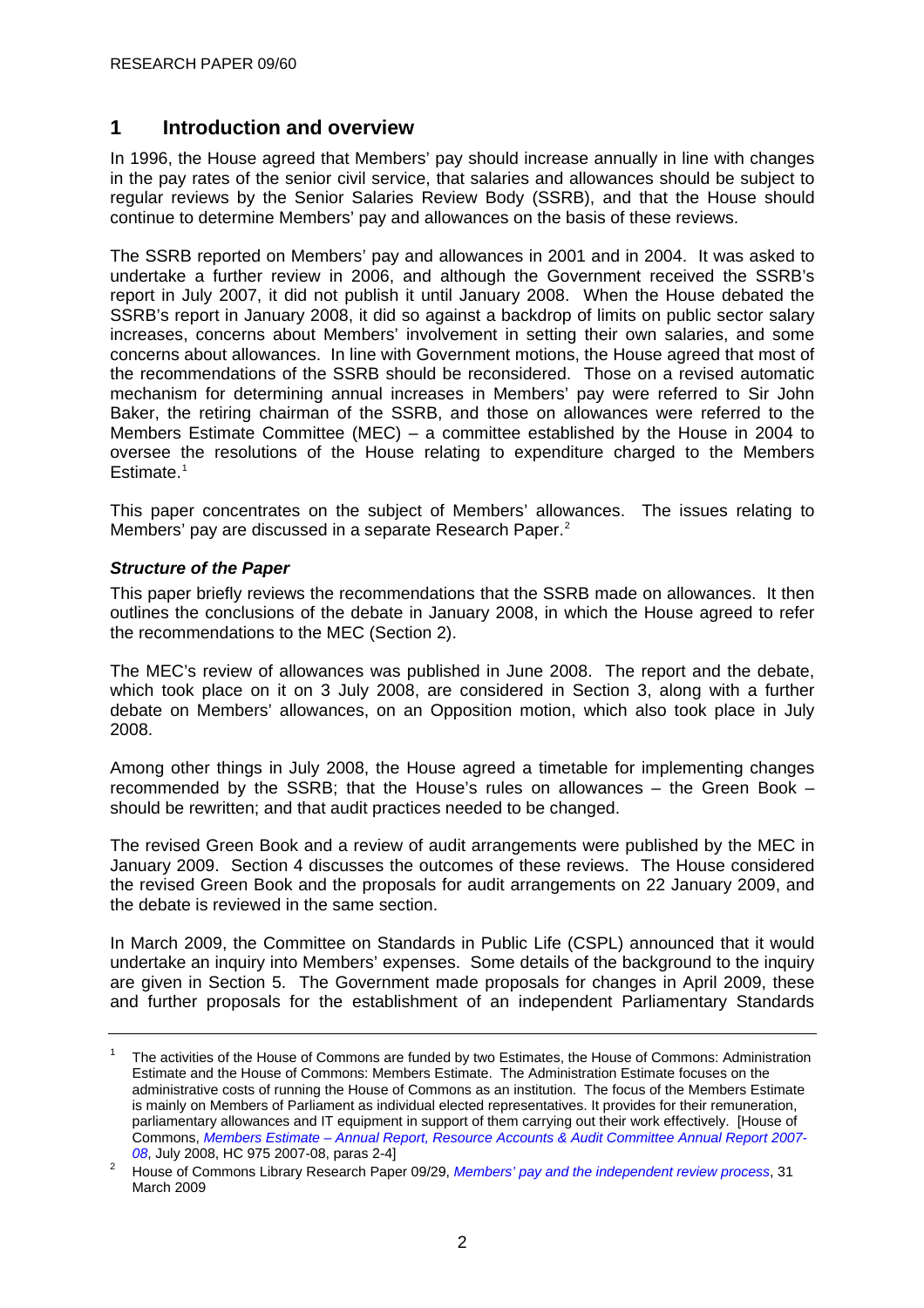<span id="page-6-0"></span>Authority, announced in May 2009, are described in Sections 6 and 7, respectively. Decisions taken by the MEC to further restrict what expenses could be claimed under the allowances as a result of details of claims appearing in the press are also described in Section 7.

## **1.1 Overview of events**

Members of Parliament are able to claim allowances to support their work in Parliament and their constituencies. The allowances are designed to ensure that Members are reimbursed for costs properly incurred in performance of their duties. The allowances cover employing staff; office facilities and equipments; overnight accommodation; communicating with constituents; and travel. Both the allowances and Members' pay are regularly reviewed by the Senior Salaries Review Body (SSRB).

In January 2008, the Government published the *Review of parliamentary pay, pensions and allowances 2007*, which it received from the SSRB in July 2007.

Also in January 2008, the House debated the SSRB report and referred several of its recommendations relating to allowances to the Members Estimate Committee (MEC). The MEC considered recommendations on renaming allowances; reducing the level of the Incidental Expenses Provision; introducing a centrally funded system for paying for the renting of constituency offices; changing the rules on the requirement for receipts; the auditing of expense claims; extending the travel allowance for spouses and civil partners to named partners; limiting the scope of and changing the formula for payments under the Resettlement Grant; and consequential changes to the provisions for winding up allowances. The House agreed to implement the SSRB recommended increase in Staffing Allowance, which would allow Members to employ the equivalent of  $3\frac{1}{2}$  full-time staff. The timing of the introduction of this change was referred to the MEC.

The SSRB's recommendations on Members' pay are discussed in a separate Research Paper (*[Members' pay and the independent review process](http://www.parliament.uk/commons/lib/research/rp2009/rp09-029.pdf)*).

Shortly after the House referred the review of allowances to the MEC, the Committee on Standards and Privileges reported that Derek Conway had misused the Staffing Allowance. The House confirmed his suspension, recommended by the Committee on Standards and Privileges, and the Speaker announced that the MEC's inquiry would be widened.

During the course of its inquiry, the MEC published recommendations on receipts and sought the views of Members. Its final report was published in June 2008. The MEC recommended a new system of audit and assurance, and changes to the scope of overnight allowances. It agreed with the SSRB that the House should meet the full costs of constituency offices but rejected proposals for limiting constituency space according to staff based at Westminster. It also recommended minor changes to other allowances.

The MEC report was debated, along with Members' pay, on 3 July 2008. The House rejected the MEC's proposals for audit and assurance – instead agreeing arrangements for the audit of claims under the Additional Costs Allowance. It approved recommendations on staff contracts, constituency offices, travel and London allowance but rejected recommendations on overnight allowances.

Then on 16 July 2008, on an Opposition Day, the House again discussed allowances. The House agreed that the Green Book (the rules on Members' allowances) should be rewritten by the Advisory Panel on Members' Allowances (APMA), and that the National Audit Office should undertake an external financial audit. Before this debate, Harriet Harman, the Leader of the House of Commons announced that a consultation paper on the auditing of allowances would be issued; it was published on 5 August 2008.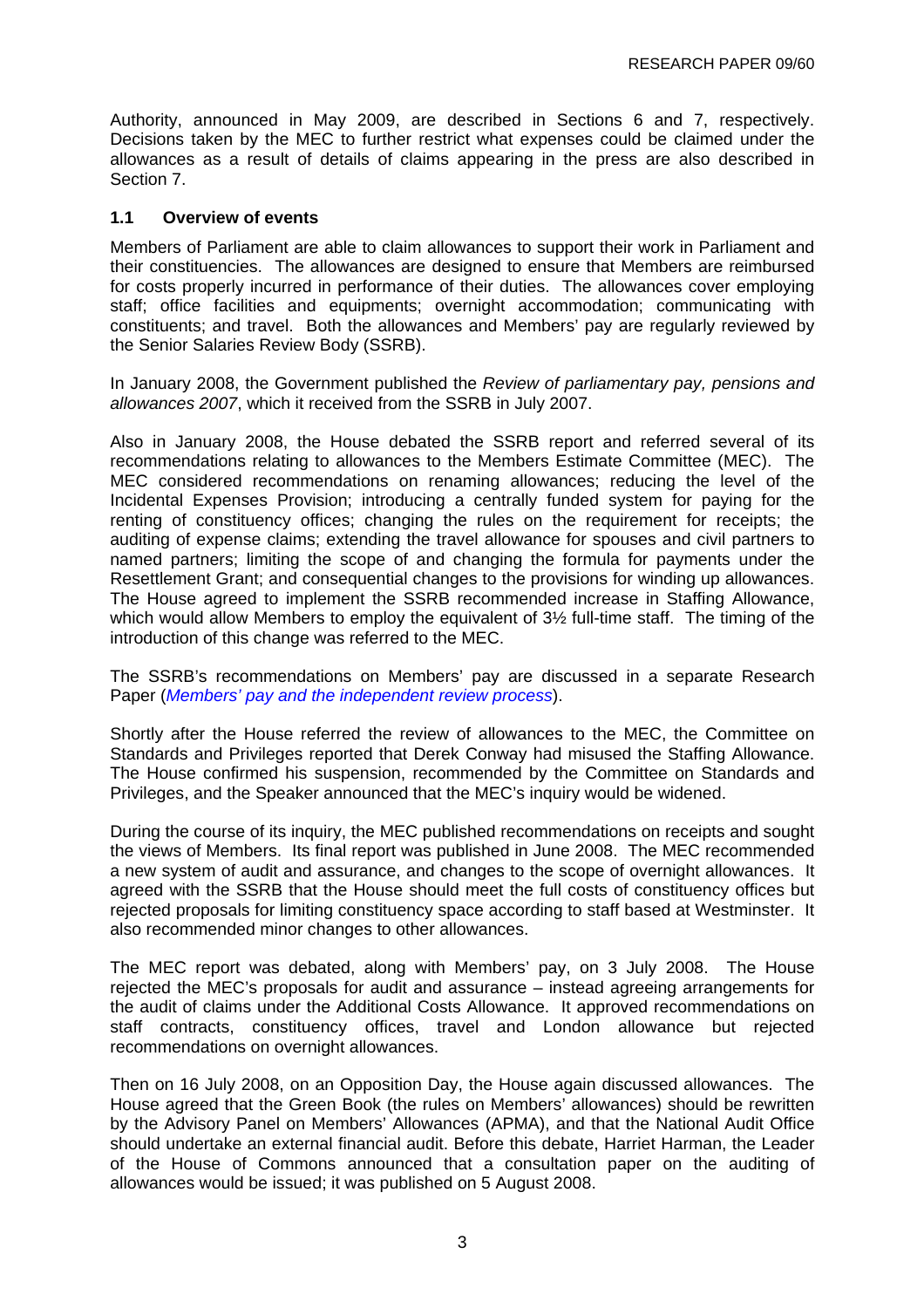The APMA prepared a draft of the Green Book during the autumn and at the same time, the MEC asked the Members Estimate Audit Committee (MEAC) to "make proposals on the future role of the National Audit Office as the external auditor of the House of Commons and the House of Commons' own Internal Audit service in providing audit and assurance of spending on the Members' allowances".

On 15 January 2009, the MEC published its report *Revised Green Book and audit of Members' allowances*. On the same day, Harriet Harman announced that the House would debate motions to approve the MEC's report; the MEAC's review of audit and assurance; a motion to replace the APMA with a Committee on Members' Allowances; and changes to the House's publication scheme relating to the Members' allowances scheme. She also announced that the House would be asked to approve a draft Order that removed information held by either House of Parliament about Members' allowances from the scope of the *Freedom of Information Act 2000*. Following unfavourable reaction to the draft Order, it was decided not to ask Parliament to approve the draft Order.

On 22 January, the House approved the other motions relating to Members' allowances and the revised rules on Members' allowances came into force on 1 April 2009.

Public interest in expenses claims made by Members grew throughout the period under review. The details of the Conway case; appeals against the Information Commissioner's ruling on requests for details of claims under the Additional Costs Allowance for specific Members, all the way to the High Court; the House's subsequent decision to release information to receipt-level for all Members, reflecting the High Court decision for specific Members; various attempts to exempt either Members or Parliament from Freedom of Information legislation; and ultimately the publication of leaked details of Members' claims by the *Daily Telegraph* all helped to maintain this interest.

In March 2009, the Committee on Standards in Public Life (CSPL) announced that it would undertake an inquiry into Members' allowances. At the beginning of April, the Prime Minister was asked by party leaders that they work together to resolve the matter. Then on 21 April, the Prime Minister (in an online video statement) and the Leader of the House (in a written ministerial statement) announced the Government's plans to reform the allowances system, in an interim way, pending the outcome of the CSPL inquiry. On 30 April, the House debated the Government's plans – although proposals for a daily allowance that were in the original proposals were not tabled. The House agreed an amendment, from the Committee on Standards and Privileges, to await the report from the CSPL, but it still made a number of changes to the allowances regime: Members with constituencies within 20 miles of London would no longer be eligible for Personal Additional Accommodation Expenses (PAAE) from 1 April 2010; changes would be introduced to details Members have to provide about their outside interests, from 1 July 2009; the House of Commons Commission was asked to review the way in which Members' staff are employed; the threshold for receipts was reduced to zero, from 1 July 2009; and the responsibilities of the MEC were changed to give it the power to amend the Green Book.

In May 2009, the *Daily Telegraph* began publishing a series of articles on claims made by Members for allowances, having obtained unredacted information that was being prepared for release by the House of Commons in response to FoI rulings. The redacted information was released on 18 June 2009.

In part because of the leaking of information about allowances, but for other reasons as well, the pressure on the Speaker to resign grew. On 18 May, he announced that he had convened a meeting of party leaders to discuss the events, review party leaders' announcements and agree an approach to deal with the situation. The reaction to the announcement was not overwhelmingly supportive – the Speaker was told that a motion of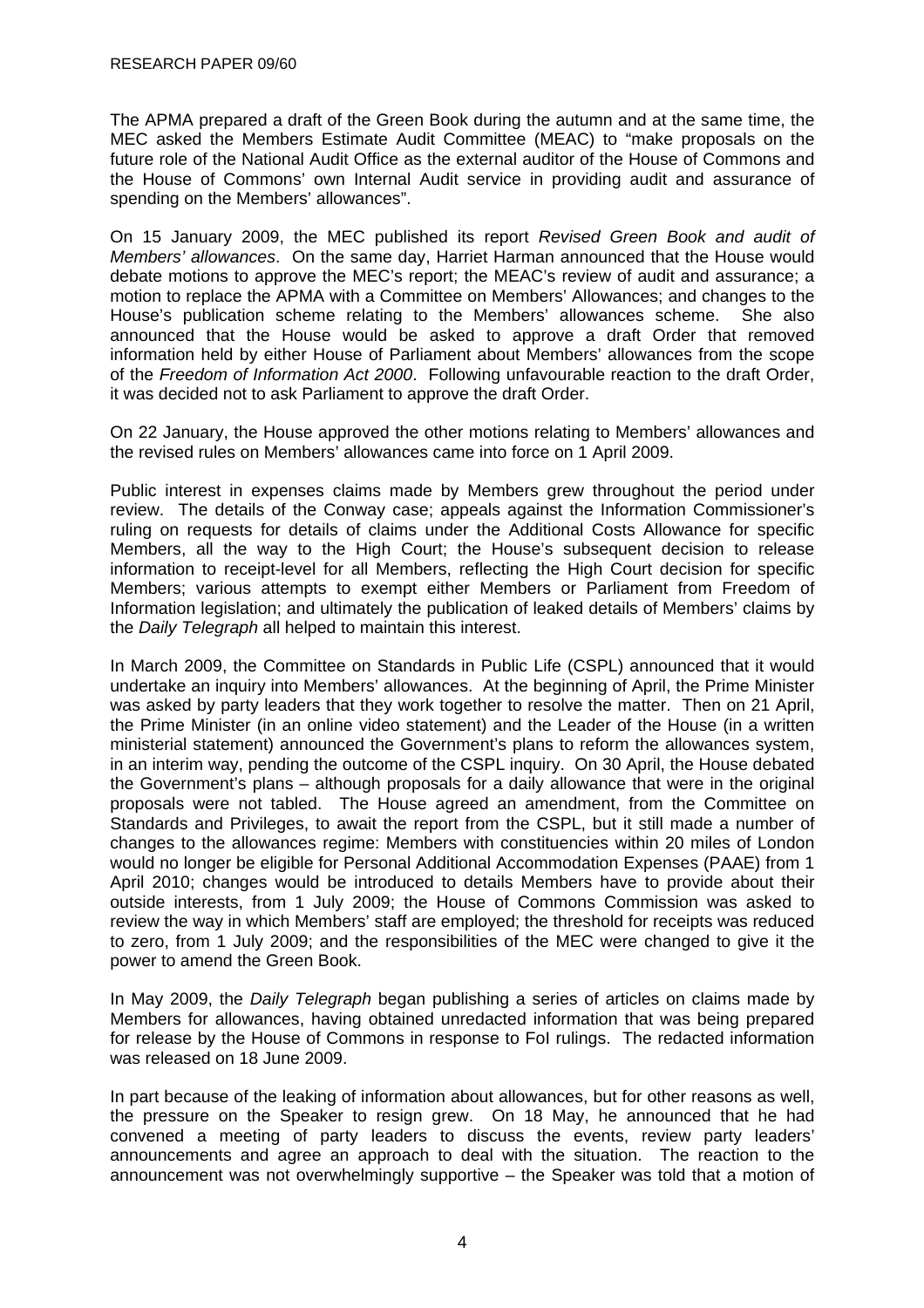<span id="page-8-0"></span>no confidence in him was to be tabled that day. The following day, the Speaker announced that he would resign on 21 June; he also, later in the day, announced the outcome of the meeting of party leaders, in relation to expenses. He said that further restrictions would be placed on what could be claimed under PAAE. He also announced that the Leader of the House would make a statement on proposals made by the Prime Minister, and supported by other party leaders, for the regulation of the House of Commons by an independent body.

On 20 May 2008, the Leader of the House announced that the Government would consult on Parliament legislating to delegate responsibilities to an independent parliamentary standards authority – covering both Houses of Parliament. She also confirmed that the MEC would agree changes to rules on allowances. There was all-party support for the plans and on 10 June, the Prime Minister confirmed the plans. Over the weekend of 13-14 June, the Leader indicated that it was her intention that the legislation establishing the parliamentary standards authority would have received Royal Assent by the Summer Recess.

## *Allowances: current rates*

The following table sets out the current rates of the main allowances available to Members of Parliament. It compares them with the rates that applied in the previous financial year and shows the changes that were made to the titles of the various allowances.

| Allowance $(E)$                               |         |         |
|-----------------------------------------------|---------|---------|
| 2008/09 title                                 |         |         |
| 2009/10 title                                 | 2008/09 | 2009/10 |
|                                               |         |         |
| <b>Incidental Expenses Provision</b>          | 22,193  |         |
| Administration and Office Expenditure         |         | 22,393  |
| Communications Allowance                      | 10,400  |         |
| <b>Communications Expenditure</b>             |         | 10,400  |
| <b>Staffing Allowance</b>                     | 100,205 |         |
| <b>Staffing Expenditure</b>                   |         | 103,812 |
| Additional Costs Allowance                    | 24,006  |         |
| Personal Additional Accommodation Expenditure |         | 24,222  |
|                                               |         |         |
| Winding Up Allowance                          | 40,799  |         |
| <b>Winding Up Expenditure</b>                 |         | 42,068  |
| London Allowance                              | 2,916   |         |
| London Costs Allowance                        |         | 7,500   |
| Mileage rates (pence per mile)                |         |         |
| Car - first 10,000 miles                      | 40      | 40      |
| Car - in excess of 10,000 miles               | 25      | 25      |
| Motorcycle                                    | 24      | 24      |
| <b>Bicycle</b>                                | 20      | 20      |
|                                               |         |         |

#### **Table 1: Members' allowances – names and rates, 2008/09 and 2009/10**

The MEC revised the rules on PAAE on 20 May 2009, following the Speaker's meeting with party leaders on 19 May (see section 7).

A Resettlement Grant is available to Members who leave the House at a general election to assist with the costs of adjusting to non-parliamentary. The level of the grant payable to each Member is based on age and length of service. Fuller details of the current allowances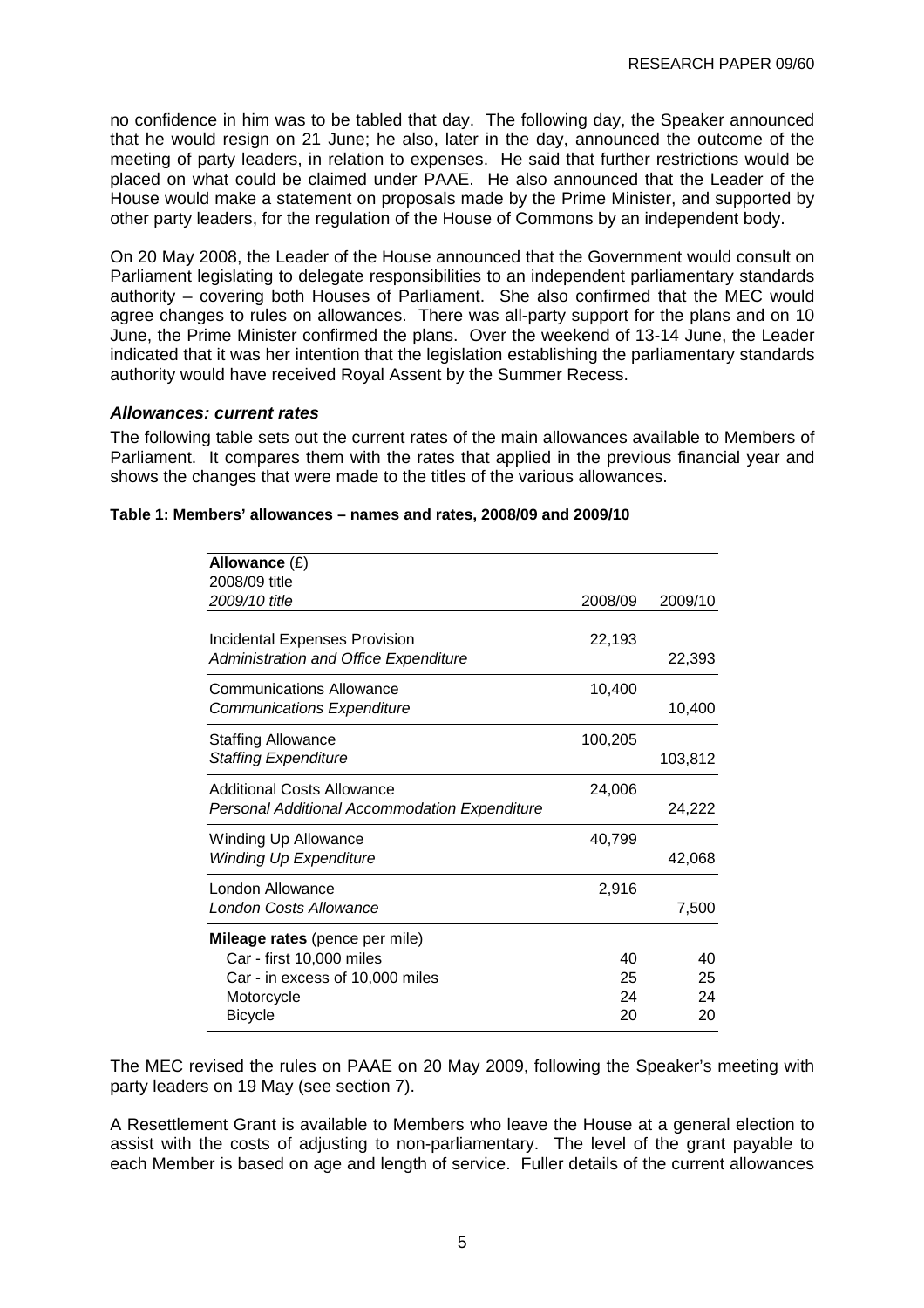<span id="page-9-0"></span>and the uses to which they can be put are set out in *The Green Book: A guide to Members' allowances*. [3](#page-9-0)

# **2 SSRB review of parliamentary pay and allowances 2007**

## **2.1 Background**

On 25 July 2006, Jack Straw, the then Leader of the House of Commons, announced that the Prime Minister had requested the SSRB to undertake a review of Members' pay and allowances. He set out the terms of the review in a written ministerial statement.<sup>[4](#page-9-0)</sup>

On 26 July 2007, the final sitting day before the Summer Recess, Harriet Harman, the Leader of the House of Commons, announced that the SSRB's review of parliamentary pay and allowances had been completed and that the Government planned to publish the report in the autumn.<sup>[5](#page-9-0)</sup> In the event, the publication of the report was postponed.

At Business Questions on 10 January 2008, the Leader of the House announced that the SSRB's report would be published on 1[6](#page-9-0) January and debated on 24 January. $6$  The review was published on 16 January 2008.<sup>[7](#page-9-0)</sup> On the same day, the Leader of the House published a written ministerial statement setting out the Government's response to the SSRB's report.<sup>[8](#page-9-0)</sup>

## **2.2 Recommendations on Allowances**

The SSRB expressed its concern about calling Members' allowances "allowances". It argued that "an allowance may … be thought to mean an amount that is allocated regardless of actual expenditure".<sup>[9](#page-9-0)</sup> In its summary, it noted:

Most of what are known as allowances for MPs are in fact mechanisms for reimbursing expenditure actually and necessarily incurred by MPs in order to do their jobs. … We believe allowances should be renamed to make as clear as possible that this is not money which augments MPs' salaries, but is expenditure necessarily incurred to do the job their constituents and the nation expect of them.<sup>[10](#page-9-0)</sup>

In order to overcome these perceptions, it recommended the change of the name of a number of the allowances that are currently available (see below). It noted that there was "much comment about MPs' allowances in the press" but that it had received no substantive evidence to suggest that the system was being abused. However, it did suggest that "some additional measures should be put in place to improve the transparency of the system" – it noted that the Scottish Parliament published details of MSPs' claims quarterly and in greater detail than Westminster. It also noted private sector practice in relation to the production of receipts and the auditing of expense claims.

It recommended that "the House agree that the ceiling for reimbursement of unreceipted expenditure be set at £50 per member per month", and that the House of Commons request the National Audit Office to audit the expenses of a representative sample of MPs each year

<sup>8</sup> HC Deb 16 January 2008 cc32WS-36WS

<sup>3</sup> <sup>3</sup> House of Commons, *The Green Book: A guide to Members' allowances*, March 2009

HC Deb 25 July 2005 cc102WS-103WS

<sup>5</sup> HC Deb 26 July 2007 c107WS

<sup>6</sup> HC Deb 10 January 2008 c535

<sup>7</sup> Review Body on Senior Salaries, *[Review of parliamentary pay, pensions and allowances 2007](http://www.ome.uk.com/downloads/Review%20of%20Parliamentary%20pay%202007%20volume%201.pdf.pdf)*, Report No 64,  $Cm$  7270-1, January 2008

<sup>9</sup> Review Body on Senior Salaries, *Review of parliamentary pay, pensions and allowances 2007*, Report No 64, Cm 7270-1, January 2008, para 1.13 10 *Ibid*, para 22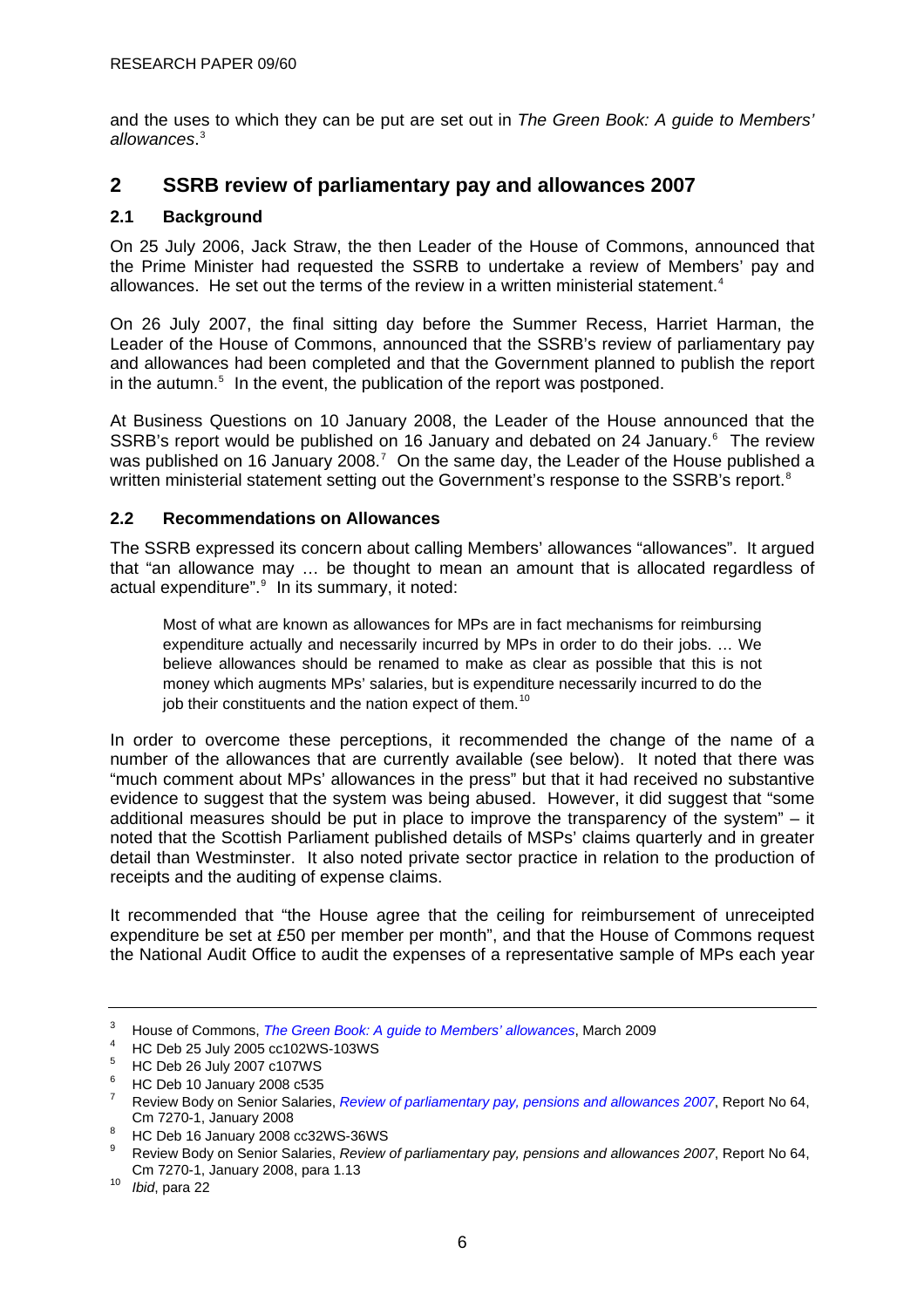<span id="page-10-0"></span>(Recommendations 17 and 18). It suggested that between 5 and 10 per cent of Members' claims should be audited. $11$ 

## *Staffing costs*

The SSRB recommended that the following allowances be renamed:

- Staffing Allowance would become Staffing Expenditure
- Temporary Secretarial Allowance would become Temporary Secretarial Expenditure (Recommendation 19).

The SSRB noted that Members' workloads have increased (as a result of easier communication and more casework) and it recommended that the Staffing Expenditure ceiling should be increased to allow Members to employ up to the equivalent of 3.5 full-time staff rather than three (Recommendation 20).

It pointed out that London-based staff normally earn more than those working elsewhere and it recommended that the ceilings on Staffing Expenditure for 3.5 staff based in and outside London should be:

 In London: £102,650 Outside London: £96,630

The difference was based on each full-time staff member in London earning a maximum of £1,720 more than staff based outside London (Recommendations 21 and 22).

These recommendations mirrored recommendations made in 2004 that the House overturned, in favour of single maximum allowance for staffing costs for all Members, irrespective of the location of their staff.

## *Expenditure on offices*

The SSRB noted that Members faced different costs for renting office accommodation in their constituencies according to location. It recommended that the costs of leasing accommodation for office and "surgery" space should be met in full. The costs of up to 800 square feet would normally be met but this area would be reduced by 100 square feet for every member of staff based on the Parliamentary Estate (Recommendation 23).

It recommended that the Incidental Expenses Provision should be renamed Other Office Expenditure and that the ceiling should be "reduced by £2,500 for each member of an MP's staff with a workstation on the Parliamentary Estate" (Recommendation 24).

The SSRB suggested that "IEP should be reduced by the average cost of premises currently met through the IEP (currently £5,000)". It also noted that the IEP contained an element of £5,000 to cover communications and with the introduction of the Communications Allowance suggested that this be reduced by half.<sup>[12](#page-10-0)</sup> Accordingly it recommended that the new limit for Other Office Expenditure should be set at £13,839 – that is £7,500 lower than the current limit for IEP of £21,339 (Recommendation 25).

## *Communications Allowance*

In its summary, the SSRB confirmed:

<sup>11</sup>*Ibid*, para 5.5 12 *Ibid*, paras 5.30 and 5.34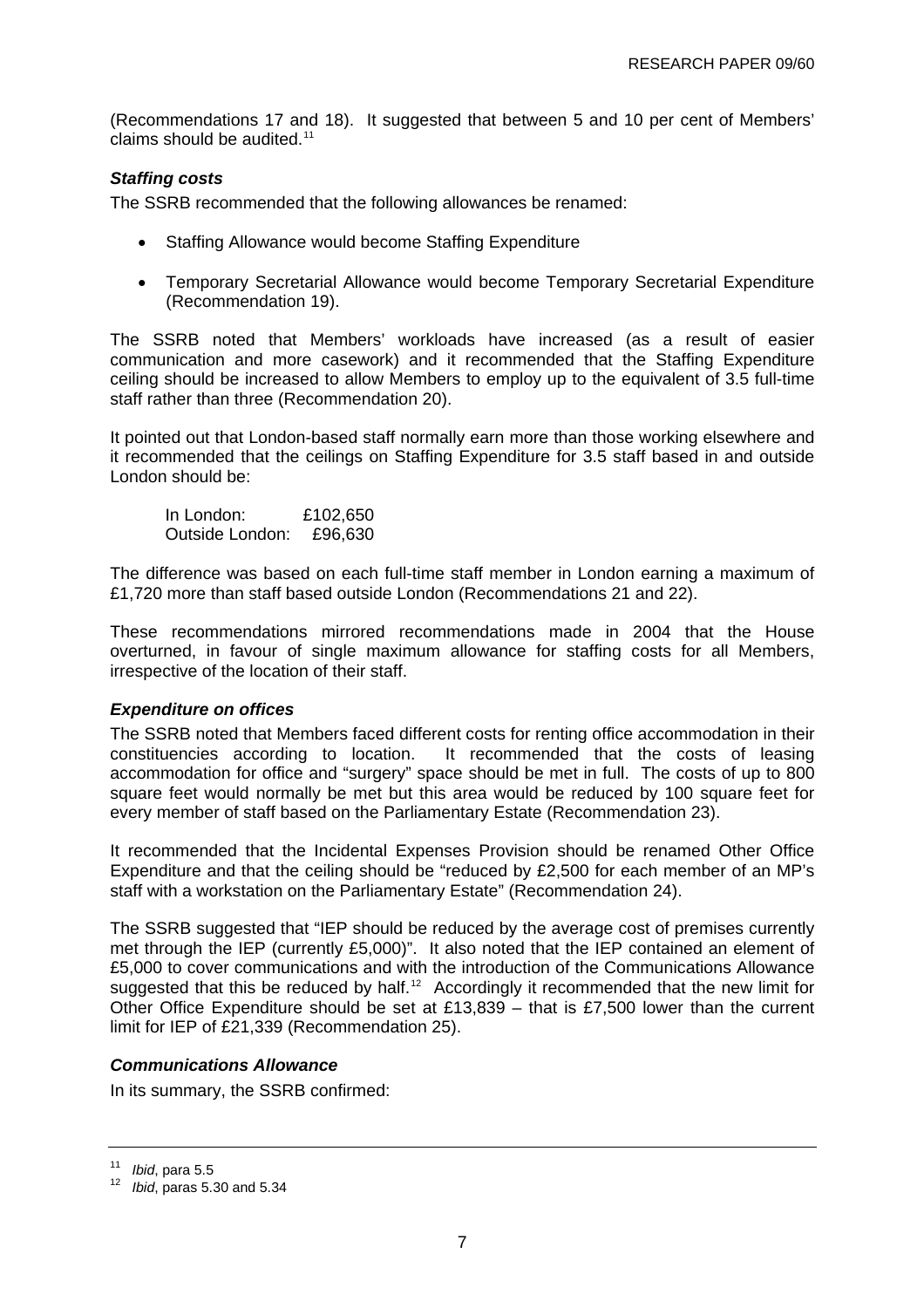<span id="page-11-0"></span>We have examined the new Communications Allowance and we believe it is broadly sound.

**Recommendation 26:** We recommend that the Communications Allowance be renamed Communications Expenditure and be confirmed at £10,000 a year. It should be uprated in April each year in line with movement in RPIX.<sup>[13](#page-11-0)</sup>

## *Travel allowances*

The SSRB reviewed representations it received on the reduction in the motor mileage allowance that it had recommended in 2004 and that the House accepted in 2004 and 2005. It concluded that there should be no change to the current rates.<sup>[14](#page-11-0)</sup>

The SSRB also suggested that the House reconsider the rules that allow Members with distant or large constituencies to claim expenses for accommodation when they cannot reach either their main or second home, on the day they started their journey.<sup>[15](#page-11-0)</sup>

As a result of representations from Members, the SSRB recommended that "partners of MPs who are named in the Parliamentary Contributory Pension Fund as sole beneficiaries should be entitled to the same travel arrangements available to spouses and civil partners" (Recommendation 27).

## *Additional Costs Allowance*

The SSRB fully endorsed the necessity of the Additional Costs Allowance. It argued that it should "be subject to the limit on reimbursement of unreceipted expenditure" (of £50), which it had recommended, see above.[16](#page-11-0) It then recommended that the allowance should remain at its current level, be renamed Personal Accommodation Expenditure, and that it should continue to be uprated in line with the retail price index (Recommendation 28).

## *London Supplement*

The SSRB recommended that the London Supplement be increased from £2,812 to £3,500 and that it should be uprated in line with the Average Earnings Index (AEI) for public sector workers, rather than the combined public and private sector AEI (Recommendation 29). It argued that £3,500 was more in line with the rates received by public sector employees in comparable roles in London. The SSRB also suggested that "the House review whether some constituencies currently in the outer zone should be reclassified to the inner zone, thus attracting only the London Supplement".<sup>[17](#page-11-0)</sup>

#### *Compensation on leaving office*

At present the Resettlement Grant is available to all Members when they leave the House of Commons at a general election. The exact amount given to each Member is determined by their age and length of service. The SSRB argued that the grant was "designed to fulfil much the same purpose as redundancy payments. Such payments are not normally made to workers who retire or resign".<sup>[18](#page-11-0)</sup> It recommended changes to the structure and the coverage of the compensation scheme for Members who left:

**Recommendation 30:** We recommend that, with effect from the general election after next, Resettlement Grant should be paid at a rate of one month's salary for each year

<sup>13</sup> *Ibid*, para 30<br><sup>14</sup> *Ibid*, paras 5.42-5.47<br><sup>15</sup> *Ibid*, para 5.54<br><sup>17</sup> *Ibid*, para 5.55<br><sup>18</sup> *Ibid*, para 5.62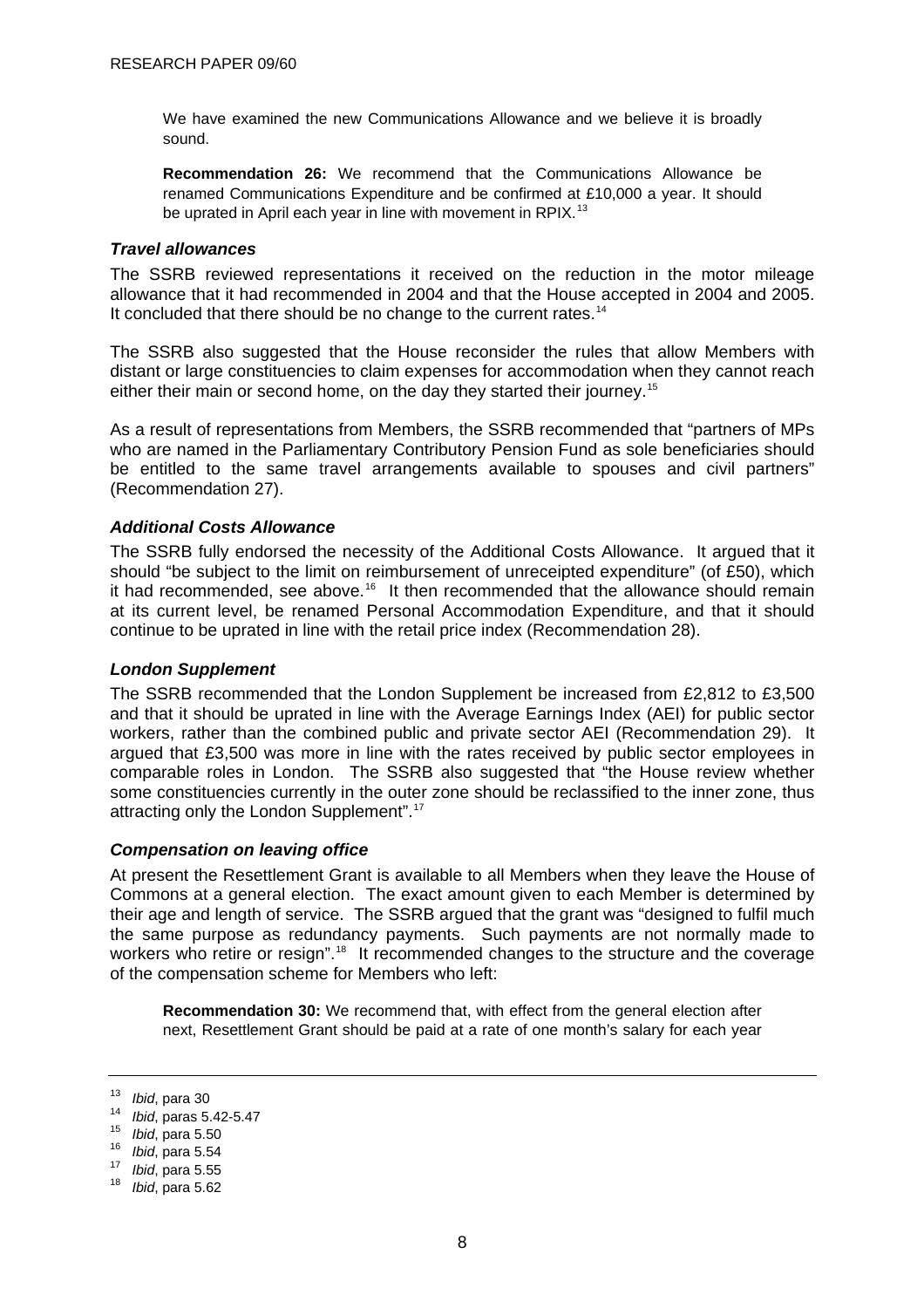<span id="page-12-0"></span>of service as an MP, up to a maximum of nine months' salary, to MPs who lose their seats at a general election or whose seats disappear as a result of boundary changes.

## *Winding Up Allowance*

In the light of changes to the Staffing Allowance and the Incidental Expenses Provision, the SSRB recommended that:

**Recommendation 31:** We recommend that the Winding Up Allowance be renamed Winding Up Expenditure and that, after the next general election, the ceiling be calculated as one third of the relevant annual Staffing Expenditure, plus one third of the limit on Other Office Expenditure and one third of the actual annual office rent or lease claimed by each MP concerned.

## **2.3 Government response**

On 16 January 2008, the Government published the SSRB's report; set out its response in a written ministerial statement; and tabled motions to give effect to its response.<sup>[19](#page-12-0)</sup>

In the written ministerial statement the Leader of the House announced that the Government proposed referring the recommendations on Members' allowances to the MEC to examine in the light of observations by the Advisory Panel on Members' Allowances (APMA).<sup>[20](#page-12-0)</sup>

In the motions that were laid on 16 January 2008, the House was asked to approve the implementation of the SSRB's recommendations on the Staffing Allowance, subject to the decisions of the MEC with regard to their timing and administration. The Motion on Members' Allowances provided for the SSRB recommendations on unreceipted expenditure, audit, central funding of constituency office costs, Incidental Expenses Provision, partners' travel, Communications Allowance, Resettlement Grant, Winding-up Allowance, and nomenclature of allowances to "be referred to the Members Estimate Committee for further consideration following consultation with the Advisory Panel on Members Allowances".<sup>[21](#page-12-0)</sup>

#### **2.4 Debate**

In opening the debate, on 24 January 2008, the Leader of the House, Harriet Harman, reviewed the SSRB's report. She commented that many of the proposals on allowances "raise complex issues", therefore the Government proposed that "they should be referred for further detailed consideration to the Members Estimate Committee", which would receive advice from the APMA.<sup>[22](#page-12-0)</sup>

Speaking for the Conservative Party, the shadow Leader of the House, Theresa May, said that it was "important for the MEC to consider carefully the implications of the proposals [from the SSRB]". She said that it was important that the House considered "seriously" the question of the audit of allowances.<sup>[23](#page-12-0)</sup>

Tony Lloyd, the chairman of the Parliamentary Labour Party, noted that there appeared to be general agreement that it was "right and proper" for the MEC to consider allowances. He also said that it was important to "establish the fact in the public mind that allowances are not

<sup>&</sup>lt;sup>19</sup> The motions appeared on the Order Paper in the "Remaining Orders and Notices" section for the first time on 17 January 2008

<sup>&</sup>lt;sup>20</sup> HC Deb 16 January 2008 cc32WS-36WS

 $21$  HC Deb 24 January 2008 c1654

 $22$  HC Deb 24 January 2008 c1654

<sup>23</sup> HC Deb 24 January 2008 cc1668-1669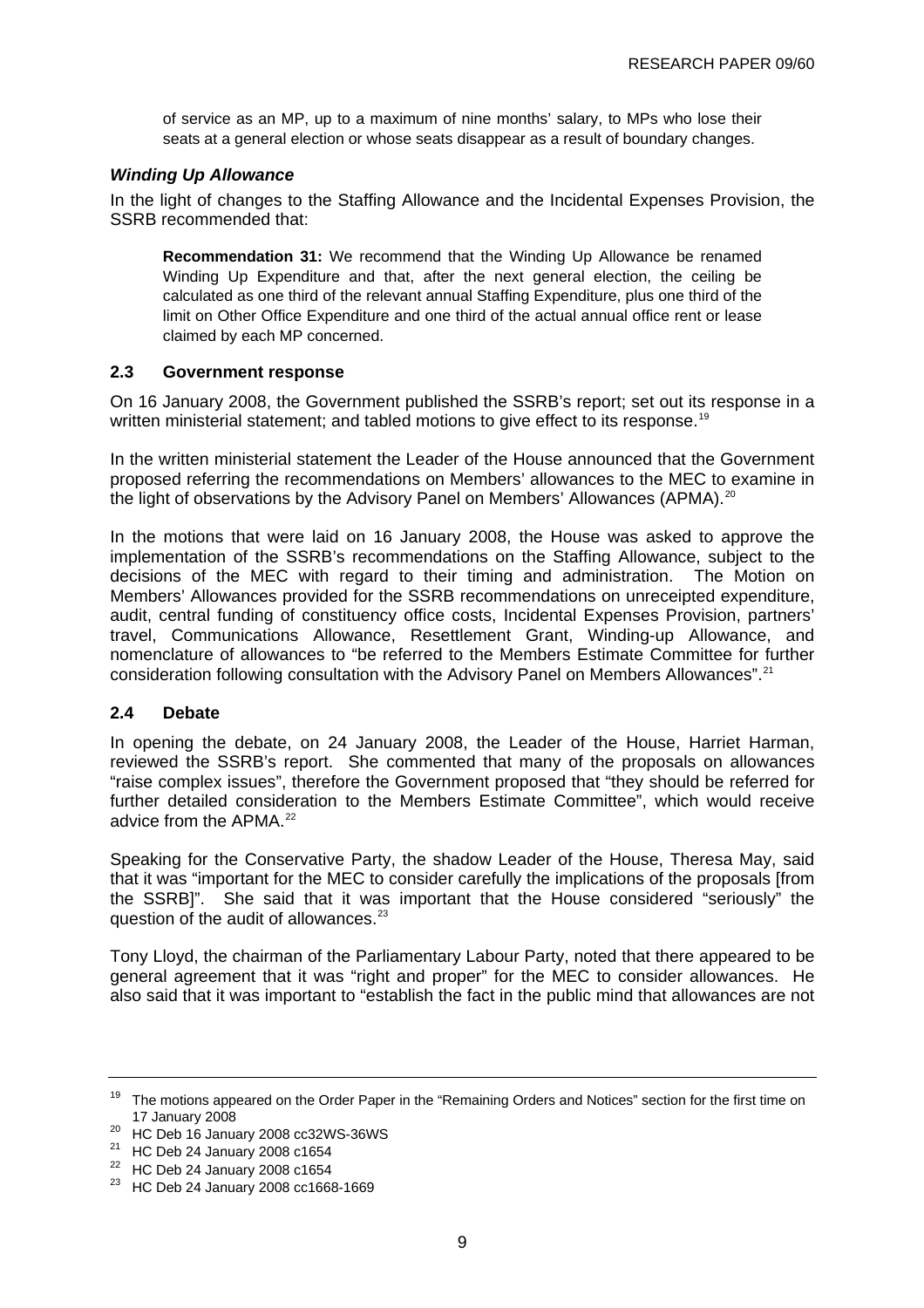<span id="page-13-0"></span>Members' pay".<sup>[24](#page-13-0)</sup> During the course of the debate other Members welcomed the proposal to refer the question of allowances to the MEC.<sup>[25](#page-13-0)</sup>

Simon Hughes, for the Liberal Democrats, also agreed that it was right that the MEC considered the question of allowances. He argued that the Committee should also consider the London Supplement, which the motion did not refer to it.<sup>[26](#page-13-0)</sup>

At the end of the debate, the House agreed to the motions tabled by the Government in response to recommendations from the SSRB on parliamentary pay, pensions and allowances, without a division. The House agreed to implement the SSRB recommended increase in Staffing Allowance, which would allow Members to employ the equivalent of 3½ full-time staff. The House referred the timing of the introduction of this change and whether higher rates should be paid if staff were based in London to the MEC. The House also referred to the MEC the SSRB's recommendations on allowances.

## *Decision of 24 January 2008 on Members' allowances*

## **MEMBERS' ALLOWANCES**

*Resolved,* 

 That this House notes the recommendations made in Chapter 5 of the report of the Review Body on Senior Salaries on parliamentary pay, pensions and allowances (Cm 7270-I) a copy of which was laid before this House on 16th January; and is of the opinion that—

 (1) recommendations 20-22 relating to an increase in staffing allowance should be implemented, subject to the decisions of the Members Estimate Committee with regard to their timing and administration;

 (2) recommendations 17-19, 23-28, 30 and 31 (relating to reimbursement of unreceipted expenditure, audit, central funding of constituency office costs, Incidental Expenses Provision, partners' travel, Communications Allowance, Resettlement Grant, Winding-up Allowance, and nomenclature of allowances) be referred to the Members Estimate Committee for further consideration following consultation with the Advisory Panel on Members Allowances.<sup>[27](#page-13-0)</sup>

# **3 MEC review of allowances (June 2008)**

On 28 January 2008, before the MEC began its work, the Committee on Standards and Privileges published a report on *The Conduct of Mr Derek Conway*, in which it reviewed the use that Mr Conway had made of the Staffing Allowance, following a review by the Standards Commissioner. It concluded that Mr Conway had misused the Staffing Allowance, and recommended that he pay back some money and be suspended from the service of the House for 10 days.<sup>[28](#page-13-0)</sup> The House agreed the Committee on Standards and Privileges' report on Derek Conway, on 31 January 2008.<sup>[29](#page-13-0)</sup>

Also on 31 January 2008, the Speaker told the House that the MEC would consider the SSRB's recommendation at a meeting convened on 4 February 2008. On 4 February, before the meeting, he confirmed that the MEC would also consider the report from the

<sup>24</sup> HC Deb 24 January 2008 c1670

<sup>25</sup> For example, HC Deb 24 January 2008 c1687; and c1692

<sup>26</sup> HC Deb 24 January 2008 cc1677-1681

 $27$  HC Deb 24 January 2008 c1720

<sup>&</sup>lt;sup>28</sup> Committee on Standards and Privileges, *Conduct of Mr Derek Conway*, 28 January 2008, HC 280 2007-08<br><sup>29</sup> HC Deb 31 January 2008 cc481-490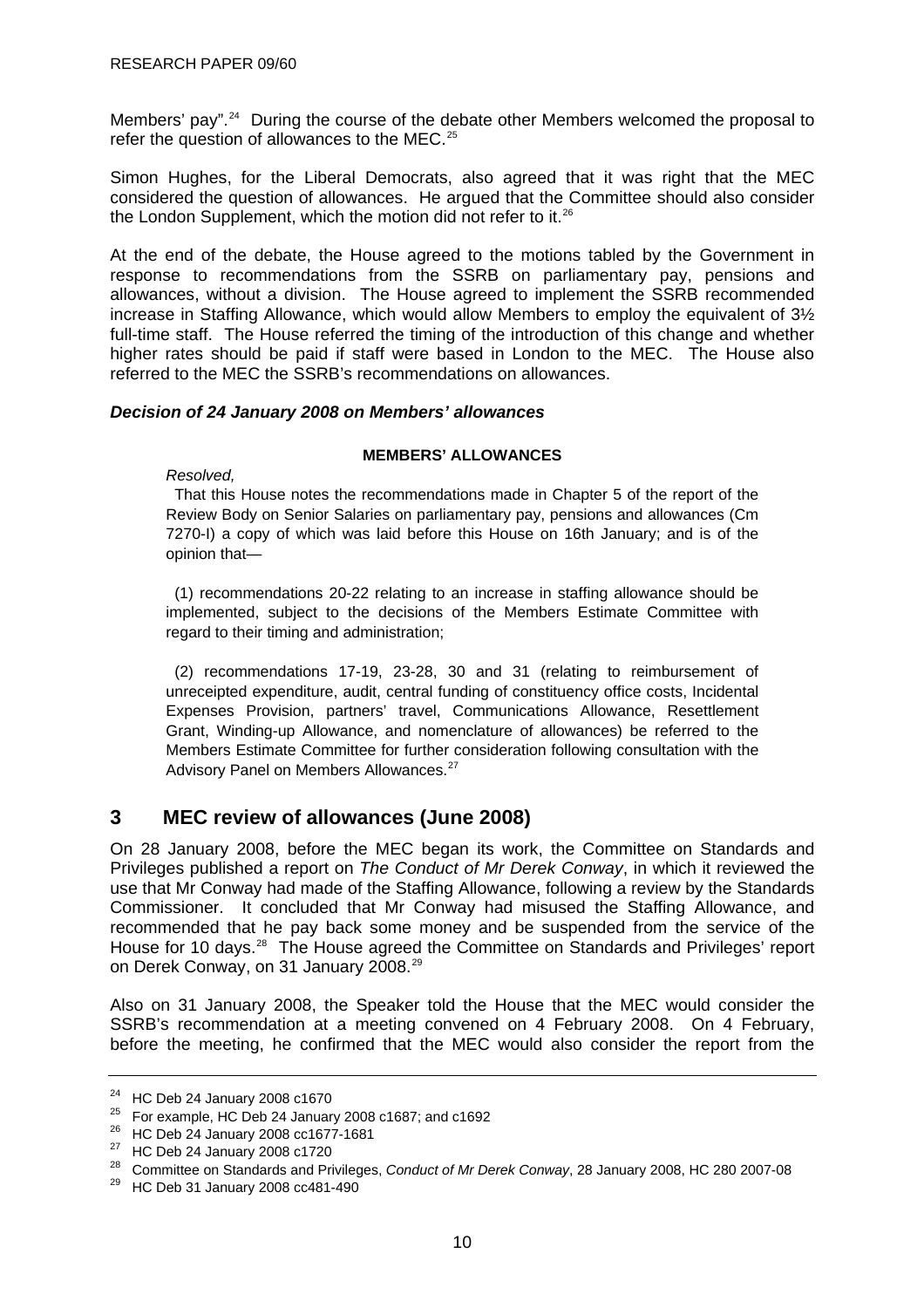<span id="page-14-0"></span>Committee on Standards and Privileges, and how to proceed. After the MEC's meeting, the Speaker wrote to all Members announcing that that the review would require the consideration of "a wide range of complex issues". The MEC agreed that

… this will require a root and branch examination of the current system and that the review should build its options for reform on the existing regime governing allowances.<sup>[30](#page-14-0)</sup>

## **3.1 Conduct of the MEC Review**

The MEC decided that the review would be taken forward by its three backbench members (Sir Stuart Bell MP, Nick Harvey MP and David Maclean MP).<sup>[31](#page-14-0)</sup>

On 28 February 2008, the MEC's report, *Review of Members' Allowances*, was published.[32](#page-14-0) The report set out the MEC's key priorities and how it would undertake its review. The Committee also reported that it had "agreed that the threshold of £250 for invoices and receipts should be reduced from the start of the next financial year".<sup>[33](#page-14-0)</sup>

On 11 March 2008, the MEC's report *Review of Members' Allowances: Threshold for Receipts* was published. The MEC considered three options for the new receipt threshold, £100, £50 and £25. It took into account views from Members, members of the public and officials. It reported that it had "considered whether the threshold should be zero but ruled it out for practical reasons". It also commented on petty cash and decided that the amount of petty cash which could be drawn each month would be limited to £50 and that "Members will keep a petty cash book recording what items petty cash is spent on, which may be subject to audit". The MEC instructed the Department of Resources that "with effect from 1 April 2008, no claim against allowances of £25 or more per item will be reimbursed unless it is accompanied by a receipt". [34](#page-14-0)

On 2 April 2008 the MEC published an Issues Paper. It set out a number of questions and asked for comments by 5 May 2008.<sup>[35](#page-14-0)</sup>

During the course of its review, the MEC met with outside bodies and experts such as the National Audit Office (NAO), HM Revenue & Customs (HMRC), accountants PKF and PwC and the Chairman of the CSPL. The CSPL provided a set of *Principles to govern a review of MPs' allowances*, which it believed "should be followed in the review of MPs' allowances". [36](#page-14-0) It also met with Members; and with Party groups, the Parliamentary Labour Party, the 1922 Executive of backbench Conservative MPs and the backbench Liberal Democrat party. It also received a number of papers from the House of Commons Department of Resources, the department responsible for administering and paying Members' allowance claims. A number of the papers received from the Department of Resources were published separately by the MEC.<sup>[37](#page-14-0)</sup>

<sup>&</sup>lt;sup>30</sup>Letter, from the Speaker to all Members, 4 February 2008<br><sup>31</sup> Members Estimate Committee, *MPs' pay and allowances Q&A*, undated<br><sup>32</sup> Members Estimate Committee, *Review of Members' Allowances*, 28 February 2008, HC the electronic version of the report was republished on 13 March, however, the next report (published on 11

March) refers to this being published on 26 February<br>
33 *Ibid*, para 3<br>
34 Members Estimate Committee, *[Review of Members' Allowances: Threshold for Receipts](http://www.publications.parliament.uk/pa/cm200708/cmselect/cmmemest/415/415.pdf)*, 11 March 2008, HC<br>
415 2007-08

<sup>&</sup>lt;sup>35</sup>Members Estimate Committee, *Review of Members' Allowances: Issues*, 2 April 2009, HC 464 2007-08<br><sup>36</sup> Members Estimate Committee, *Review of Allowances*, 25 June 2008, HC 578-I 2007-08, Appendix 1<br><sup>37</sup> Members Estima

<sup>2008,</sup> HC 578-II 2007-08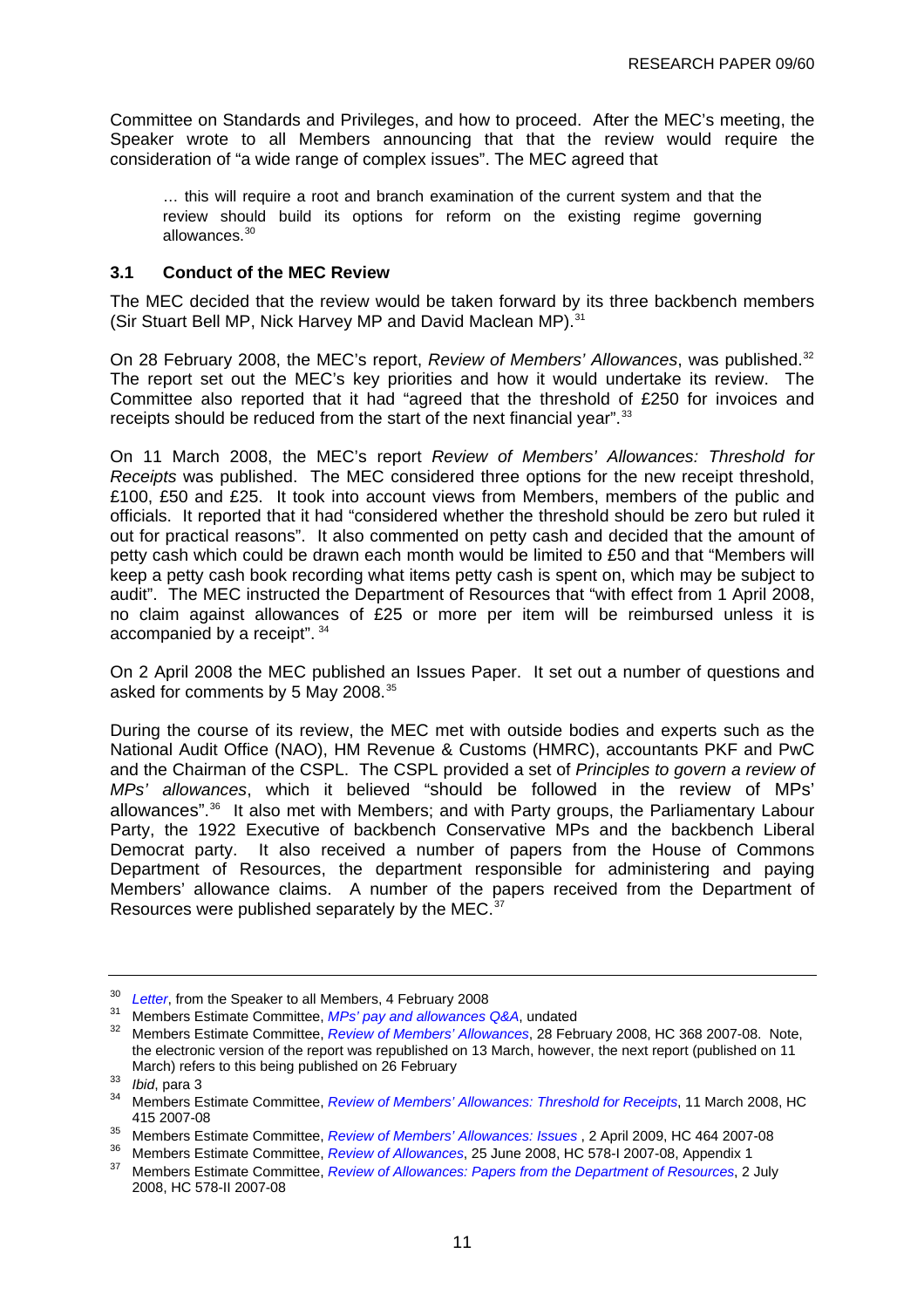## <span id="page-15-0"></span>**3.2 Conclusions of the MEC Review**

The MEC's *Review of Allowances* was published on 25 June.<sup>[38](#page-15-0)</sup> The MEC recommended an enhanced audit system for Members' expenses, including "a robust new system of practice assurance involving regular financial health checks on records kept and processes used in Members' offices with outside professional teams covering about 25% of Members each year and every Member each Parliament"; changes to the Additional Costs Allowance and its scope, such as no longer funding items on the "John Lewis list" (for example, furniture and household goods); a tightening of the rules on the Communications Allowance and its freezing until 2012; minor changes to travel limits based on constituency size; an increase in the London supplement; changes to the Resettlement Grant; changes recommended by the SSRB to certain other allowances were rejected. The MEC also recommended that constituency offices should be centrally funded. Its recommendations are set out in Appendix 1.

Following the publication of the MEC's *Review of Allowances*, the CSPL responded to an invitation from the Leader of the House to comment on the MEC's report. It issued a letter that its Chairman had sent to the Speaker:

We are not in a position to comment at length on the proposals. We would only want to do that after following our usual practice of taking evidence and hearing the arguments so that such comments can be evidence based.

But we have looked at the broad thrust of the proposals against the set of principles which we suggested earlier. I can say that there are a number of aspects which my committee welcome. In particular we were pleased to see the proposals for a more robust system of audit and assurance, based for the most part on claims backed by receipts, and by the implied acceptance of complete transparency about what is claimed. Taken together, these seem to us to be significant steps towards the establishment of the robust regime that MPs and the taxpayer have the right to expect. We also welcome:

- The separate proposal that would remove from the House the need to determine the level of their own salaries.
- The reforms proposed for the arrangements for paying staff.
- Tightening of other rules, in particular removing the ability to claim under the Additional Costs Allowance for items of furniture assessed against the socalled John Lewis list.
- The fact that your committee has not as widely predicted in the press proposed the replacement of the Additional Costs Allowance by an equivalent adjustment to pay (which would have created a major confusion between pay and the reimbursement of expenses).

I do not intend to comment further at this stage. It must be for the House in the first instance to determine whether the proposals are likely to be sufficient to secure the objective of restoring public confidence. We look forward to hearing the debate.

But we note that, as the report acknowledges, the proposals focus on audit and assurance rather than structural change and that they do not address every aspect of the arrangements which have been questioned over the last few months. My Committee will therefore want to continue to monitor the position carefully to see

<sup>38</sup> Members Estimate Committee, *Review of Members' Allowances* , HC 578, 2007-08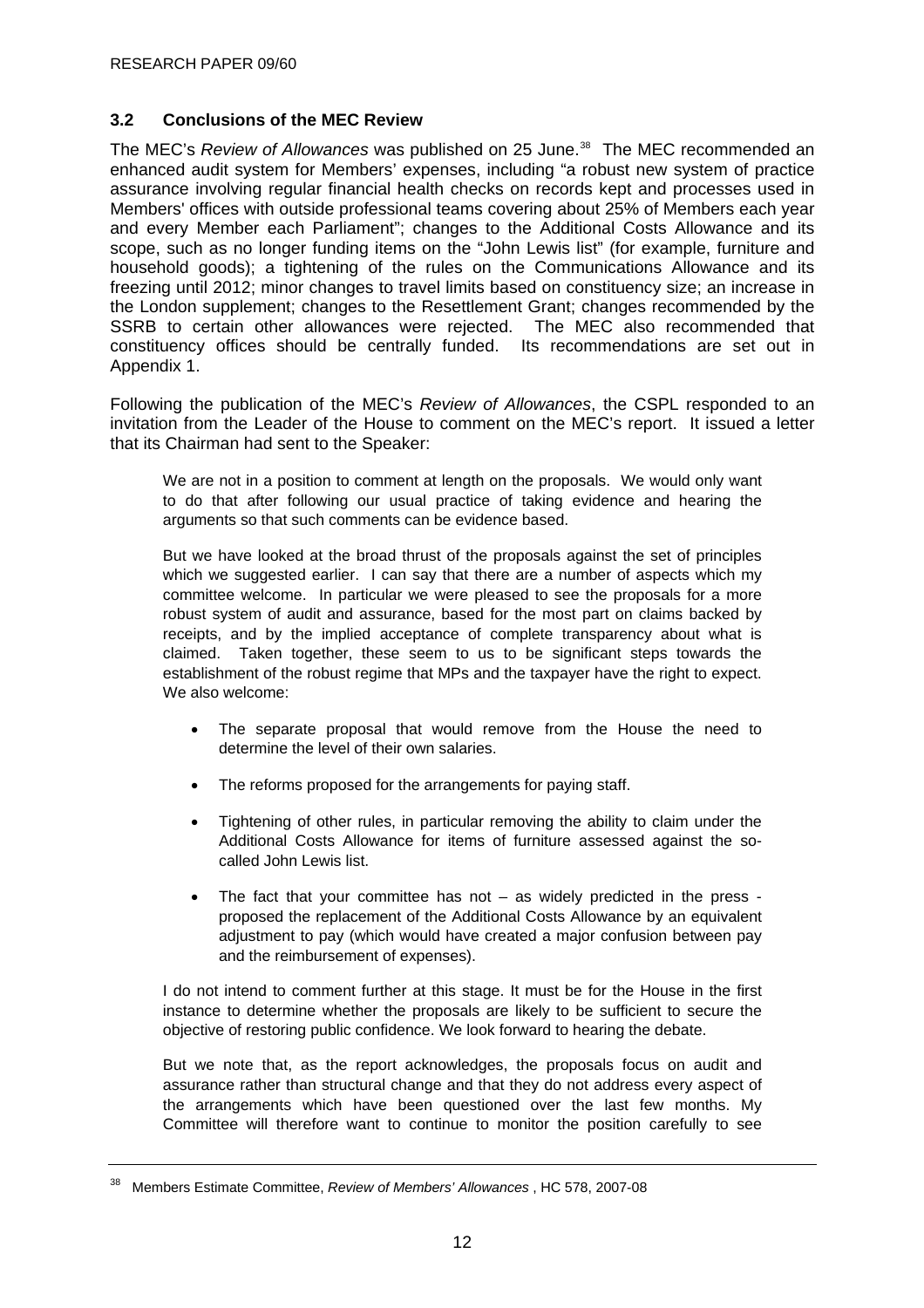<span id="page-16-0"></span>whether there are in practice continuing public concerns or clear and obvious deficiencies in the new arrangements or in their implementation.<sup>[39](#page-16-0)</sup>

## **3.3 Debate on the MEC Review**

The House debated the MEC's *Review of Allowances*, on 3 July 2008, on a motion that would have given effect to the MEC's recommendations (see Box 1). Nick Harvey, who speaks in the House on behalf of the Commission and the MEC, opened the debate. He argued that the debate was taking place in the context of Members needing to "restore the reputation of the House". He continued:

Thus it is that our principal recommendation is that we need a more rigorous system of audit and assurance, possibly going further than the strict requirements that an audit would deem necessary. We need to do this in the interests of trying to restore public confidence in this House.<sup>[40](#page-16-0)</sup>

He went on to outline the Committee's proposals for 'practice assurance' and to briefly review the Committee's other recommendations.

## *Box 1: Nick Harvey's motion*

## MEMBERS' EXPENSES

That this House welcomes the Third Report from the Members Estimate Committee: Review of Members Allowances (House of Commons Paper 578); endorses in particular the recognition of the need for a robust system of scrutiny for parliamentary allowances and the accompanying emphasis in the Report on improved audit; and is of the opinion that—

(1) Recommendations 1-5 (audit and assurance), Recommendations 6 and 7 (scope of overnight expenses), Recommendations 9 and 10 (Communications Allowance), Recommendations 11 and 12 (travel), Recommendations 13 and 14 (overnight expenses), Recommendation 15 (resettlement), and Recommendations 16-18 (other SSRB recommendations) should be implemented, subject to decisions of the Members Estimate Committee with respect to their introduction and application;

(2) the principle of central funding of constituency office costs, as set out in Recommendation 8, should be approved and asks the Members Estimate Committee to prepare a detailed proposal accordingly;

(3) the timetable for implementation of the Recommendations set out in paragraph 257 of the Report be endorsed; and instructs the Members Estimate Committee to report from time to time on the implementation of this Resolution.

Harriet Harman, the Leader of the House, introduced a motion that would prevent Members' addresses being published under freedom of information legislation. She then commented on the MEC report:

The Government do not take an official position on the proposals in the MEC report, which is a matter for the House rather than the Government. However, it is right and necessary to have strengthened and independent audit of our expenditure on our offices, travel and accommodation, and that will be a necessary step in regaining the

<sup>&</sup>lt;sup>39</sup> Committee on Standards in Public Life Press Notice PN215, *MEC Report*, 30 June 2008<br><sup>40</sup> HC Deb 3 July 2008 c1096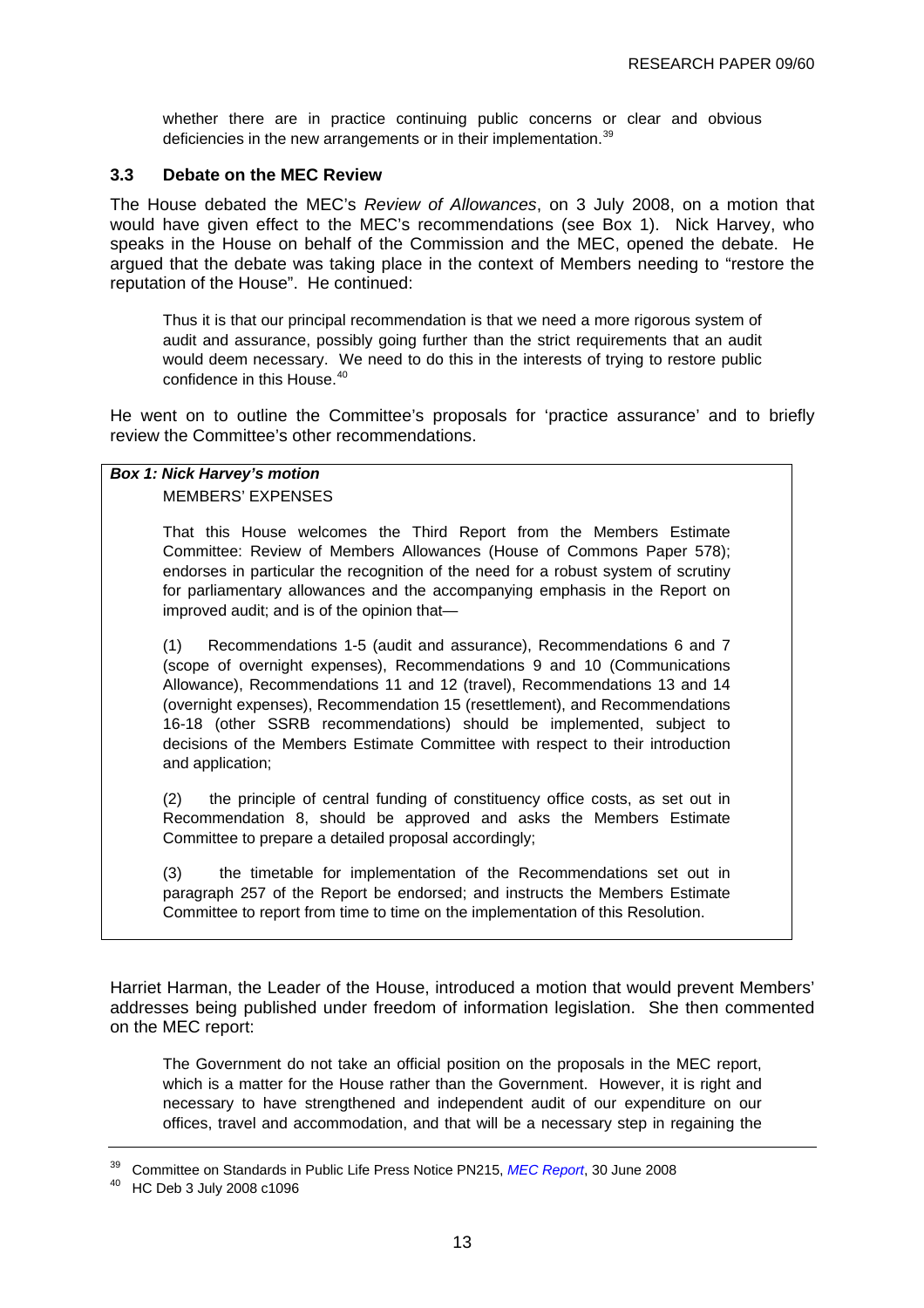<span id="page-17-0"></span>public confidence that has been so severely dented by the disgraceful actions of a tiny minority of Members. I will support the motion standing in the hon. Gentleman's name and reject the amendments.<sup>[41](#page-17-0)</sup>

For the Conservative Party, Theresa May, the shadow Leader of the House, noted that Members needed allowances to do their jobs properly but she argued that "the approach that has been taken by MPs to the use of taxpayers' money for expenses and allowances has over the years been seen by taxpayers to be secretive and to fail to follow best practice".<sup>42</sup> As chairman of the Members Estimate Audit Committee, she called for changes to the way in which allowances expenditure was audited:

I chair the Audit Committee, which, under various Chairmen, has pressed for proper audit of MPs' claims since 2004, as the MEC report states in paragraph 27. In what other walk of life would it have been possible regularly to claim expenses for £250 a time without a receipt? In short, we have been seriously out of touch and careless of our duty to taxpayers. Members, before they vote on the issue, should have a care and consider the damage that that has done to the House.<sup>[43](#page-17-0)</sup>

When asked about the need for proportionality in audit, she argued that for the House that should go beyond ensuring that money was correctly spent:

I believe that the proportionate response that is needed from this House is the restoration of its reputation and that is what the MEC report provides. That is why I believe that it is important that when hon. Members vote today they should recognise the need to think not just about our individual situations but about the damage that has been done to this House by our failure to adopt best practice in those areas before now. We need to show taxpayers that we have understood the depth of people's concerns and have been willing to respond, to get a grip on the problem and to sort it out. As the report says in its conclusions and recommendations:

"Our over-riding conclusion is that we must introduce a robust system of scrutiny for parliamentary allowances as a matter of urgency in order to build public confidence"  $44$ 

She also told Clive Betts both extra external audit and external assurance were essential and she argued that Don Touhig's amendment would not provide for both:

Amendment (d), in the name of the right hon. Member for Islwyn (Mr. Touhig), proposes a reduced level of assurance and does not incorporate external scrutiny. That is why I believe that it does not go as far as is necessary to ensure that we provide confidence and trust for members of the public. Voting in favour of that amendment, or against the main motion, would be to say to people outside the House that we do not accept that they are concerned, and that we are not prepared to take the steps necessary to improve the House's reputation. If we sent out that message, we would tarnish the House's reputation further. As the hon. Member for North Devon said, that would be catastrophic. Today is our opportunity to restore faith in the House.<sup>[45](#page-17-0)</sup>

Don Touhig, introduced his amendment (see Box 2). He admired what the MEC had done and said that "I hope that those of us who disagree with elements of the report are not going

<sup>41</sup> HC Deb 3 July 2008 c1105

<sup>42</sup> HC Deb 3 July 2008 c1106

<sup>43</sup> HC Deb 3 July 2008 c1106

<sup>44</sup> HC Deb 3 July 2008 c1107

<sup>45</sup> HC Deb 3 July 2008 cc1109-1110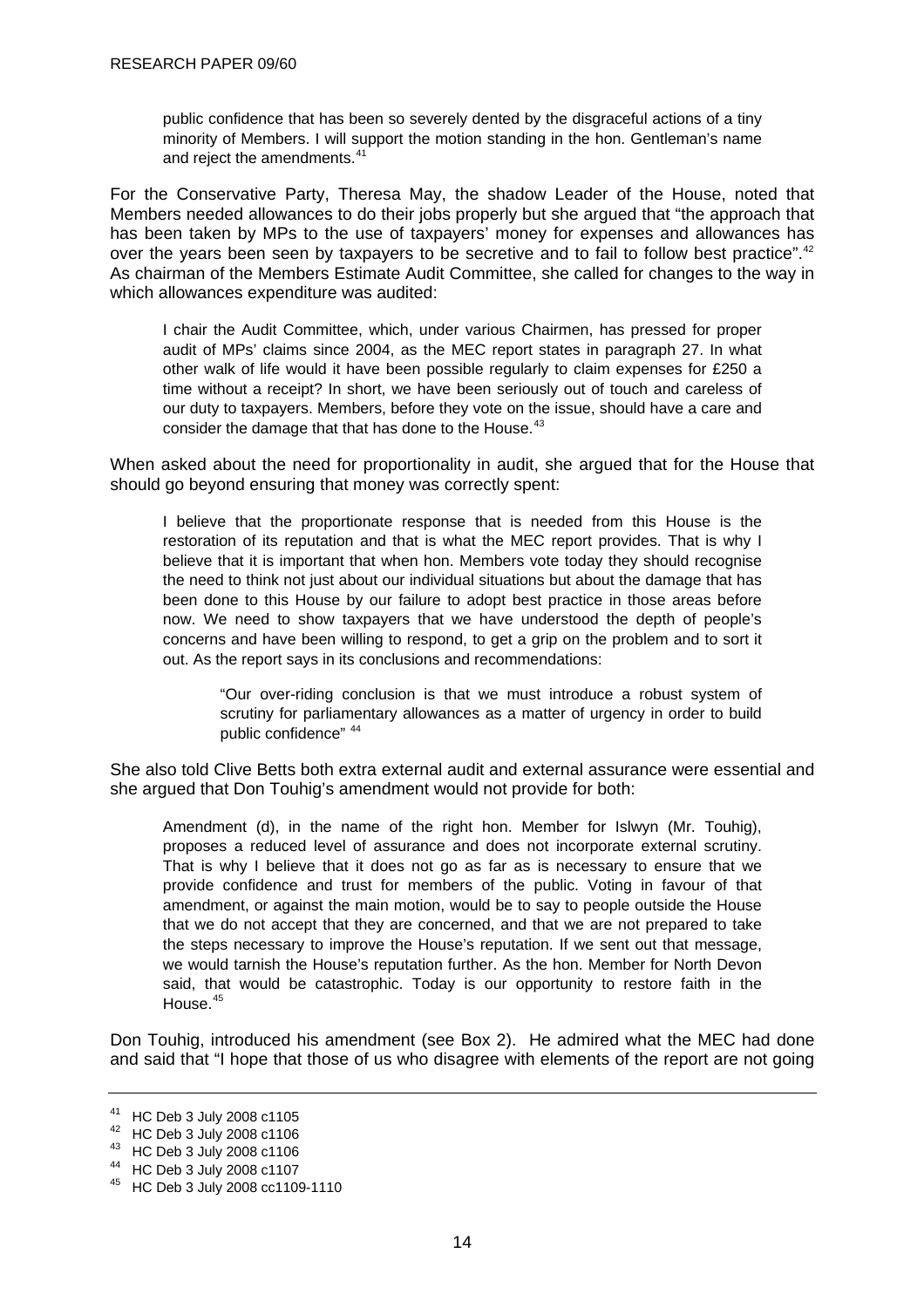<span id="page-18-0"></span>to be cast as people who are against reform or transparency". He explained that his amendment was underpinned by the need for robust auditing but argued that it was important to approach audit in the correct way:

My experience on the Public Accounts Committee has taught me that unless auditing is approached in the right way, it can incur such disproportionate cost that, far from safeguarding taxpayers' money, it undermines the purpose of the audit in the first place. The report proposes a system of assurance audit of Members' office cost allowances. That proposal is ill-thought out. From what the hon. Member for North Devon has said, it appears not to be properly costed. There is no evidence that it is needed.<sup>[46](#page-18-0)</sup>

#### *Box 2: Don Touhig's amendment*

Line 2, leave out from '578)' to end and add 'recognises the need to strengthen the system of scrutiny and is of the opinion that a rigorous internal system of audit of the Additional Costs Allowance be introduced covering 25 per cent. of hon. Members each year, and every hon. Member each Parliament; and is of the opinion that—

(1) Recommendations 5 (staff contracts), 8 (constituency offices), 9 and 10 (communications allowance), 11 and 12 (travel), 14 (overnight expenses), 15 (resettlement), and 16, 17 and 18 (other SSRB recommendations) be approved; and

 (2) that Recommendation 5 be implemented from 1st October 2008, that Recommendation 8 be implemented from 1st April 2010, that Recommendations 9 and 10 be implemented from 1st April 2009, that Recommendations 11 and 12 be implemented from 1st April 2009, that Recommendation 14 be implemented from 1st April 2009 and that Recommendation 15 be implemented at the end of the next Parliament.'.

Don Touhig's amendment was agreed to by 172 votes to 144.

Another amendment, tabled by John Mann, on the designation of second homes was agreed to without a division:

…at end add—

 '(4) any allowance for overnight costs arising from Parliamentary duties in London may not be used for accommodation expenses in respect of a residence designated by an hon. Member as his main residence for tax purposes.<sup>[47](#page-18-0)</sup>

#### *The Resolution of the House on Members' Expenses – 3 July 2008*

As a result of the amendments made on 3 July, the Resolution that the House agreed was:

#### MEMBERS' EXPENSES

That this House welcomes the Third Report from the Members Estimate Committee: Review of Members Allowances (House of Commons Paper 578); recognises the need to strengthen the system of scrutiny and is of the opinion that a rigorous internal system of audit of the Additional Costs Allowance be introduced covering 25 per cent.

<sup>46</sup> HC Deb 3 July 2008 c1113

<sup>47</sup> HC Deb 3 July 2008 c1124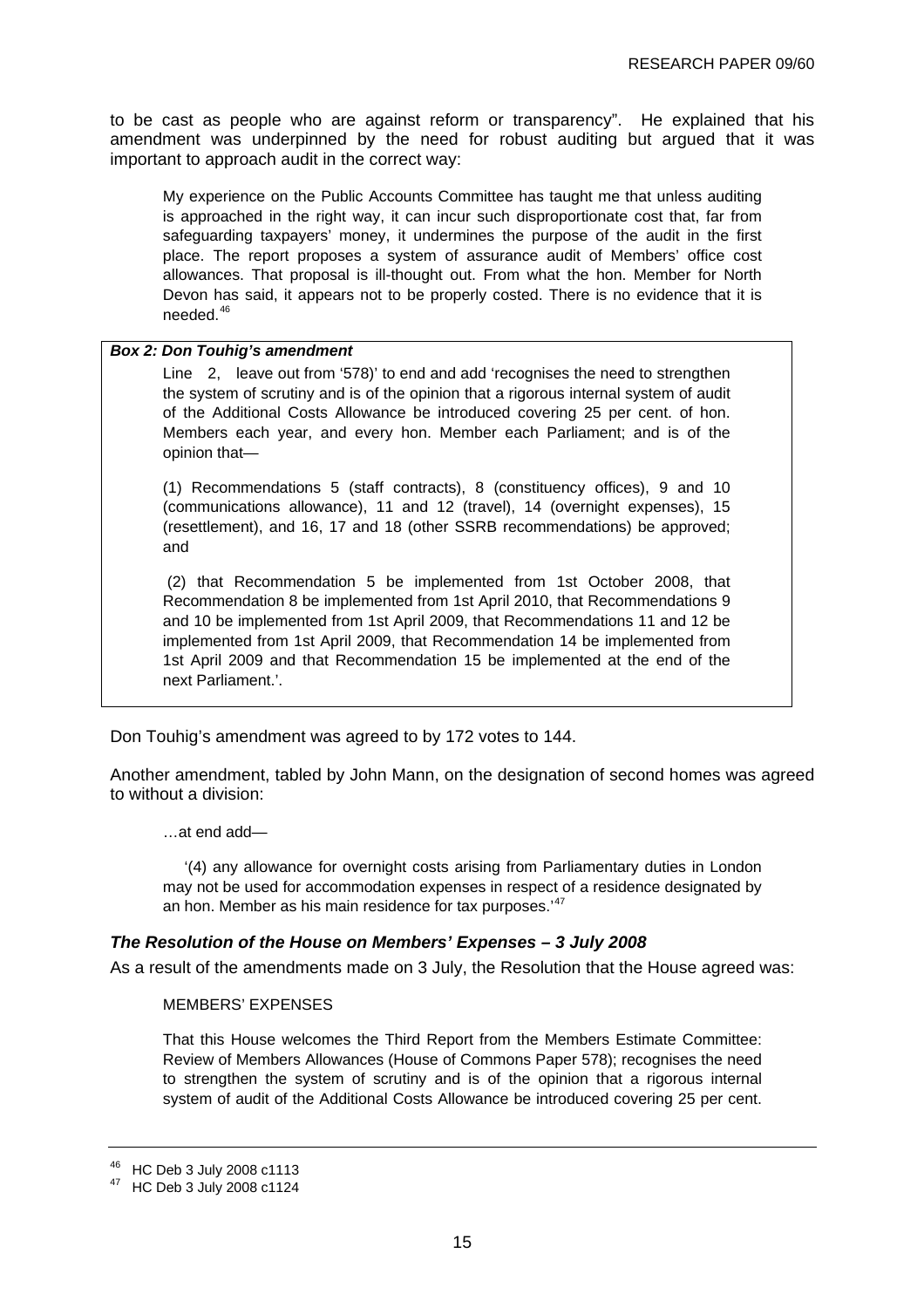<span id="page-19-0"></span>of hon. Members each year, and every hon. Member each Parliament; and is of the opinion that—

(1) Recommendations 5 (staff contracts), 8 (constituency offices), 9 and 10 (communications allowance), 11 and 12 (travel), 14 (overnight expenses), 15 (resettlement), and 16, 17 and 18 (other SSRB recommendations) be approved; and

 (2) that Recommendation 5 be implemented from 1st October 2008, that Recommendation 8 be implemented from 1st April 2010, that Recommendations 9 and 10 be implemented from 1st April 2009, that Recommendations 11 and 12 be implemented from 1st April 2009, that Recommendation 14 be implemented from 1st April 2009 and that Recommendation 15 be implemented at the end of the next Parliament.'.

(3) any allowance for overnight costs arising from Parliamentary duties in London may not be used for accommodation expenses in respect of a residence designated by an hon. Member as his main residence for tax purposes.<sup>[48](#page-19-0)</sup>

## **3.4 Review of allowances and audit**

## *The need for further debate*

The press coverage of the debate and decisions of 3 July portrayed them as ignoring public concerns about the allowances system. The *Independent* reported that "MPs defied public outcry last night and threw out attempts to curb their generous second home allowances and rejected calls for tough new external audits on their claims;" and the *Daily Telegraph* reported that "MPs defied public anger over their generous regime of taxpayer-funded allowances last night as they threw out reforms designed to restore confidence in the parliamentary expenses system".[49](#page-19-0)

The Conservative Party chose to devote half of an Opposition Day to the issues on 16 July 2008. In opening the debate for the Opposition, Theresa May, the Shadow Leader of the House, explained why her Party considered another debate on Members' allowances was necessary:

Some hon. Members may wonder why, two weeks after a debate on MPs' expenses and allowances, we have brought forward another motion on the subject. Two weeks ago, the Commons had the opportunity to put its house in order, to clear its name and to go some way to restoring public confidence in Parliament as a body and hon. Members as individuals. It failed to do so. Members voted to keep the John Lewis list and rejected a system of external auditing. The newspapers, which had welcomed the report from the Members Estimate Committee, were accordingly negative about the vote taken by this House.

 $[...]$ 

We should not be driven by the media, but we should listen to the views of our constituents. It is incumbent on every Member to understand the depth of feeling on the issue outside the House. The result of the vote on the MEC report has compounded a general lack of respect for politicians.

 $[\ldots]$ 

<sup>&</sup>lt;sup>48</sup> Votes and Proceedings, 3 July 2008, item 18<br><sup>49</sup> Ben Russell and Nigel Morris, "Nice work if you can get it: MPs keep their perks", *Independent*, 4 July 2008; Andrew Porter, "MPs vote to keep 'John Lewis' list", *Daily Telegraph*, 4 July 2008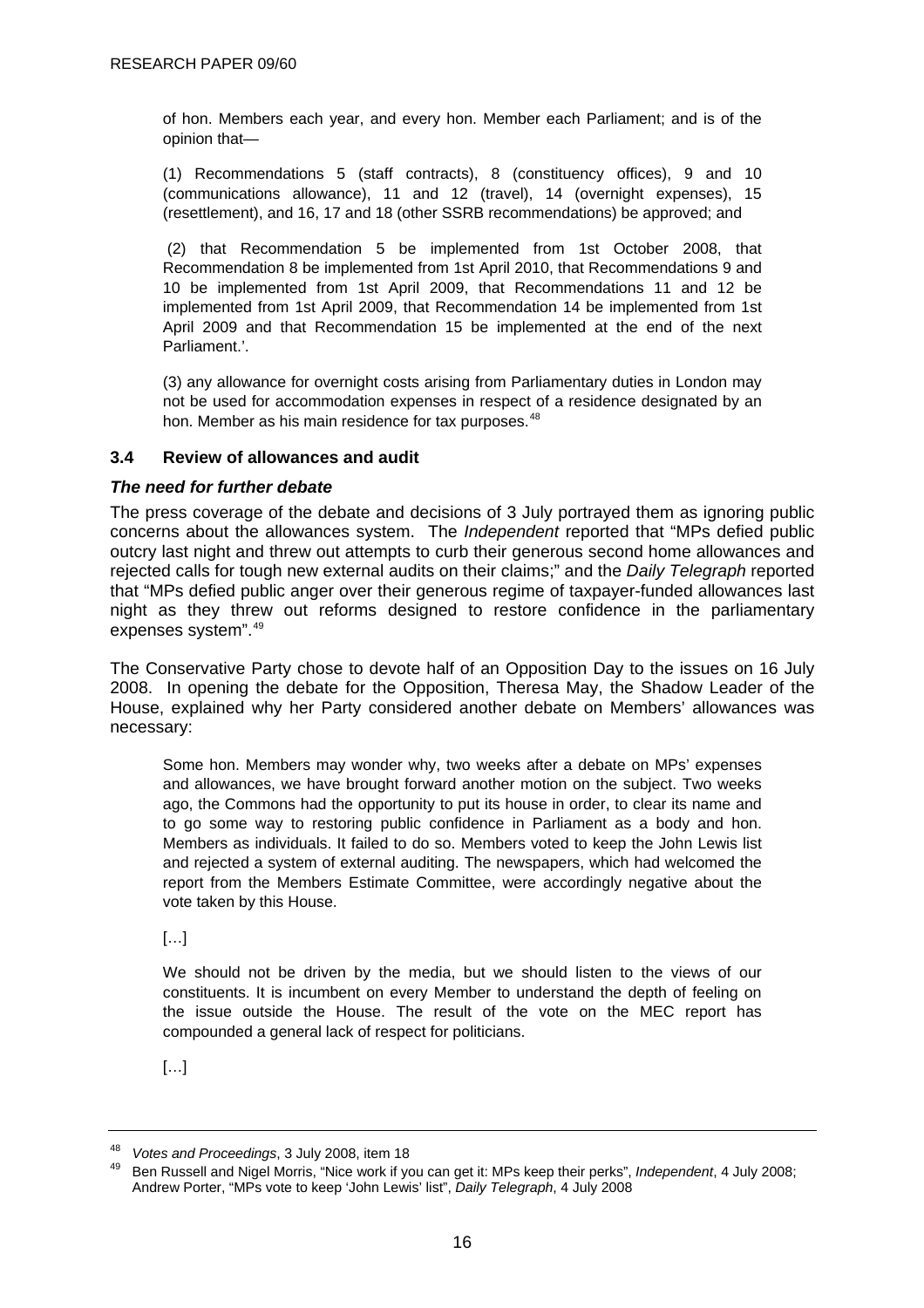<span id="page-20-0"></span>We believe that the matter is so important that we should not let it rest after the vote on 3 July. I hope that the House will show that, having reflected on its decision on that day, it is now willing to move forward and make the changes needed to restore public confidence. In short, we need to show not only that we recognise the depths to which we have sunk in the public mind, but that we accept our responsibility to do something about it.

We are honourable Members, but our failure to recognise the concern outside the House about our processes and that people expect us to adopt the best practice shown in the private and public sectors, has led to cynicism and, I believe, damage to the reputation of the House, and we need to address that. That is why we have chosen today to show leadership on this issue, to debate the motion to show that Members of Parliament take this seriously and that we are willing to clean up our acts and be deserving of the office that we are privileged enough to hold.<sup>[50](#page-20-0)</sup>

The subject of the debate was not announced until 15 July. In response to this, the Leader of the House issued a written ministerial statement, setting out what had happened since the debate on 3 July and how she intended to take the House's decisions forward.<sup>[51](#page-20-0)</sup>

The Conservative Party tabled the following motion:

That this House recognises growing public concern on expenses and allowances for hon. Members and Members of the European Parliament (MEPs); believes that the minimum requirements for tackling the problem include regular reporting and appropriate auditing of the use of expenses and allowances, the publication of claims made, broken down by type, in relation to each allowance and claimable expense, the publication of the names and salary bands of all relatives employed by hon. Members and the abolition of the so-called John Lewis list; further believes that UK MEPs should abide by the same rules and practices as hon. Members, with particular regard to the repayment of surpluses, published annual statements verified by independent accountants and overseen by a compliance officer, the publication of the names and salary bands of any relative employed and regular reporting of expenses and allowances; and resolves that, notwithstanding its decision of 3rd July, hon. Members should no longer be able to claim reimbursement for furniture and household goods with effect from 1st April 2009.<sup>[52](#page-20-0)</sup>

## *The debate*

Some Members expressed concern that, by debating the issue of Members' allowances on an Opposition Day, it party-politicised what was a "House matter".<sup>[53](#page-20-0)</sup> However, Peter Atkinson argued that "Anything we do in the House is political";<sup>[54](#page-20-0)</sup> others suggested that the motion tabled by the Opposition was "very party political" and that it had been tabled as a "bublicity stunt".<sup>55</sup>

In opening the debate, Theresa May, said that:

The principles of our motion are based on transparency, and it includes a reference to "appropriate auditing". As we discussed on 3 July, auditing is important because it is best practice outside this House, and we should show that we are willing to abide by that. Proposals in the MEC report would have brought this House into line with best

<sup>50</sup> HC Deb 16 July 2008 cc255-256

<sup>51</sup> HC Deb 16 July 2008 cc31WS-32WS

<sup>52</sup> HC Deb 16 July 2008 c255

<sup>53</sup> For example, Sir Patrick Cormack (HC Deb 16 July 2008 c256, c284); Douglas Hogg (*Ibid* c257) 54 HC Deb 16 July 2008 c297

<sup>55</sup> HC Deb 16 July 2008 c300; c286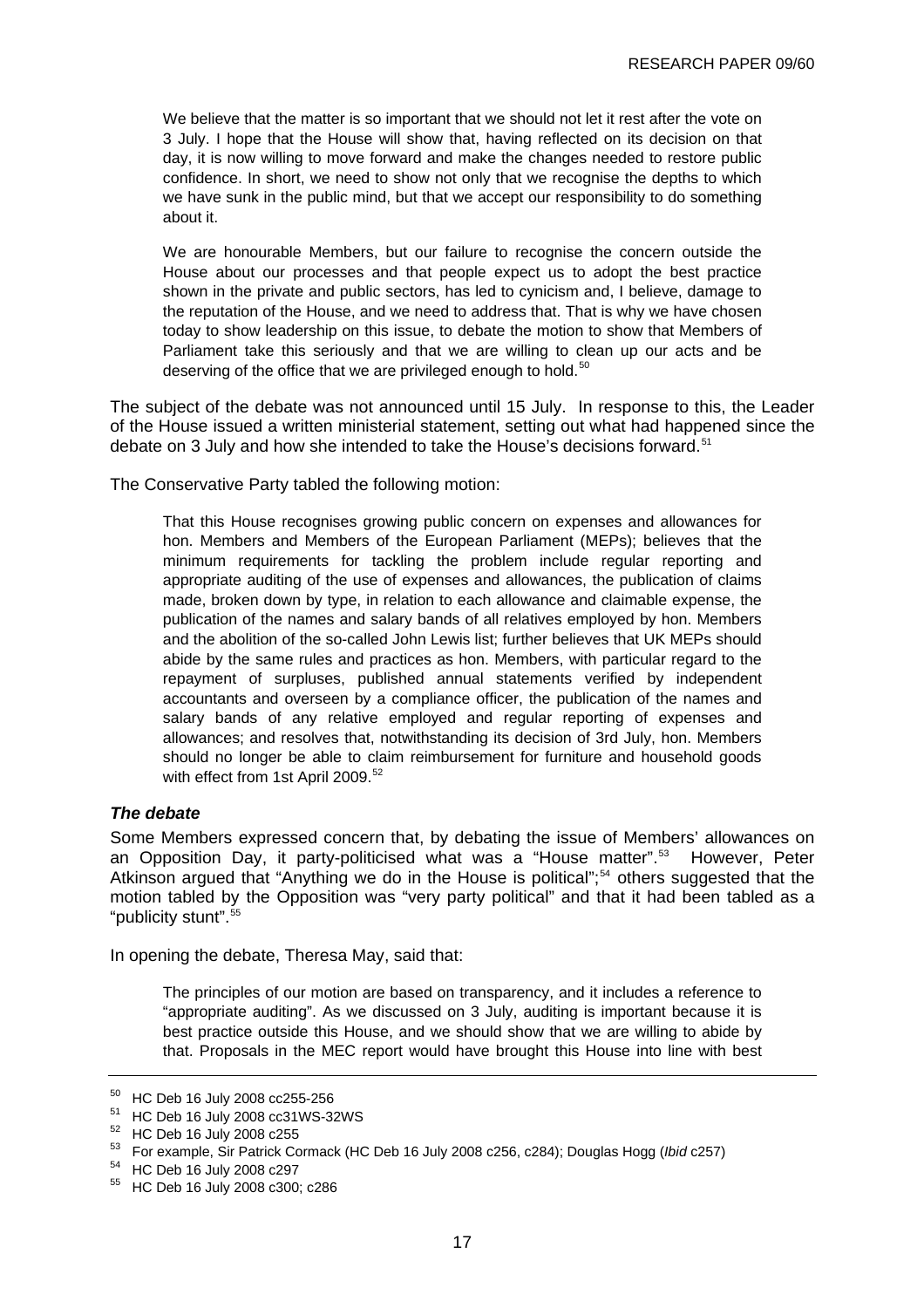<span id="page-21-0"></span>practice not only in the private sector but elsewhere in the public sector. We need to achieve transparency by publishing a comprehensive breakdown of expenses claims made by Members to prove that we are using public money correctly.<sup>[56](#page-21-0)</sup>

She noted that the Conservative Party would be publishing "right-to-know" forms that day.<sup>[57](#page-21-0)</sup> The Conservative Party had announced that all its frontbench team would be required to complete these forms in February 2008.<sup>[58](#page-21-0)</sup>

In her reply, the Leader of the House, Harriet Harman, accepted that the starting point of the debate was "the health of our democracy". She continued by arguing that in order to their job effectively Members of Parliament needed "a good team of staff" and resources to fulfil the expectations of constituents.<sup>[59](#page-21-0)</sup> She expanded on the written ministerial statement that she had tabled earlier in the day by setting out the steps that she had taken to implement the House's decisions of 3 July and her plans to consult Members on her plans.<sup>[60](#page-21-0)</sup> For further details of the written ministerial statement, see section 3.5.

Simon Hughes, for the Liberal Democrats, welcomed the debate. He summarised what had happened on 3 July 2008, and argued that Members had rejected plans from the MEC to audit all their expenses in favour of an internal audit of only the Additional Costs Allowance.<sup>[61](#page-21-0)</sup> He also confirmed that:

The day after the vote, my right hon. Friend the Member for Sheffield, Hallam announced that we would implement for ourselves the MEC proposals. We will have spot checks for all Liberal Democrat MPs. We will have independent auditing of our expenses. Every one of our shadow Cabinet members will publish all their expenses, as my right hon. Friend has done, and as Conservative Front Benchers will do. Ours will be published by next Tuesday so that people can look at them, and they will be published on a regular basis thereafter. $62$ 

On 4 July 2008, Nick Clegg, the Leader of the Liberal Democrats, announced that he had "committed to unilaterally introduce the recommendations of the Members Estimates Committee for independent spot checks of MPs expenses".<sup>[63](#page-21-0)</sup>

During the course of the debate, Sir Stuart Bell and David Maclean, both members of the MEC, expressed regret that the House had rejected some of the MEC's proposals.<sup>[64](#page-21-0)</sup> David Maclean commented on some of the reasons that the proposals were not accepted:

… in some ways the Government are now trying to unscramble what we agreed a few weeks ago in order to create a tough, rigorous audit assurance system. We proposed that in recommendations 1 and 2, but we had not spelled out what we meant by practice assurance, and that scared a lot of colleagues, and colleagues also rightly questioned the cost. Given more time, I think we could have come up with more accurate costs, and I hope that it would have been less than £1,500 per person per

<sup>56</sup> HC Deb 16 July 2008 c261

 $^{57}$  HC Deb 16 July 2008 c260

<sup>58</sup> Further details of that announcement are provided in the House of Commons Library Research Paper RP 08/31, *[Parliamentary pay, allowances and pensions](http://www.parliament.uk/commons/lib/research/rp2008/rp08-031.pdf)*, 31 March 2008, p26. The "Right-to-Know" forms were published with the following press notice: Conservative Party News, *MPs' expenses published*[,](http://www.conservatives.com/tile.do?def=news.story.page&obj_id=145781) 16 July 2008 59 HC Deb 16 July 2008 c268

<sup>60</sup> HC Deb 16 July 2008 cc271-273

<sup>61</sup> HC Deb 16 July 2008 cc273-275

<sup>62</sup> HC Deb 16 July 2008 c279

<sup>&</sup>lt;sup>63</sup> Liberal Democrats News[,](http://www.libdems.org.uk/government/story.html?id=14633) Clegg to implement MEC proposals on MPs' expenses, 4 July 2008<br><sup>64</sup> HC Deb 16 July 2008 cc280-283; 289-293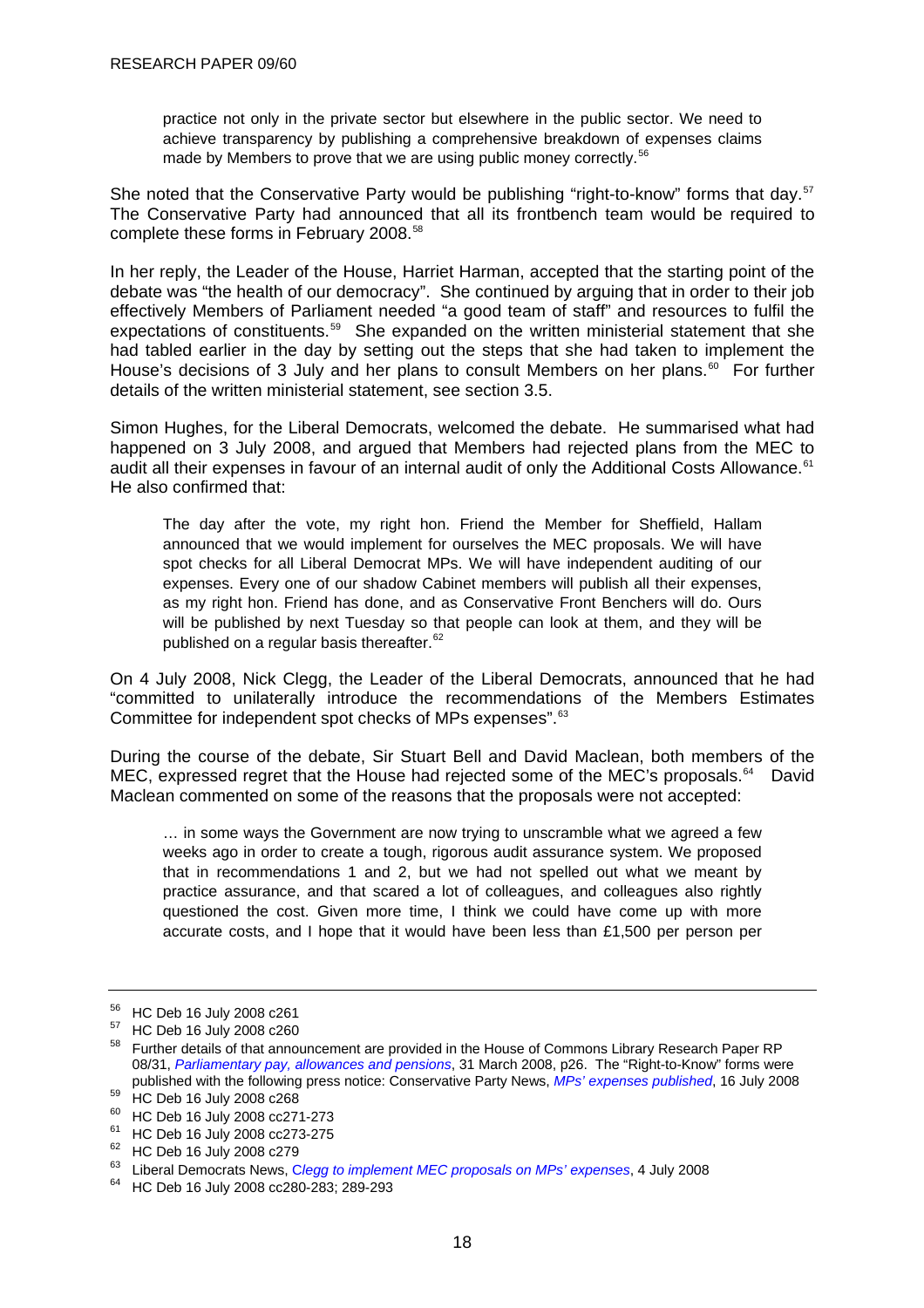<span id="page-22-0"></span>day around the offices. That argument has now been lost, however … It is now up to the Government to make the NAO proposals work.<sup>[65](#page-22-0)</sup>

## *Members' allowances – decision of 16 July*

At the end of the debate, the House rejected the Conservative motion by 295 votes to 238.<sup>[66](#page-22-0)</sup> The Government's amendment was put forthwith and agreed to without another division. The House resolved that:

That this House recognises growing public concern on expenses and allowances for hon. Members and Members of the European Parliament (MEPs); believes that all British Members of the European Parliament (MEPs) should follow all the open and transparent procedures voluntarily adopted by Labour MEPs; further to debate in the House on 3rd July on the control and audit of the public money spent by hon. Members carrying out their duties, further believes that there should be a re-writing of the Green Book by the Advisory Panel on Members' Allowances, augmented by two independent external appointees; further believes that the Panel should keep the Green Book under review and advise on any further modifications, including in relation to reimbursement of reasonable costs of a second residence, to include abolition of the so-called John Lewis list; and further believes that an external financial audit by the National Audit Office, covering all the allowances in the Green Book, should include the rules and guidance on what is and what is not acceptable under the rules, the management controls and processes used by the Department of Resources to ensure compliance with the rules, and the checks and testing of the controls to ensure that they are adequate and effective.<sup>[67](#page-22-0)</sup>

On 16 July 2008, the House referred the rewriting of the Green Book to the APMA. However, the APMA only had the authority to advise the MEC. At its meeting on 21 July 2008, the MEC confirmed that "any changes to the Green Book brought forward by the Advisory Panel on Members Allowances would have to be considered by the MEC before implementation". [68](#page-22-0)

Whilst the APMA was considering revisions to the Green Book, the MEC asked the Members Estimate Audit Committee to "make proposals on the future role of the National Audit Office as the external auditor of the House of Commons and the House of Commons' own Internal Audit service in providing audit and assurance of spending on the Members' allowances".<sup>[69](#page-22-0)</sup>

## **3.5 Next steps**

#### *Implementing the decision of 3 July: consultation on Members' allowances*

Harriet Harman, the Leader of the House of Commons, tabled a written ministerial statement on "MPs' allowances" on 16 July 2008.<sup>[70](#page-22-0)</sup> the day of the Opposition Day debate. In that statement, she said that:

… it is my responsibility to consider how we put the will of the House of Commons into effect. That means both implementing the resolutions of 3 July 2008, and also considering how we can build on the clearly expressed view of the House that we need to do more to ensure that the rules are clear and properly enforced so that

<sup>65</sup> HC Deb 16 July 2008 c290

<sup>66</sup> HC Deb 16 July 2008 cc311-314

 $^{67}$  HC Deb 16 July 2008 cc314-315<br> $^{68}$  House of Commons Commission, *Formal Minutes*, 21 July 2008,

<sup>&</sup>lt;sup>69</sup> Members Estimate Committee[,](http://www.parliament.uk/about_commons/house_of_commons_commission_/hccfm210708.cfm) *Revised Green Book and audit of Members' allowances*, 15 January 2009, HC<br>142 2008-09, Annex 3, para 1

 $10^{70}$  HC Deb 16 July 2008 cc31WS-32WS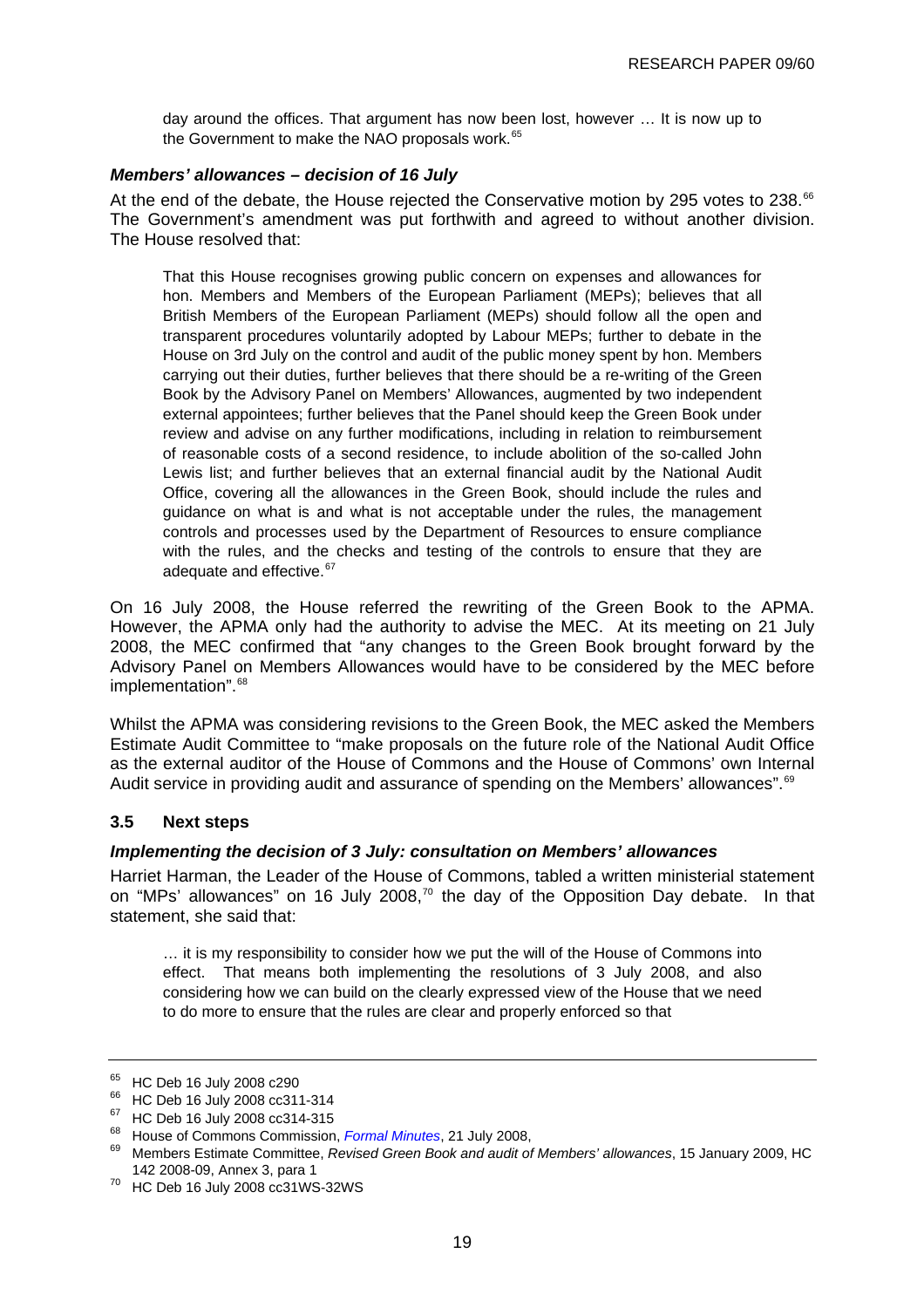<span id="page-23-0"></span>we protect public money; and

we protect the reputation of the House.

After reviewing the decisions that the House took on 3 July 2008, she reported that she had met with the chairman of the CSPL and with the Comptroller and Auditor General. She then announced that:

In order to put into effect these changes and to build on the determination of the House to protect public money from abuse and to justify confidence in expenditure on MPs' allowances, I intend to consult on further steps to improve financial control and audit.

In her written ministerial statement, she set out the key elements of the consultation as:

- The role of the APMA in the re-writing of the Green Book; and
- External financial audit of Members' claims and a review of the rules, systems, and controls operated by the Department of Resources by the NAO.

The NAO's financial audit would include:

the rules and guidance as to what is and what is not acceptable under the rules;

the management controls and processes used by the Department of Resources to ensure compliance with the rules; and

checks and testing of the controls, to ensure that they are adequate and effective.

She proposed that the NAO should report to the Members Estimate Audit Committee.<sup>[71](#page-23-0)</sup>

During the course of the debate on 16 July 2008, the Leader of the House commented further on the consultation document and announced that she expected to issue it "shortly", as "It would be appropriate for us to have concluded our work before the publication of the green book on hon. Members' expenses in the autumn".[72](#page-23-0) She also indicated that the consultation would not be completed over the summer recess:

**Mr. David Hamilton (Midlothian) (Lab):** May I bring us back to a housekeeping issue? The consultation will take place for nearly three months over the House of Commons recess, so will the Leader of the House ensure that there is a dialogue, and that people can be contacted to try to clarify any points during the recess? That is a simple matter of housekeeping.

**Ms Harman:** My hon. Friend makes an important point. I want to reassure people that when the House returns after the recess, there will be an opportunity to consider the proposals further.[73](#page-23-0)

The consultation document, *Audit and Assurance of MPs' Allowances*, was published on 5 August 2008.<sup>[74](#page-23-0)</sup> The document was addressed to "All Members of the House of Commons";

 $71$  HC Deb 16 July 2008 cc31WS-32WS

<sup>72</sup> HC Deb 16 July 2008 cc271-272

<sup>73</sup> HC Deb 16 July 2008 c273

<sup>74</sup> Office of the leader of the House of Commons, *[Audit and Assurance of MPs' Allowances](http://www.official-documents.gov.uk/document/cm74/7460/7460.pdf)*, August 2008, Cm 7460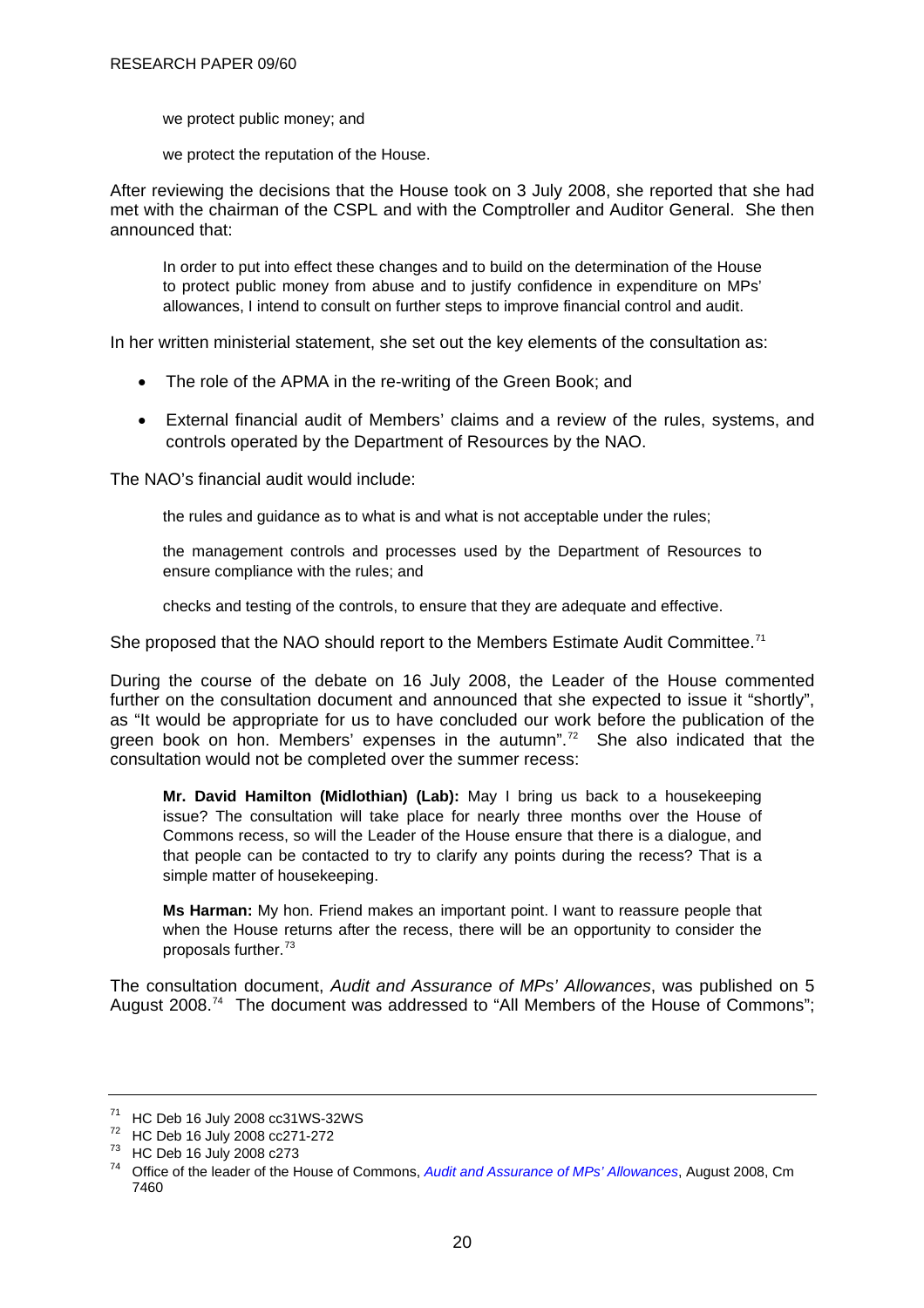<span id="page-24-0"></span>and the Leader and Deputy Leader of the House of Commons asked for "Members' views on these measures and comments are sought by 29 September".<sup>[75](#page-24-0)</sup>

The consultation document, as indicated in the written ministerial statement of 16 July 2008, sought views on the role of the APMA in redrafting the Green Book; and on the NAO's audit of allowances. In addition, the question of Members' employing their children was raised.<sup>[76](#page-24-0)</sup>

The consultation document was accompanied by a press notice *Consultation on proposals for the audit and assurance of MPs' allowances gets under way*. [77](#page-24-0)

# **4 Revisions to the Green Book and the review of audit and assurance (January 2009)**

## **4.1 The Members Estimate Committee Report**

On 15 January 2009, the MEC's report, *Revised Green Book and audit of Members' allowances*, was published.[78](#page-24-0) The MEC reported that "APMA has now completed its work, and we are grateful for the draft it provided". The MEC reported that it had made some changes to the APMA's proposals for resolving disputes. The MEC also considered recent recommendations from the Committee on Standards and Privileges on stationery (see Box 3), and included a section in the revised Green Book on stationery. It commended the revised Green Book to the House.<sup>[79](#page-24-0)</sup> (A brief overview is given in section 4.2.)

Following the House's decisions on allowances in July 2008, in October 2008, the MEC asked the Members Estimate Audit Committee (MEAC) "to make proposals on the future role of the National Audit Office and the House's internal audit and assurance of spending on Members' allowances". The MEAC's report was annexed to the MEC's report (see section 4.3 for a brief review of MEAC's review): the MEC endorsed its recommendations.<sup>[80](#page-24-0)</sup>

The MEC made two further recommendations in its report. It identified the need for a "mechanism for resolving disagreements about what expenditure is allowable under the rules and setting precedents for future claims". The MEC decided that these two functions should be separate. It noted that the APMA already advised on what the rules should be but it recommended a role for the Finance and Services Committee in interpreting the rules:

We recommend that, for disputes over what is an acceptable claim which cannot be resolved between officials and the Member concerned, the Member should be able to ask the Finance and Services Committee to rule, and should have the option of appealing to the Members Estimate Committee.<sup>[81](#page-24-0)</sup>

The MEC noted that the revised Green Book "does not offer sufficient precision and detail to provide the basis for full-scope audit". It said that the Green Book should be supplemented with practice notes which "give Members and the Department of Resources a clear basis on which to operate the allowances system". It said that a mechanism to approve these notes would be required and it recommended that they should be submitted to the Finance and

<sup>75</sup>*Ibid*, Foreword, pp3-4 76 *Ibid*, paras 66-70 77 Office of the Leader of the House of Commons News Release, *[Consultation on proposals for the audit and](http://www.commonsleader.gov.uk/output/Page2540.asp)* 

*assurance of MPs' allowances gets under way*[,](http://www.commonsleader.gov.uk/output/Page2540.asp) 5 August 2008 78 Members Estimate Committee, *[Revised Green Book and audit of Members' allowances](http://www.publications.parliament.uk/pa/cm200809/cmselect/cmmemest/142/142.pdf)*, 15 January 2009, HC 142 2008-09 79 *Ibid*, para 2 80 *Ibid*, para 4 81 *Ibid*, para 5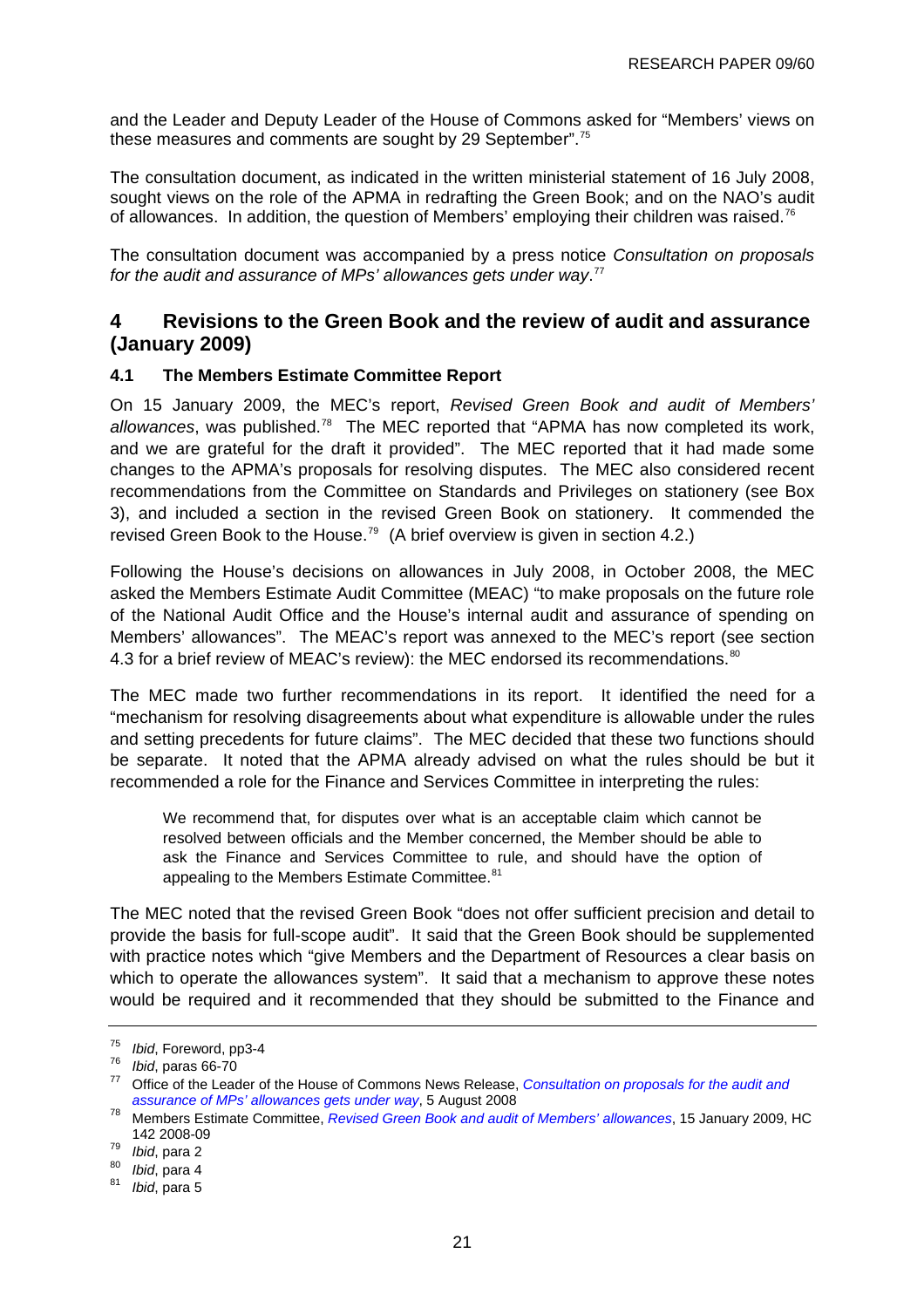<span id="page-25-0"></span>Services Committee for approval.<sup>[82](#page-25-0)</sup> This procedure was detailed in the revised Green Book, published as an Annex to the MEC's report, which stated:

The Finance and Services Committee will agree Practice Notes which will be used by the Department in administering the rules. These may be on general matters, or on matters arising from particular cases. Practice Notes will be published.<sup>[83](#page-25-0)</sup>

The MEC noted that if the House approved the revised Green Book, a number of changes would need to be made to the House's existing resolutions on Members' allowances.<sup>[84](#page-25-0)</sup>

#### **Box 3:** *Use of pre-paid envelopes and official stationery*

In November 2008, the Committee on Standards and Privileges published a short report on *Use of pre-paid envelopes and official stationery*. The Committee considered a number of issues relating to the use of House of Commons pre-paid envelopes and of stationery bearing the official symbol of Parliament, the crowned portcullis.

The Committee considered restrictions on party political or campaigning material and arrangements for advising Members on stationery and communications.

It drew distinctions between proactive and reactive correspondence; as well as setting out the Parliamentary Commissioner for Standards' views on the subject, in an appendix, it drew on his views in its report.

The Committee argued that there should not a ban on Members using party political references in communications funded by the House but that "The test of acceptability for such comments when made in communications funded from Parliamentary allowances should be whether any party political reference is necessary to an understanding of the issue".<sup>[85](#page-25-0)</sup>

## **4.2 The revised Green Book**

The revised Green Book was published as an Annex to the MEC's report *Revised Green Book and audit of Members' allowances*.

Part I of the revised Green Book was entitled "Principles Governing Members Allowances": it described the "governance of the allowances; the "fundamental principles"; and "applying the principles". Part II described the allowances and for each of the main allowances and set out:

- The purpose of the allowance;
- Eligibility;
- Examples of appropriate expenditure;
- Issues needing particular attention
- Documentation required; and
- How the allowance works in practice.

In Parts III and IV, the revised Green Book provided additional information, such as rules on transferring funds between allowances and between financial years; taxation issues; contact

<sup>&</sup>lt;sup>82</sup> *Ibid*, para 6<br><sup>83</sup> *Ibid*, Annex 1 [Revised Green Book], p7<br><sup>84</sup> *Ibid*, para 3<br><sup>85</sup> Committee on Standards and Privileges, *Use of pre-paid envelopes and official stationery*, 27 November 2008, HC 1211 2007-07, para 7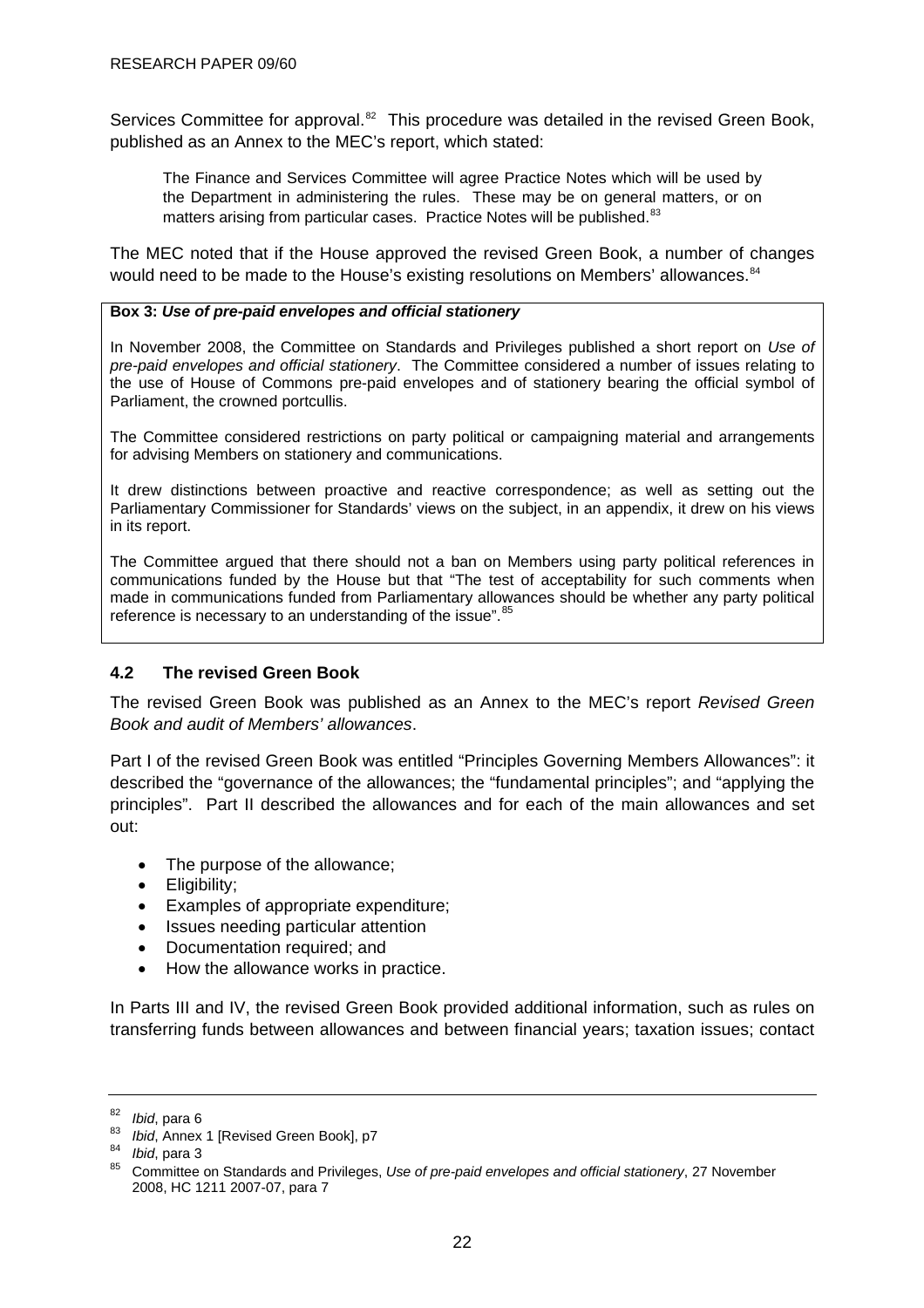<span id="page-26-0"></span>information for advice from the Department of Resources; and definitions of terms used in the Green Book.

The revised Green Book is more principles-oriented than rules-based. The APMA's rewriting of the Green Book took place alongside the MEAC's review of the audit and assurance of allowances. The MEAC commented in its report that "We consider it likely that the APMA proposals for the revision of the Green Book will have implications for the audit and assurance system we are recommending". [86](#page-26-0)

On 3 March 2009, because the House had decided to establish the Committee on Members' Allowances, in place of the APMA, on 22 January, further changes to the Green Book were brought forward. On 3 March, the House agreed to a motion which replaced references to the APMA and to the Finance and Services Committee in the Green Book (approved on 22 January) with references to the Committee on Members' Allowances and expanded its remit to include the functions previously given to the Finance and Services Committee. $87$ (The establishment of the Committee on Members' Allowances is discussed in section 4.5.)

On 30 April 2009, the House gave the MEC the power to amend the Green Book.<sup>[88](#page-26-0)</sup> The MEC agreed changes to the Green Book on 20 May 2009 (see section 7).

## **4.3 Members' allowances: audit and assurance**

The MEAC noted that its review followed the decisions of the House, of July 2008, on Members' allowances. The MEAC believed that the House's decisions "reflected some lack of clarity about the role of audit and assurance". After setting out definitions of both audit and assurance and briefly reviewing the way in which Members' allowances were audited at the time the MEAC prepared its report, it "started from first principles to recommend a comprehensive system of audit and assurance".<sup>[89](#page-26-0)</sup>

The MEAC concluded that the system ought to be "proportionate and 'risk-based'". Consequently, it reviewed some of the decisions that the House took in July 2008. It argued that a receipt threshold of zero for allowance claims "would not add significantly to the assurance which could be gained in relation to spending on Members' allowances" and it considered that a £25 threshold was "a sensible way forward".<sup>[90](#page-26-0)</sup> It also argued that specifying the audit of a fixed percentage of claims or claimants each year did not fit with a risk-based approach.<sup>[91](#page-26-0)</sup>

The MEAC proposed that the system should include:

- External audit (to be carried out by the National Audit Office);
- Internal audit (to be carried out by the House's Internal Audit unit advised by its strategic external partner);
- Operational assurance (to be provided by a separate unit within the House's Department of Resources) and
- Oversight by the Members Estimate Audit Committee.

<sup>86</sup> Members Estimate Committee, *Revised Green Book and audit of Members' allowances*, 15 January 2009, HC 142 2008-09, Annex 3 [MEAC Report], p43, para 11 87 HC Deb 3 March 2009 c818

<sup>88</sup> HC Deb 30 April 2009 c1142

<sup>89</sup> Members Estimate Committee, *Revised Green Book and audit of Members' allowances*, 15 January 2009, HC 142 2008-09, Annex 3 [MEAC Report], p42, para 8 90 *Ibid*, p45, paras 18-19 91 *Ibid*, pp47-48, para 29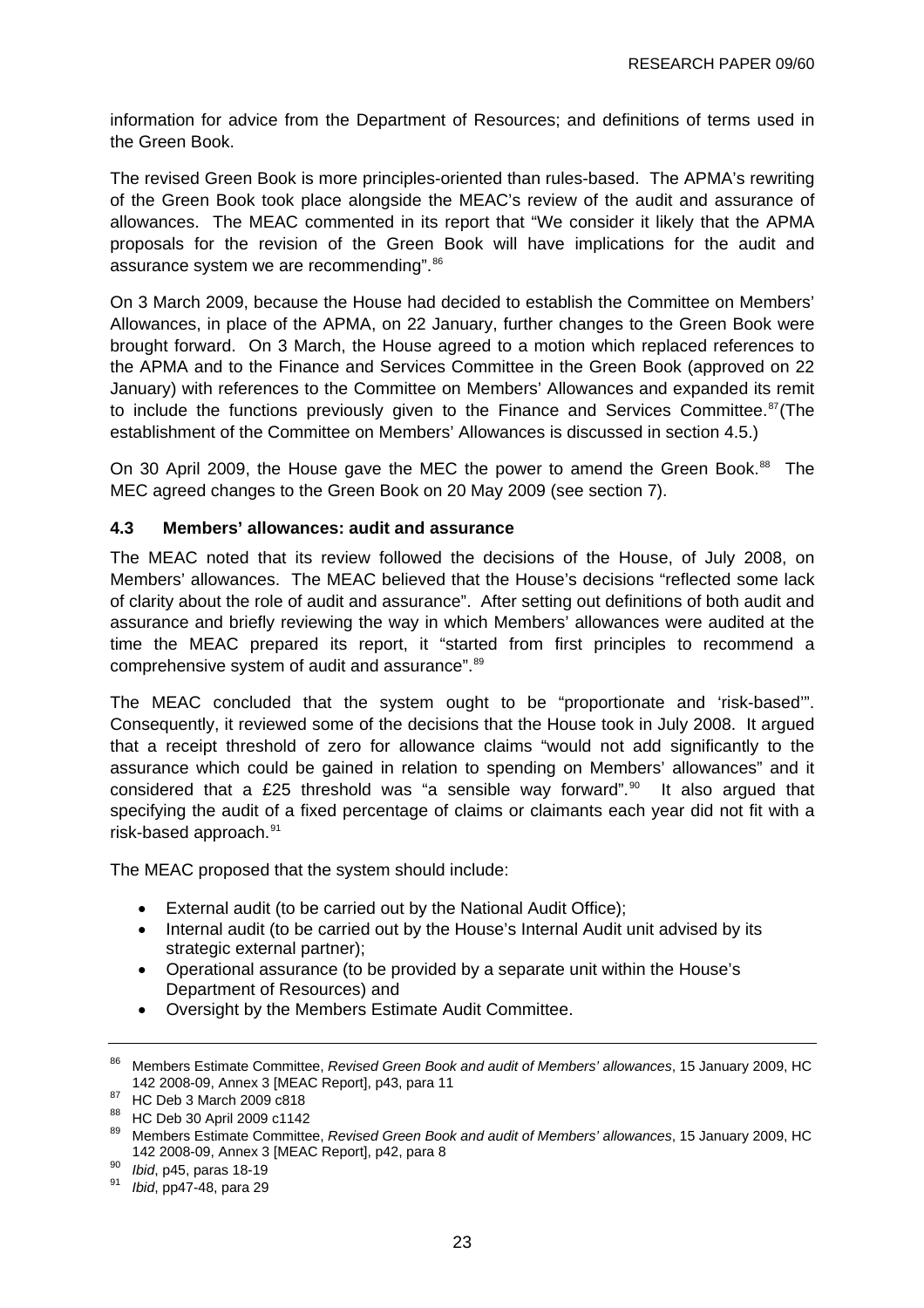<span id="page-27-0"></span>The MEAC also recommended that the current limitations on the audit of Members' allowances undertaken by the NAO should be removed and that the NAO should be able to undertaken a full-scope audit. This would allow the NAO to "go behind the Member's signature"; that is, "looking at adequate supporting evidence submitted by Members with their claims to be paid, rather than relying on the Member's signature as a guarantee of the validity of the transaction".<sup>[92](#page-27-0)</sup>

## **4.4 Adopting the revised Green Book**

A motion to approve the revisions to the Green Book, to bring the rules it set out into effect from 1 April 2009, and to give the MEC the authority to review and modify resolutions of the House consistent with the Green Book was tabled by Harriet Harman, the Leader of the House:

## MEMBERS' ALLOWANCES (GREEN BOOK)

Ms Harriet Harman

That this House approves the Guide to Members' Allowances (the Green Book), published as Annex 1 to the First Report of the House of Commons Members Estimate Committee (House of Commons Paper No. 142) and endorses the Principles set out in Part 1 of the Green Book as the basis for all claims made by Members;

That the rules set out in the Green Book shall govern all expenditure on Members' allowances with respect to all claims for expenditure arising on or after 1 April 2009;

That the Members Estimate Committee shall carry out a review of the provisions of the resolutions of this House relating to such expenditure, make such modifications to them as are necessary to ensure that they are consistent with the provisions in the Green Book, and report to the House; and

That this House thanks Ms Kay Carberry CBE, nominated by the Trades Union Congress, and Mr Keith Bradford, nominated by the Confederation of British Industry, for having acted as the Speaker's external appointees to the Advisory Panel on Members' Allowances.

A separate motion to approve the report on audit and assurance from the MEAC was also tabled:

#### MEMBERS' ALLOWANCES (AUDIT AND ASSURANCE)

Ms Harriet Harman

That this House approves the arrangements for the audit and assurance of Members' allowances set out in the report of the Members Estimate Audit Committee to the House of Commons Members Estimate Committee, published as Annex 3 to the First Report of the House of Commons Members Estimate Committee (House of Commons Paper No. 142).

These motions were debated on 22 January 2009, along with motions to revise the House's publication scheme, for information on Members' allowances, and to establish the Committee on Members' Allowance.

<sup>92</sup> *Ibid*, p45 and p43, para 22 and para 16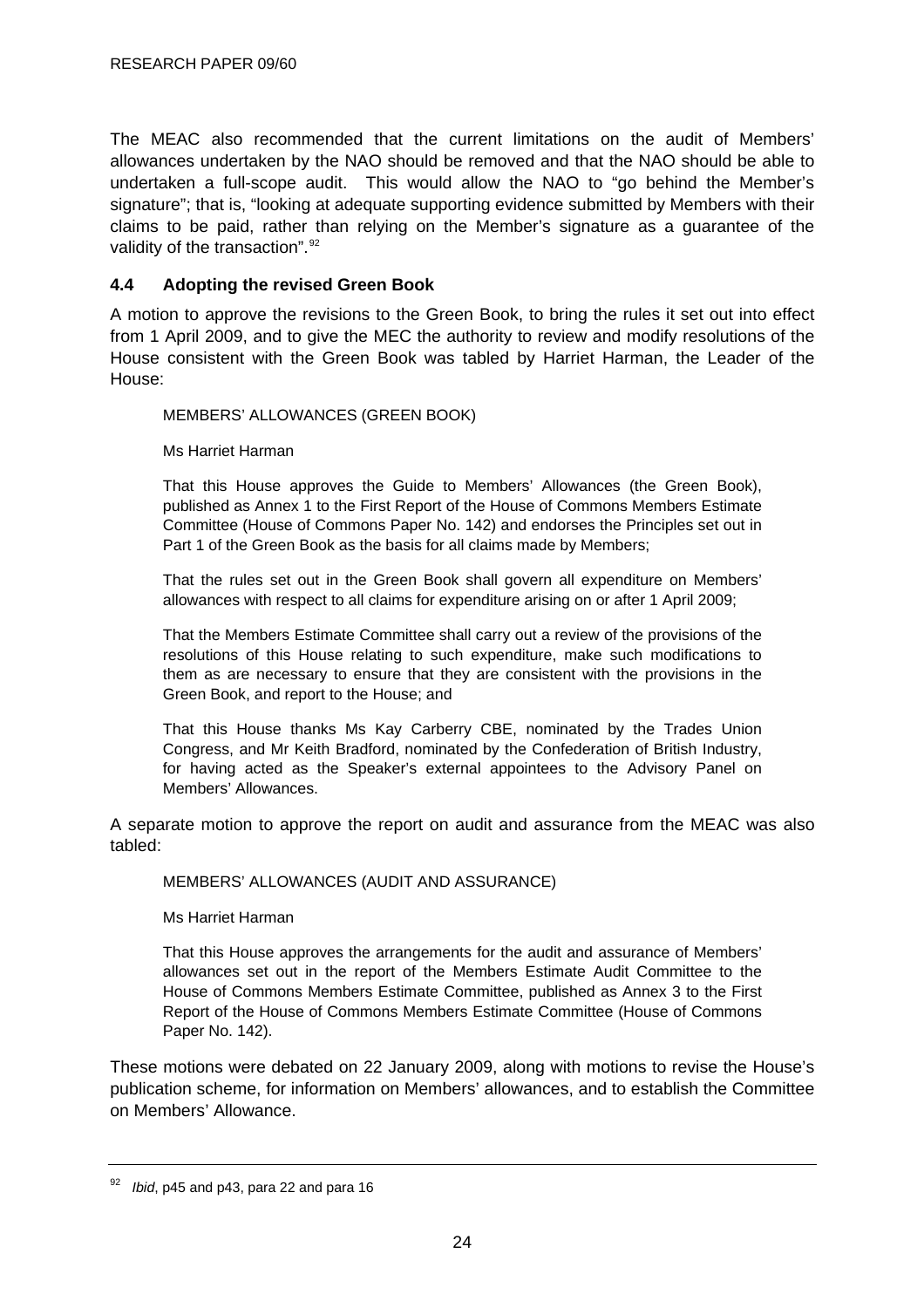## <span id="page-28-0"></span>**4.5 Debate**

The Government had also intended to ask the House to approve the draft *Freedom of Information (Parliament) Order*, which would have exempted information on Members' and peers' expenses from the scope of the *Freedom of Information Act 2000*, on the same day. However, the draft Order was withdrawn on 21 January 2009.<sup>[93](#page-28-0)</sup>

In opening the debate, the Leader of the House, identified three problems in relation to allowances that needed to be addressed:

… We need to address the problem that the rules are not clear enough; we need to address the problem that audit is not robust enough; and we need to address the problem that not enough information is published.

She continued by saying that "The propositions that we have put before the House today address each of those problems".<sup>[94](#page-28-0)</sup> Later in her speech, she set out how each of these problems had been addressed:

If we pass the motion endorsing the new Green Book, we shall have a clear set of reasonable rules for the payment of allowances.<sup>[95](#page-28-0)</sup>

On the question of audit she said that:

The second issue is the proper enforcement of the rules. It requires robust audit, and that is the subject of a motion that will provide for what is described as "full scope" audit, on the same basis that applies to other public bodies. This will be the first occasion on which the House has been subject to full scope audit.

… The NAO [National Audit Office] will be in a position to carry out "full scope" audit because, as well as clear rules in the Green Book, there will be a requirement for no claim save those under £25 to be met unless it is submitted with a receipt or other evidence confirming the transaction.<sup>[96](#page-28-0)</sup>

On the question of placing information before the public, she said:

The third principle is that, over and above the clear rules and robust audit, the public should know who is spending, how much and on what. The motion before the House would effect a publication scheme that would put into the public domain more information than has hitherto been published, and in a form that is consistent year on year and comprehensible to the public. Until now, we have published information about expenses broken down into 14 categories. This motion would lead to publishing information in greater detail and in 26 categories. For example, the House authorities currently publish a single figure for "office running costs", but under the proposed publication scheme, the House authorities will publish the information broken down into accommodation for offices and surgeries, "office equipment and supplies", phones, "professional fees and charges", "agency and other staff costs", travel costs and utilities. So the single figure would be broken down into seven detailed categories for every Member for every year.In addition, the Government proposed that the existing Advisory Panel on Members' Allowances should be replaced by a Committee on Members' Allowances that would be a committee of the House. In response to a

<sup>93</sup> House of Commons[,](http://www.publications.parliament.uk/pa/cm200809/cmvote/90121v01.htm) *Votes and Proceedings*, 21 January 2009, Appendix, Item 11<br>94 HC Deb 22 January 2009 c917<br>95 Ibid

<sup>95</sup> *Ibid* 

*Ibid*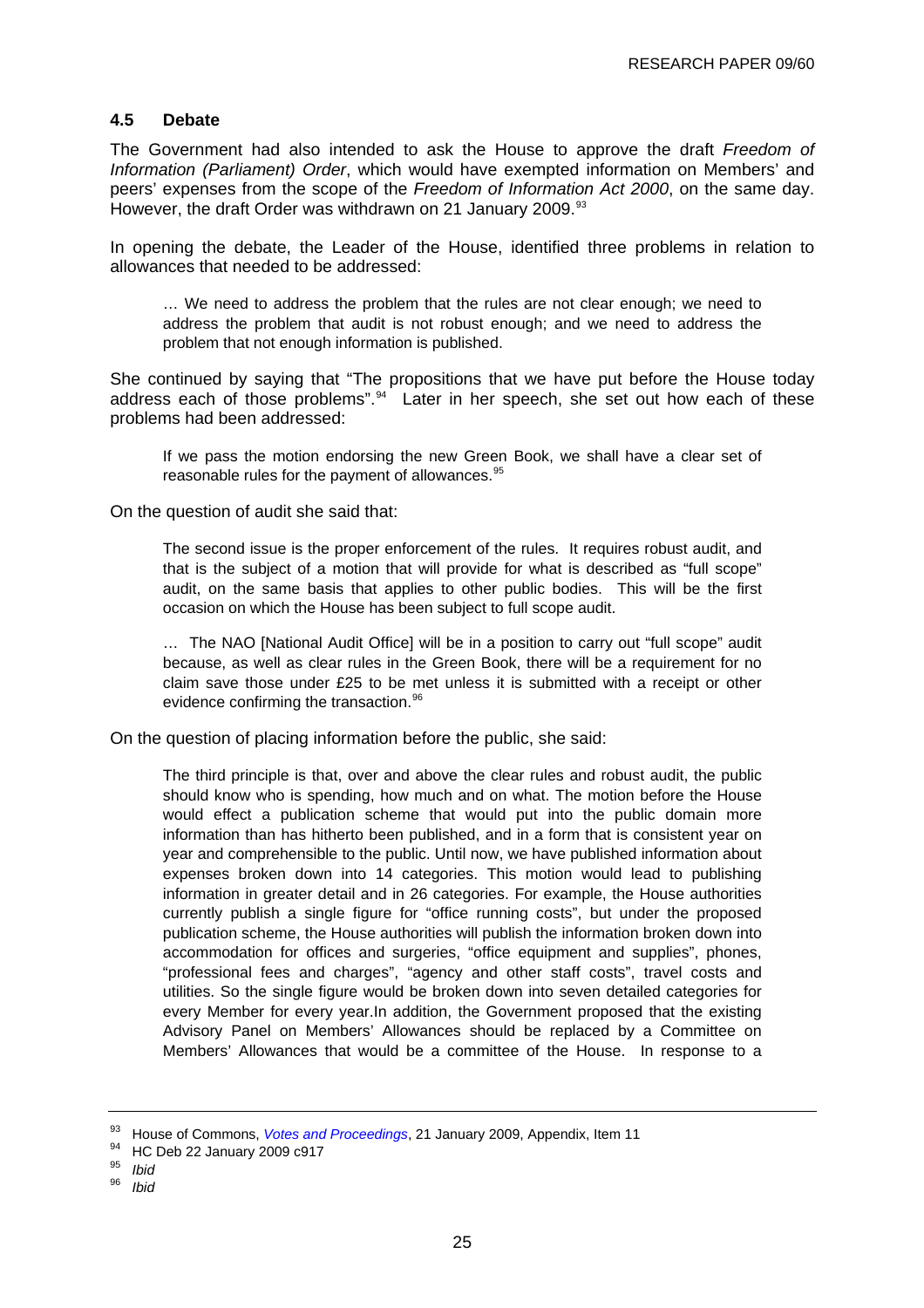<span id="page-29-0"></span>question about whether, like the APMA, the new committee would be able to have external members on it, the Leader of the House explained that it would not.  $97$ 

She also gave some details on how the Committee on Members' Allowances might work:

If we make APMA a Committee of this House, only Members of this House will be able to be members of that Committee; external, independent people will not be able to be full members of the Committee. The proposal is that those who have served so well as independent members of APMA will be advisers to the Committee on Members' Allowances. I can say that the CAM will have no Government Members on it. APMA had members of the Government on it, but the CAM will not have a Government Member on it, and nor will it have a Government majority—it will not be constructed as Select and Standing Committees are, with a Government majority. Therefore, I think we have the right level of independent input and the right reassurances for the future.<sup>[98](#page-29-0)</sup>

Alan Duncan, for the Conservative Party, welcomed the proposals before the House. He said that "There is a lot of good sense in the motions—they are a good advance". He welcomed the increase in the information on allowances that would be published automatically, under the publication scheme. He continued:

There is another good element to the motions that will change the whole climate of freedom of information. Through these motions, the House is properly introducing a thorough regime for audit and assurance. That point is crucial. There will be a full and proper external audit of what we do … There is also an enhanced assurance scheme in the Department of Resources that can give clear guidance and allows for spot checks and much more rigorous scrutiny than before.

One little vexed issue remains that can continue to be a bit of a gift to a journalist who wants to write a story: the £25 limit below which we do not need to offer a receipt—but that limit was advised by outside auditors and scrutineers. It is not something that all of us say that we must have because we want to keep a bit of flexibility so that we can keep the cash coming in on the sly. The limit is just a simple matter of efficiency, ensuring that the proper regime that we have put in place does not have a disproportionate cost attached. Basically, the rule now is that more or less everything will need a receipt and be subject to audit, and that hon. Members can claim only for expenses that qualify fully under the allowances that are in place.

In addition, there is going to be a new Committee on Members' Allowances. The hon. Member for Cannock Chase (Dr. Wright) asked whether that would be much of an improvement, but I repeat that I think that it will be. Because of private, cosy advice offered in secret behind closed doors, the Committee will be akin to a full Select Committee. It will meet and take evidence in public and, because it is a Select Committee, it will be made up of Members of the House, as the Leader of the House said. However, its proceedings will be so clear and transparent that the advice that it is given will also be open, and so the advice that it is likely to give to the House will, with any luck, be well founded, sensible and properly understood. The Committee will advise on what is going on, and on what should go on, in full public view. I think that that is a good step. Furthermore, there is the new Green Book which, as the Leader of the House said, is tighter, simpler and clearer. I think that all hon. Members will want it to be adopted.<sup>[99](#page-29-0)</sup>

<sup>97</sup>*Ibid* c919 98 HC Deb 22 January 2009 cc918-919

<sup>99</sup> HC Deb 22 January 2009 cc931-932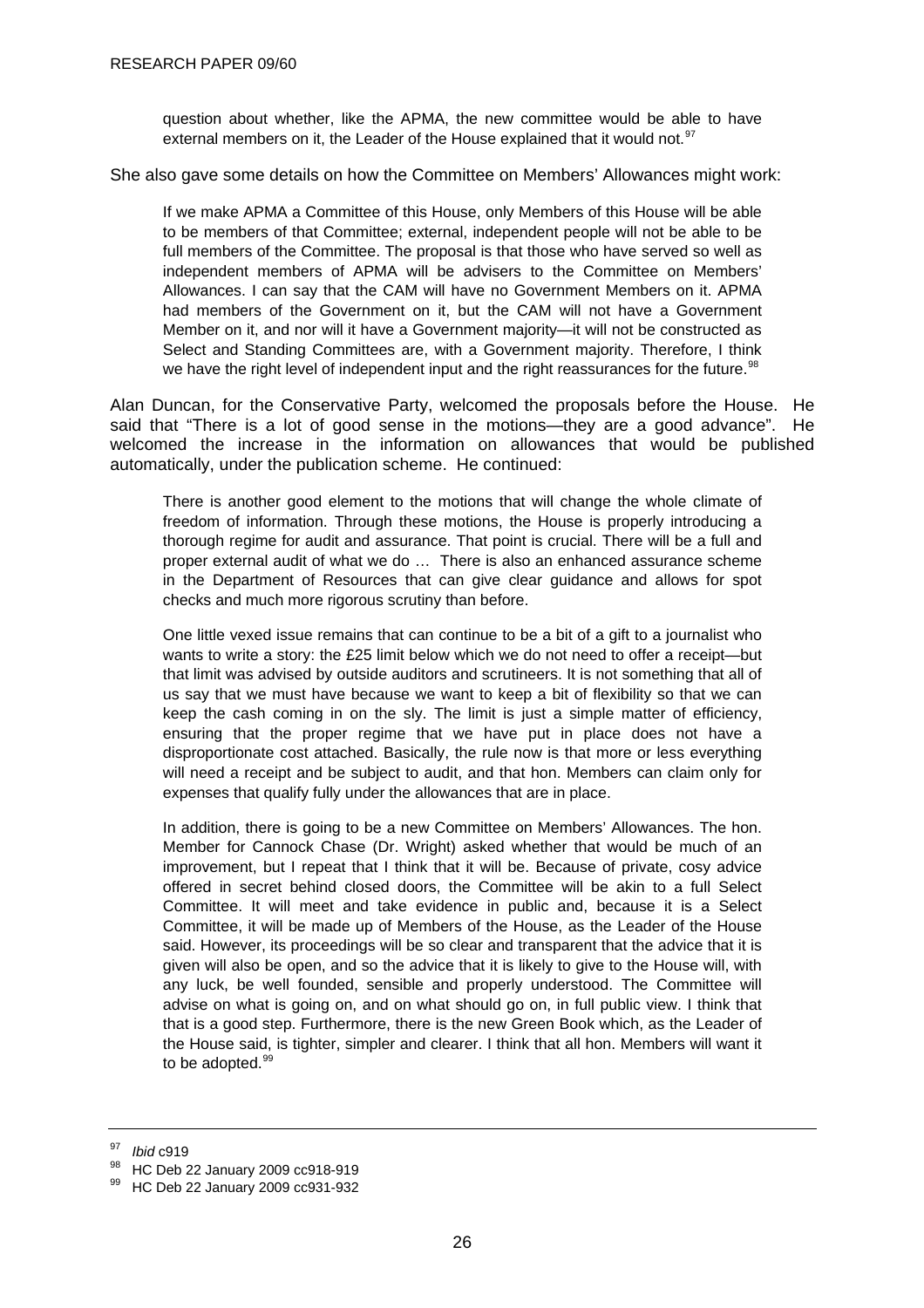<span id="page-30-0"></span>David Heath was "pleased" with the proposals on audit. He queried whether the new publication scheme would be trumped by the Information Tribunal's decision that information on Members' allowances had to be release to receipt level. He thought that the House should support the new Green Book.<sup>[100](#page-30-0)</sup>

Sir George Young, speaking as Chairman of the Committee on Standards and Privileges, commented that "I think that the revised audit proposals can increase public confidence in how taxpayers' money is spent". However, he queried the interaction between the Committee on Members' Allowances and his Committee. He commented that:

I want to refer to an issue touched on by the Leader of the House—the need to ensure that the role of the Parliamentary Commissioner for Standards, who is an independent Officer of the House, and the role of the Committee to which he reports are not prejudiced by the dispute resolution procedure proposed in the report. Paragraph 5 of the introduction to the report before the House makes no reference to the role of either body in determining whether expenditure is allowable, and the resolution before the House gives that task to the Committee on Members' Allowances. It could therefore be possible for two Select Committees of this House to come to a different view on whether the rules have been broken. That would not be a good outcome.<sup>[101](#page-30-0)</sup>

Later, he noted that:

In paragraph 6, there is a reference to practice notes. Those will be important, and I hope that the commissioner and my Committee might be included in the consultation on these, as we have some corporate knowledge of operating them. For example, the practice notes on what is a main home may need to take account of past cases where lack of clarity has caused difficulties. The new Committee on Members' Allowances is given the role of keeping the rules under review, but the parliamentary commissioner has a similar obligation under Standing Order No. 150, as has my Committee under Standing Order No. 149. We have a view on the content, interpretation and propriety of the rules, but the new Committee is given a similar responsibility. Again, we will need to work closely together to avoid duplication; I am sure that with good will that can be done.<sup>[102](#page-30-0)</sup>

All four motions were agreed to without a division.<sup>[103](#page-30-0)</sup>

## *Publication of information on Members' allowances*

Both the revised Green Book and the MEAC report on audit and assurance noted the interaction between freedom of information and assurance in relation to allowances. The revised Green Book, in the section on "applying the principles" suggested that a question that would assist Members in deciding whether claims were appropriate is:

How comfortable do I feel with the knowledge that my claim will be available to the public under Freedom of Information?<sup>[104](#page-30-0)</sup>

The MEAC commented that:

<sup>&</sup>lt;sup>100</sup> HC Deb 22 January 2009 cc933-939<br><sup>101</sup> HC Deb 22 January 2009 c943<br><sup>102</sup> HC Deb 22 January 2009 c944<br><sup>103</sup> HC Deb 22 January 2009 cc969-970<br><sup>104</sup> Members Estimate Committee, *Revised Green Book and audit of Members'* 142 2008-09, Annex 1 [Revised Green Book], p8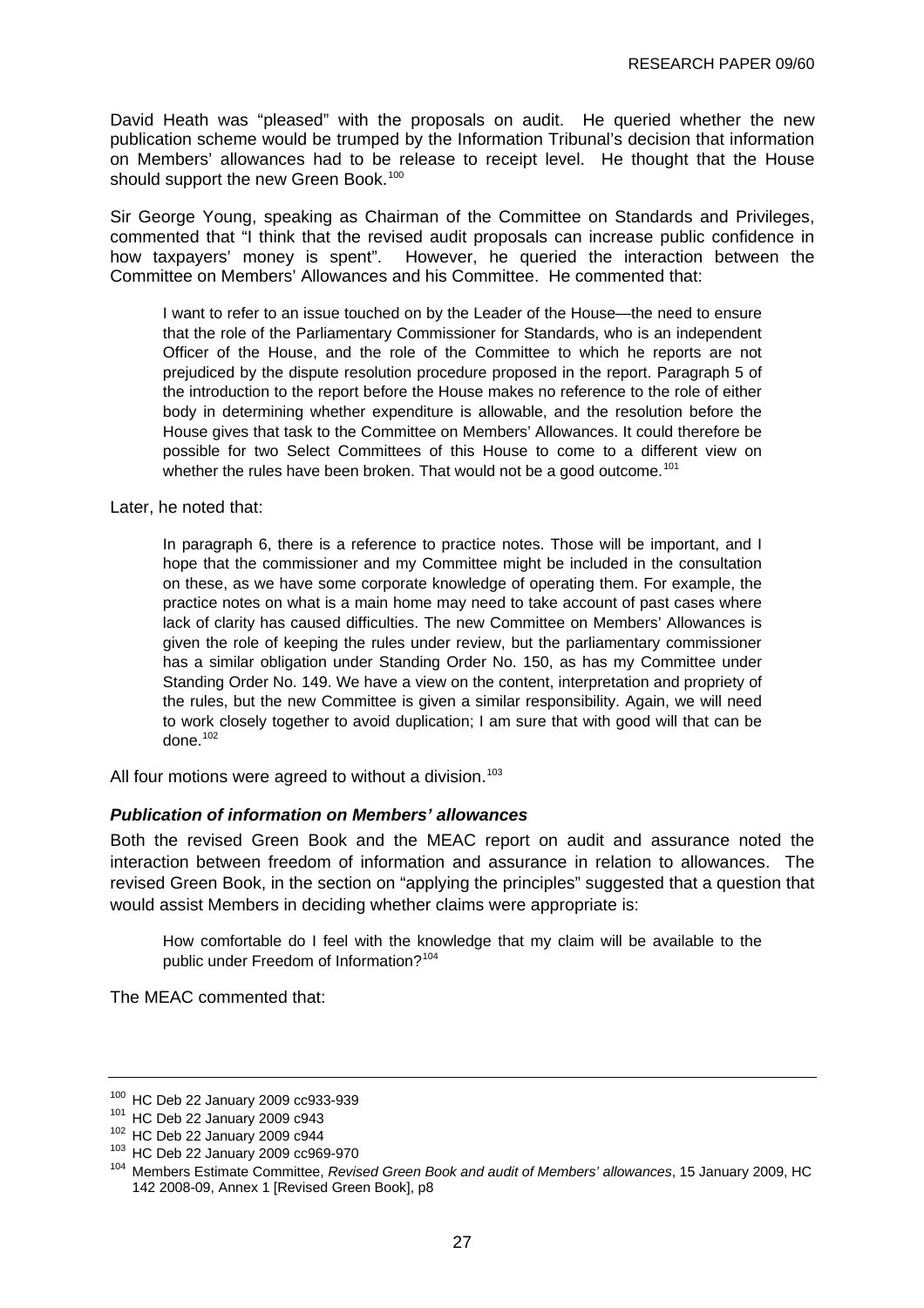<span id="page-31-0"></span>Another way in which the public may be reassured is through the increased transparency created by the publication of information on Members' allowances under the Freedom of Information Act 2000.<sup>[105](#page-31-0)</sup>

As noted above, the House agreed to the widened publication scheme, without a division, and a copy of the resolution is set out in Appendix 2.

## *Committee on Members' Allowances*

At Business Questions on 13 November 2008, the Leader of the House was asked if there were any plans to make the APMA a formal committee of the House. She gave the folllowing response:

**Ms Harman:** I am not aware of a formal proposal from the Advisory Panel on Members' Allowances that it should be made a Committee of the House rather than being advisory to the Speaker, but if it did make such a proposal, it would no doubt be considered by the House and above all by the Speaker.<sup>[106](#page-31-0)</sup>

When the motion on the revised Green Book was tabled, a motion to create a new Committee on Members' Allowances to replace the APMA was tabled by Harriet Harman. The motion provided for a new Standing Order and gave the new committee the following role:

There shall be a select committee, called the Committee on Members' Allowances,

(a) to advise the House of Commons Members Estimate Committee on the discharge of its functions; and

(b) to advise the Speaker, the Members Estimate Committee and the Leader of the House on the potential development of the arrangements made by or under the Resolutions in force from time to time regarding Members' allowances &c;

The House agreed the motion, without a division.<sup>[107](#page-31-0)</sup> The debate is briefly reviewed above. However, towards the end of the debate Sir Michael Spicer, the chairman of the Conservative 1922 Committee, raised a matter relating to the Committee on Members' Allowances. He queried whether the Finance and Services Committee was the appropriate Committee to undertake the appeals task:

My first question concerns an appeal by a Member under the Green Book rules when he finds himself in disagreement with the finance officers. I very much approve of the Green Book—in fact, I am bound to do so, because I helped to draft some of it—which says:

"If the issue is not resolved, the Member may ask the Finance and Services Committee to rule."

The Finance and Services Committee does not meet very often at the moment. I do not think that its Chairman particularly wants the onerous task that would be involved. Certainly, the 1922 committee and I believe very much that a Committee on Members' Allowances would be the right Committee to undertake that appeals task. I think that I am right in saying that the Government agree with that but have not so far found it possible to amend the Green Book to accommodate that view. I think that things were

<sup>105</sup> Members Estimate Committee, *Revised Green Book and audit of Members' allowances*, 15 January 2009, HC

 $106$  HC Deb 13 November 2008 c955  $107$  HC Deb 22 January 2009 c970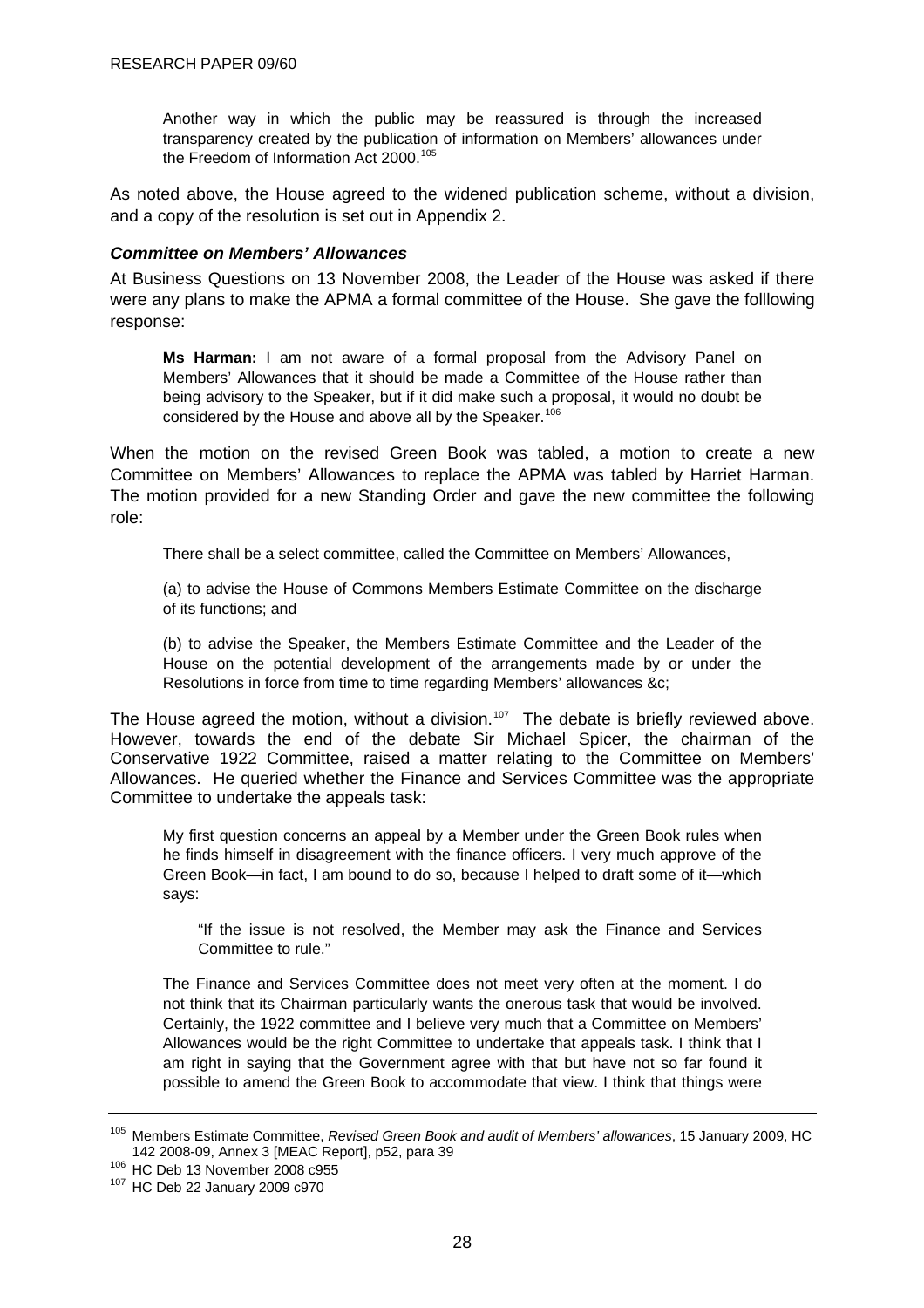<span id="page-32-0"></span>done in a bit of a hurry; those words were included to fill the gap. I hope that the Minister might be able to say something about that in his reply. I realise that he may be in some difficulty at the moment, because he may not have a settled policy on the mechanism, but would he tell us whether the Government intend to do that and, if so, how it is to be done and when—or at least let us know at a later date? I just wanted to flag up that issue. $108$ 

In his winding up speech, Chris Bryant, the Deputy Leader of the House, responded to Sir Michael Spicer's question:

… As the chairman of the 1922 committee said, the Green Book states, as the Members Estimate Committee agreed, that appeals should go to the Finance and Services Committee. There is a slight element of uncertainty because the Members Estimate Committee relates to the members' estimate, which includes members' allowances, whereas the Finance and Services Committee has always referred to the administration estimate, which is different. We may want to revert to the subject, but we are not trying to change that today.<sup>[109](#page-32-0)</sup>.

On 3 March 2009, the House amended the Standing Order on the Committee on Members' Allowances to enable it to take on the functions relating to practice notes and appeals that the MEC had originally proposed for the Finance and Services Committee. The Deputy Leader of the House, explained the need for the change:

Motion 16 amends the new Green Book that the House agreed on 22 January in one regard. The Green Book specifies that Department of Resources staff have the authority to administer the rules as set out in the Green Book, but that if any issue is unresolved

"the Member may ask the Finance and Services Committee to rule".

It also says that the Finance and Services Committee

"will agree Practice Notes which will be used by the Department in administering the rules".

In the debate on 22 January, the Chairman of the 1922 Committee, the hon. Member for West Worcestershire (Sir Michael Spicer), who is not in his place at present, asked whether this should not be altered in the light of the fact that on that same day we changed the Advisory Panel on Members' Allowances into a formal Committee of the House, with a clear remit to look at every aspect of Members' allowances.

On reflection, I believe that the Chairman of the 1922 Committee was right, for two reasons. First, as hon. Members will know, although the House of Commons Commission, chaired by the Speaker, is the overall supervisory body for the administration of the House, the House's expenditure is divided between two accounts, or estimates—to use the parliamentary jargon. The first, the Administration Estimate, covers the costs of administration of the House. The second, the Members Estimate, covers MPs' pay and allowances. Our Standing Orders state that the Finance and Services Committee oversees the Administration estimate and that the Members Estimate Committee oversees, naturally enough, the Members Estimate. As the Finance and Services Committee has no remit under Standing Orders to look at the Members Estimate, which includes allowances, it seems wrong for it to have this new role in adjudicating on issue relating to Members' allowances.

 $108$  HC Deb 22 January 2009 c961<br> $109$  HC Deb 22 January 2009 c969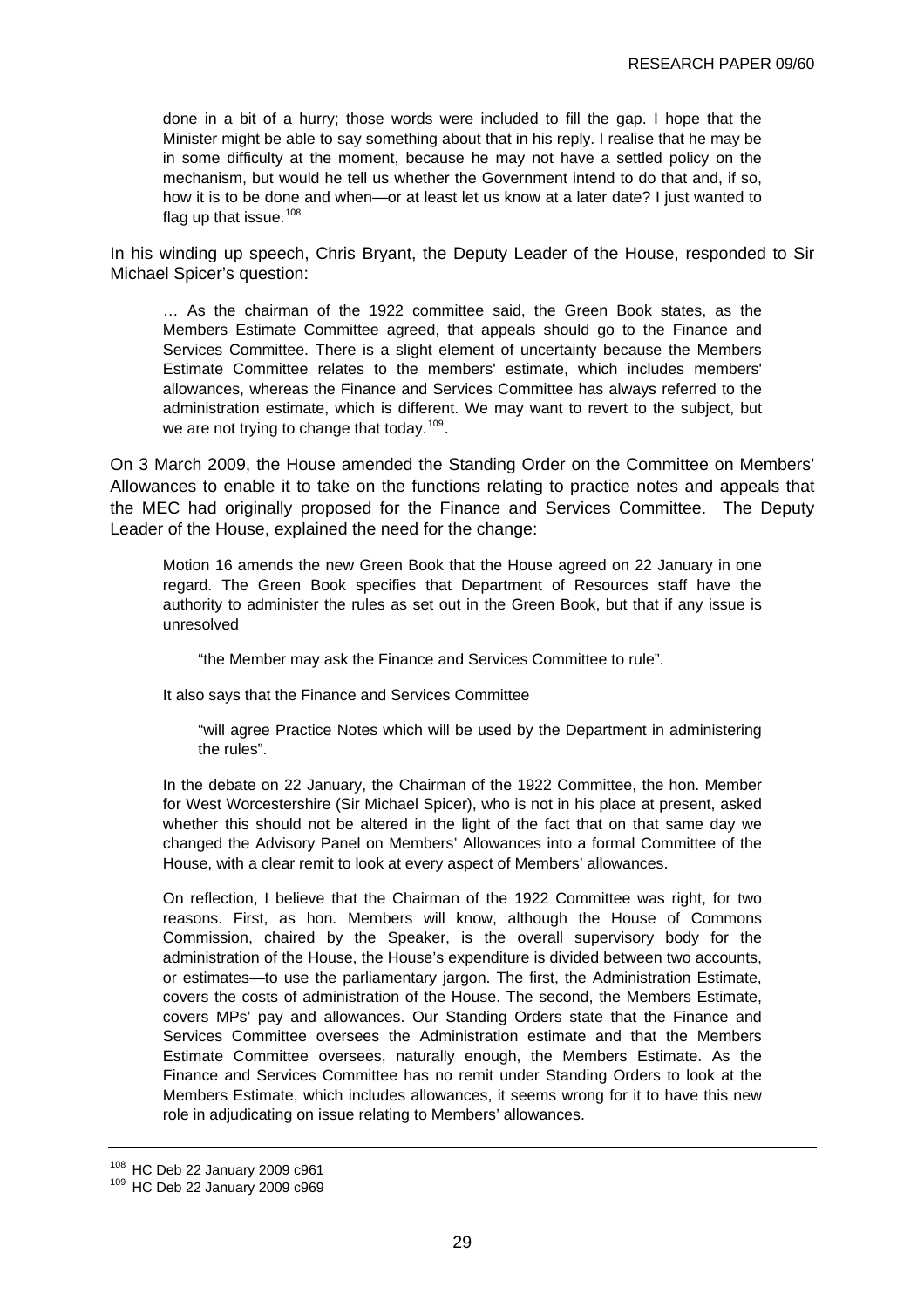<span id="page-33-0"></span>Secondly, having just created the new Committee on Members' Allowances, it clearly makes sense to give it the full responsibility for these issues, and that is precisely what motion 16 does. That in no respect alters the duties, powers or responsibilities of the Committee on Standards and Privileges, nor of the Parliamentary Commissioner for Standards as set out in out Standing Orders. I hope that the Chairman of the Committee on Standards and Privileges will be content that the relationship between the two Committees will not leave hon. Members open to double jeopardy, or lead to the danger that the House cannot administer its discipline properly.<sup>[110](#page-33-0)</sup>

The responsibilities of the MEC and CMA, as set out in standing orders are set out in Appendix 3.

# **5 Committee on Standards in Public Life Inquiry into MPs' allowances (announced March 2009)**

The Committee on Standards in Public Life (CSPL) is an independent public body is an independent public body which advises government on ethical standards across the whole of public life in the UK. The Committee is free to choose subjects of inquiry, but only after consultation with the Cabinet Secretary, on behalf of the Prime Minister (to whom the Committee reports).<sup>[111](#page-33-0)</sup>

In February 2008, just after the launch of the MEC's review, the CSPL was urged to undertake its own inquiry into Members' allowances. Although the CSPL did not rule out an inquiry at that time, the Chairman's expectation was that "we will want to be clearer about the nature and possible outcome of the various Parliamentary and political Party initiatives announced over the last few days before making a decision". $112$ 

As noted above, the CSPL welcomed many aspects of the MEC's *Review of Allowances*. However, as also recorded above, the House did not approve the MEC's Review in its entirety, and it was suggested that the CSPL would undertake an inquiry of its own. On 21 July 2008, the *Daily Telegraph* reported that the CSPL "plans to open its own investigation into MPs' perks", as changes agreed by the House on 16 July "did not go far enough for the committee chaired by Sir Christopher Kelly".<sup>[113](#page-33-0)</sup>

But on 28 July 2008, the CSPL issued a press notice, in which it announced that it had decided to postpone a decision on whether to conduct a review of MPs' pay and allowances until next year:

The Committee on Standards in Public Life has decided to postpone a decision on whether to conduct a review of MPs' pay and allowances until next year, to give time to see how new arrangements announced recently affect the position. The Chairman of the Committee, Sir Christopher Kelly, said:

"The Committee on Standards in Public Life has been monitoring developments on MPs' allowances over the last few months following widespread public concern about the current arrangement. We have noted the recent vote in the House of Commons accepting Government proposals for a more robust system of external audit of expenses claims to be conducted by the National Audit Office and a review of the

<sup>&</sup>lt;sup>110</sup> HC Deb 3 March 2009 cc807-808<br><sup>111</sup> Public Administration Select Committee, *ethics and Standards: The Regulation of Conduct in Public Life*, Volume II, 29 April 2007, HC 121 II 2006-07, Memorandum from the Committee on Standards in Public Life,

Ev 104 112 Committee on Standards in Public Life News release, *[MPs' Pay and Allowances – Correspondence between](http://www.public-standards.gov.uk/news/07_02_08.aspx)* 

<sup>&</sup>lt;sup>113</sup> James Kirkup[,](http://www.public-standards.gov.uk/news/07_02_08.aspx) "MPs face official expenses inquiry", *Daily Telegraph*, 21 July 2008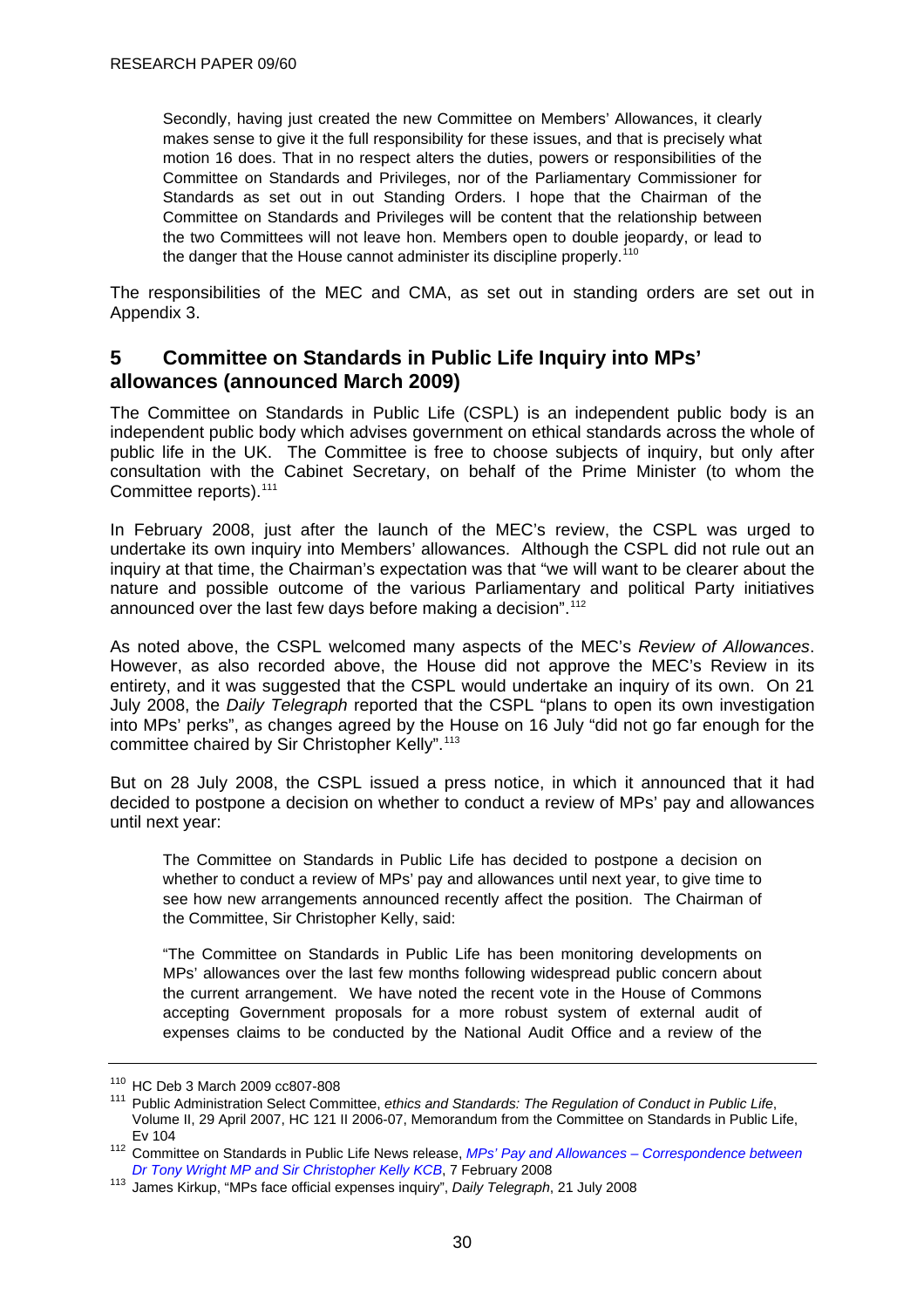<span id="page-34-0"></span>Green Book which sets out the allowances and entitlement to them. We have been assured that the audit will cover all relevant areas including a sampling of allowance transactions and that the review will be both comprehensive and involve independent people from outside the House of Commons. We recognise these as potentially significant developments – particularly when also taking into account progress towards greater transparency about what is claimed by individual Members.

"There remains a case in our view for a fresh and independent look at the complete picture of how MPs should be supported in a modern system, looking both at what the public expect from their MPs and how they are resourced to meet those expectations. The step by step approach that has been taken to reform, important though some of those steps are, may still fall short of creating a system which succeeds simultaneously in:

- Providing MPs with the resources and reimbursed expenses necessary to enable them to do their jobs effectively;
- Giving them adequate protection against unjustified accusations of impropriety;
- Providing a fully transparent system in which it is clear how taxpayers' money is being spent;
- Proving to be sustainable; and
- Restoring public confidence.

"But we recognise the importance of the steps now being taken. We do not want to duplicate that work; and we do want to see how successfully the new proposals are implemented in practice.

"So we have decided to take a pragmatic approach and defer a decision about whether to launch an inquiry until next year. Whether we do begin an inquiry then, and if so whether it takes the form of a relatively simple stock take or a more in depth review, will depend on developments over the next 12 months or so.

"In the meantime we will be announcing the subject of our next inquiry early in the autumn."[114](#page-34-0)

In February 2009, the BBC reported that after a discussion with the Leader of the House of Commons, the CSPL had decided not to investigate Members' allowances.[115](#page-34-0)

Then, on 23 March 2009, the CSPL announced that it would "be undertaking a wide-ranging review of MPs' allowances later this year".[116](#page-34-0)

Press articles about the CSPL's decision also reported that the Prime Minister had asked the Committee to consider whether Members should have second jobs.<sup>[117](#page-34-0)</sup>

Before the Committee announced its inquiry on 23 March 2009, it wrote to Sir Gus O'Donnell, the Cabinet Secretary (on 3 March), "to consult as is customary over our proposal to carry out an inquiry into MPs' Allowances".<sup>[118](#page-34-0)</sup>

<sup>&</sup>lt;sup>114</sup> Committee on Standards in Public Life press notice PN216[,](http://www.public-standards.gov.uk/%7E/media/assets/www.public_standards.gov.uk/pn216%20doc.ashx) MPs' pay and allowances, 28 July 2008<br><sup>115</sup> BBC News, MPs' expenses probe is ruled out, 4 February 2009,<br><sup>116</sup> Committee on Standards in Public Life press not

*allowances*, 23 March 2009 [*last viewed 24 March 2009*] 117 For example, Andrew Porter, "MPS face public inquiry into their expenses", *Daily Telegraph*, 24 May 2009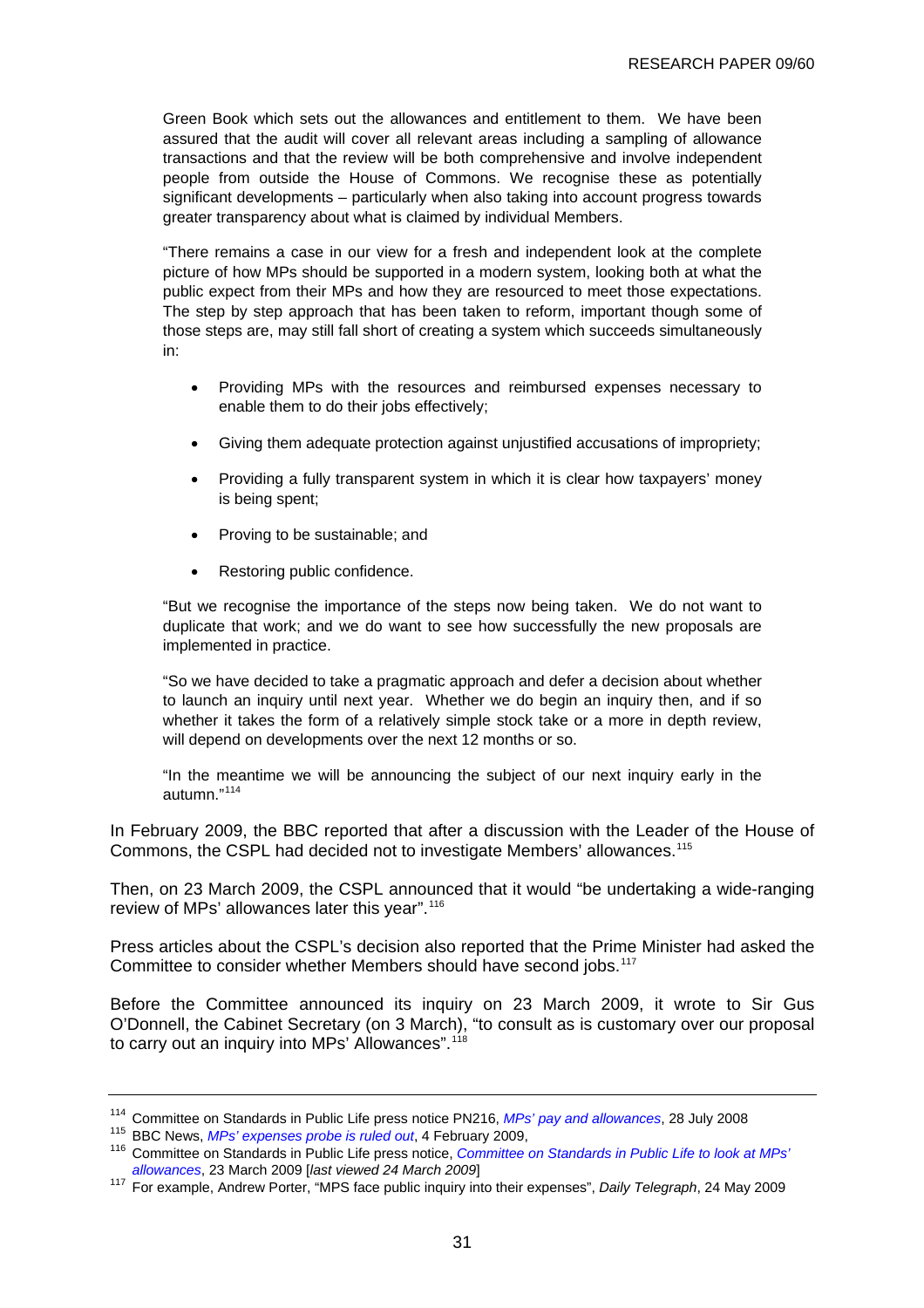<span id="page-35-0"></span>The CSPL published a letter from the Prime Minister, in response to its letter to Sir Gus O'Donnell on 23 March, the day it announced its inquiry.[119](#page-35-0) The Prime Minister noted that the SSRB had already been asked to review Members' pensions before welcoming the CSPL's planned inquiry:

Notwithstanding all this work, I would welcome a review of MPs' support and remuneration, including outside interests, carried out by the Committee on Standards in Public Life as it offers the opportunity to consider the full picture. For example, you will have greater freedom to consider issues such as the impact of MPs holding second jobs and their roles outside of Parliament.<sup>[120](#page-35-0)</sup>

The Prime Minister wrote to the Committee again on 30 March 2009, after it had announced its inquiry. He wrote:

Thank you for agreeing to conduct a review. In doing so, I fully recognise that you have a number of competing priorities but I would be grateful if you could look to both start and conclude the Review earlier than previously indicated to allow us to make progress on this issue as soon as practical.

It will of course be for you as an independent Committee to consider how you wish to proceed. However, I wish to reiterate what I said in my letter to you of 23 March, that I would welcome your consideration of MPs' allowances. I am keen you should not feel bound in your discussions but free to consider a wide set of issues including:

- the case for ending the distinction between inner and outer London MPs and moving outer London MPs onto a set London allowance; and
- how to compensate non-London MPs for the fact that they inevitably have to spend time at Parliament away from their home. Your consideration might include the possibility of moving away from the existing additional cost allowance to a simpler, overnight allowance that is independently determined.

In each case you might consider the international experience on these issues to bring the UK in line with best international practice. You may also wish to consult the Senior Salaries Review Body.<sup>[121](#page-35-0)</sup>

On 31 March 2009, following another weekend of press reports about Members' allowances and the further letter from the Prime Minister, the CSPL issued another press notice, stating that it would bring forward its inquiry. Sir Christopher Kelly, the chairman of the CSPL, said:

"It is now obvious that this piece of work needs to start as soon as possible. We will defer work on our current inquiry into local and London government to begin work immediately on an independent, wide-ranging review of MPs' allowances.

"The situation has changed quite dramatically over the last few months and I am pleased that there is now such widespread political consensus on the need for reform. I hope that this will translate into full acceptance of our recommendations by all the main political parties – challenging though they are likely to be.

"The issues involved are complex. We will be meeting with party leaders and intend to publish an Issues and Questions Paper within the next few weeks. We will ask for

 <sup>118</sup> Committee on Standards in Public Life, Letter from Sir Christopher Kelly, Chairman to Sir Gus O'Donnell, *Cabinet Secretary*, 3 March 2009<br><sup>119</sup> The Prime Minister, *Review of Support and Remuneration for MPs*, 23 March 2009<br><sup>120</sup> *Ibid* 

<sup>121</sup> The Prime Minister, *[MPs' Allowances](http://www.public-standards.org.uk/Library/Letter_from_the_PM_to__Sir_Christopher_Kelly090330.pdf)*, 30 March 2009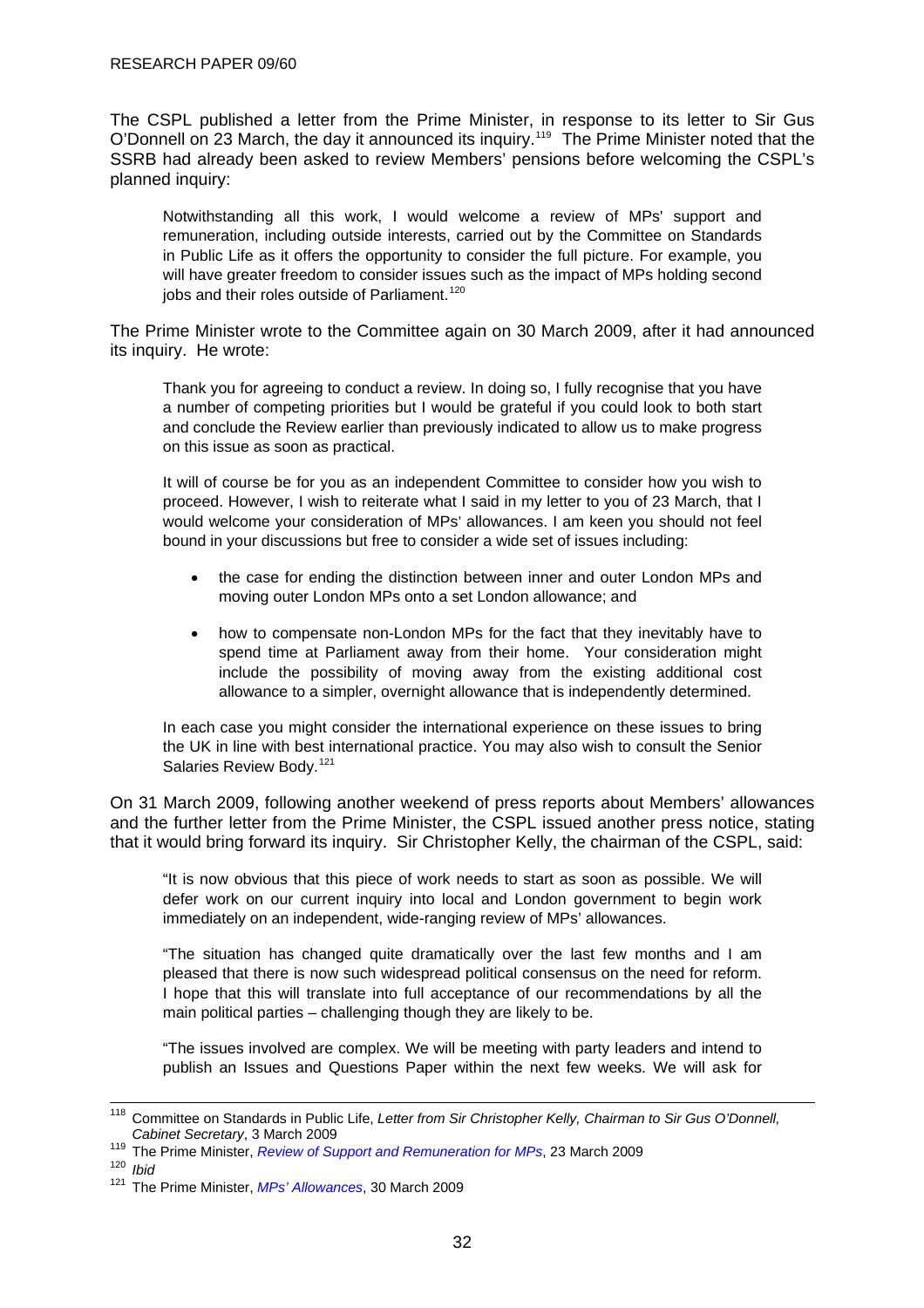<span id="page-36-0"></span>written submissions from all interested parties and hold a number of public hearings. All evidence submitted to the inquiry will be published.

"This is not something which can be done with a quick fix; we want to do a thorough piece of work. Our firm intention is to publish our report towards the end of the year."<sup>[122](#page-36-0)</sup>

On 3 April 2009, the CSPL announced that the three members of the Committee nominated by the political parties would not take part in the inquiry into its review of Members' allowances.<sup>[123](#page-36-0)</sup>

On 23 April 2009, the CSPL launched its review of MPs' expenses and published an *Issues*  and Questions paper.<sup>[124](#page-36-0)</sup> At the launch of the inquiry, the CSPL chairman, said:

"This will be a cool, hard and independent look at the way in which our MPs are supported to do their jobs. We want to hear all the arguments before coming forward with a package of recommendations later this year.

"The stakes are high; the issue of MPs' expenses has been the single most damaging issue for public trust in politicians since 'cash for questions' led to the first Nolan report fifteen years ago. It is not healthy for democracy and must be disheartening for the large number of MPs who perform their duties with diligence and integrity. There must be reform and it must be done properly.

"This is not something that should be left to politicians to sort out for themselves. If public confidence is to be restored there needs to be an independent inquiry by people with no political agenda of their own, which can look hard at all the evidence and that is open to anyone who wants to contribute.

"Fundamentally important questions need to be addressed; for example, whether it is right in principle for MPs to determine both the level and nature of their own allowances and how best to ensure that MPs are not able to gain personal financial advantage from expenses claims designed to help them carry out their parliamentary duties. I am keen to hear what people think.

"The Committee is under no illusion about the urgency and complexity of this issue. There will be some difficult choices and arguments to balance. But I am determined that we carry out an open, thorough and impartial look and are able to recommend a workable new system that the public can trust.

"I am not interested in producing a menu of options from which politicians can pick and choose. Our task is to produce a comprehensive set of recommendations that all political parties commit to accepting in full."[125](#page-36-0)

On 27 April 2009, between announcing his own proposals for reform and the House debating them (see section 5), the Prime Minister wrote again to the CSPL. He asked the Committee to bring forward proposals on Personal Additional Accommodation Expenditure "as soon as possible and preferably before the summer recess". He wrote:

<sup>122</sup> Committee on Standards in Public Life press notice, *[Committee on Standards in Public Life to Bring Forward](http://www.public-standards.org.uk/Library/PN221.doc)  Review of MPs' Allowances*, 31 March 2009, 123 Committee on Standards in Public Life, *[Statement on the involvement of the three members of the Committee](http://www.public-standards.org.uk/Library/Statement_on_involvement_of_the_Parliamentary_members_of_the_Committee.doc)* 

nominatedby the three main political parties in the review of MPs' Pay and Allowances, 3 April 2009,<br><sup>124</sup> Committee on Standards in Public Life, *Review of MPs' expenses: Issues and Questions*, April 2009<br><sup>125</sup> Committee

*[on MPs' Expenses Inquiry](http://www.public-standards.org.uk/Library/PN222.doc)*, 23 April 2009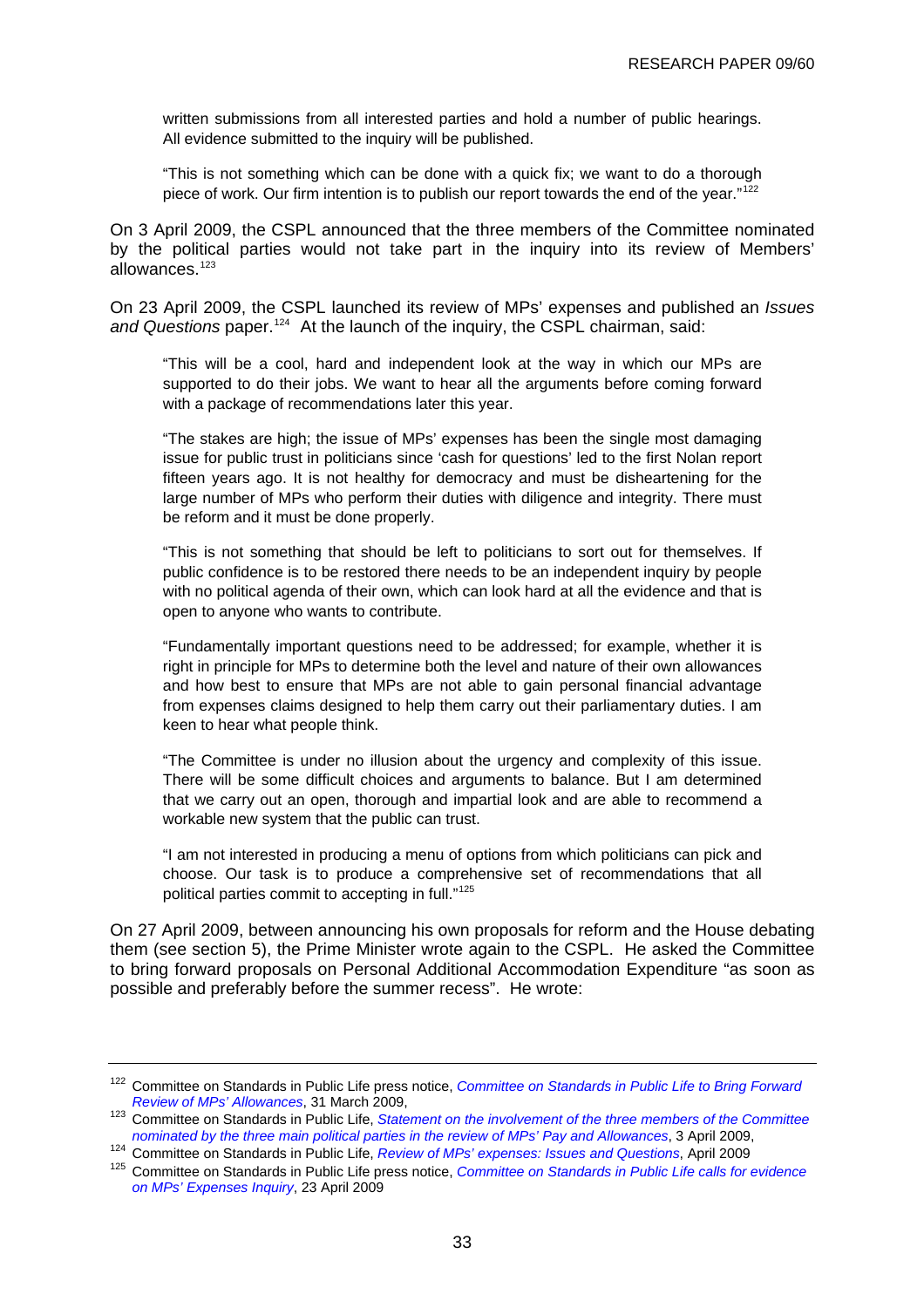<span id="page-37-0"></span>The Government remains determined to move to an allowance system that is fair, transparent and less costly than the current system.

You will be aware that, in order to achieve this, the Government will put forward measures to the House this Thursday. These include ending claims for a second home from outer London; reducing the requirement for receipts claims from above £25 to zero; making staff appointed by MPs direct employees of the House of Commons and declaring in full where MPs have a second source of income from second jobs. We have also ended claims for Ministers living in official residences.

You will also be aware that a consensus has not been reached on the future of the Personal Additional Accommodation Expenditure for MPs. But we are agreed on the need for swift reform. Therefore I would ask the Committee on Standards in Public Life to come forward with its proposals on this issue as soon as possible and preferably before the summer recess, taking into account MPs' attendance at Westminster, the need for transparency and accountability and the desire to reduce the existing limits on the allowances which MPs may claim, producing overall cost savings.

I continue to highly value the role of the Committee on Standards in Public Life and look forward to your report on all aspects of MPs allowances.<sup>[126](#page-37-0)</sup>

Sir Christopher Kelly, replied to the Prime Minister on the same day. He wrote:

Thank you for your letter of 27 April. My Committee and I fully understand the imperative to move quickly to restore public confidence in the system for reimbursing MPs' expenses.

You will be aware that we published our consultation paper last week. We have asked for written comments by 5 June 2009 as we are keen to give everyone that wants to do so, the opportunity to have their say. We will also be holding a series of public hearings in June and July. Expenditure on accommodation is but one part – though a fairly major one – of a more complex system. We would be concerned about addressing it in isolation and remain eager to hear all proposals for reform.

As you know the issues are not simple; the Committee takes the view that the process of hearing all the arguments and making recommendations based on evidence is key if we are to put forward a workable and credible package of changes. We aim to complete our review as early as we can consistent with doing a thorough job.<sup>[127](#page-37-0)</sup>

The CSPL began taking oral evidence on 16 June 2009. Press reports the day before indicated that the inquiry could be completed in October. For example, the *Independent* reported that "A fundamental review of the House of Commons allowances system could report to MPs as early as October, the chairman of the Committee on Standards in Public Life Sir Christopher Kelly said yesterday".<sup>[128](#page-37-0)</sup>

# **6 Government proposals for reforms to the allowances' system (April 2009)**

## **6.1 Initial announcement**

On 21 April 2009, Harriet Harman, the Leader of the House of Commons, issued a written ministerial statement, noting that "the Prime Minister has asked Sir Christopher Kelly and the

<sup>&</sup>lt;sup>126</sup> BBC News, *Expenses letters: full texts*, 27 April 2009<br><sup>127</sup> Committee on Standards in Public Life, *[Review of MPs' Expenses](http://www.public-standards.org.uk/Library/090427_Letter_from_Sir_Christopher_Kelly.pdf)* [Letter from Sir Christopher Kelly to Gordon<br>Brown], 27 April 2009

<sup>128</sup> Andrew Woodcock, "Expenses inquiry to report early", *Independent*, 15 June 2009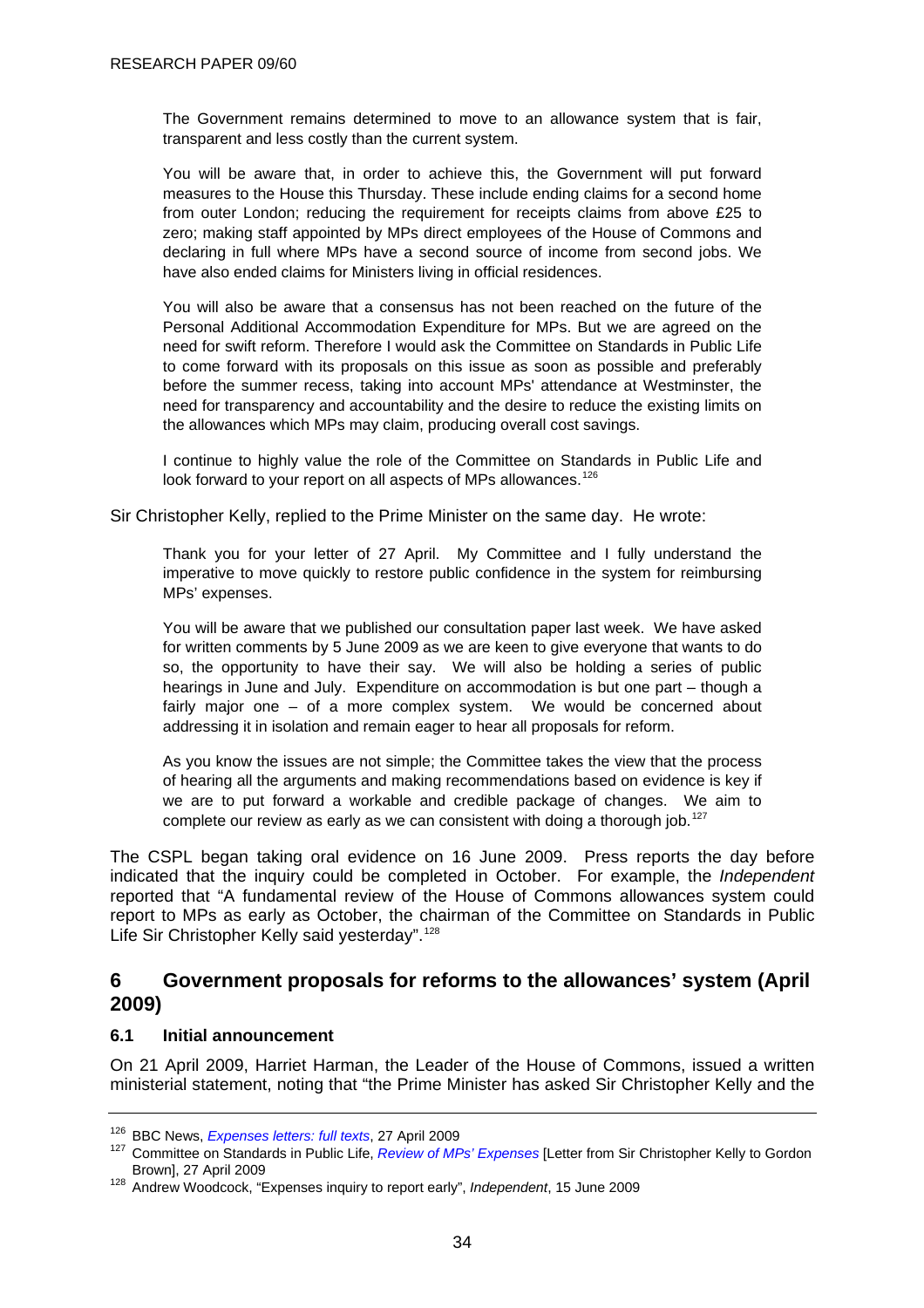<span id="page-38-0"></span>Committee on Standards in Public Life to look at all of the relevant issues involved in MPs' allowances as speedily as possible". But that "In the meantime the Government thinks it is right to bring forward reforms that can be enacted sooner. We will therefore be asking the House of Commons to support the following proposals, which will reduce the cost to the taxpayer".[129](#page-38-0) The full written ministerial statement is set out below:

**The Leader of the House of Commons (Ms Harriet Harman):** To enable MPs to do their work representing their constituents effectively, there needs to be an allowance system. The public are entitled to be confident that that the allowance regime is fair and reasonable and effectively enforced.

The Prime Minister has asked Sir Christopher Kelly and the Committee on Standards in Public Life to look at all of the relevant issues involved in MPs' allowances as speedily as possible.

In the meantime the Government thinks it is right to bring forward reforms that can be enacted sooner. We will therefore be asking the House of Commons to support the following proposals, which will reduce the cost to the taxpayer:

*A. Flat-rate Allowance.* We propose that, for MPs representing constituencies outside London, the Personal Additional Accommodation Expenditure (commonly known as the 'second home' allowance) should be abolished and be replaced by a flat-rate daily allowance, based on actual attendance at Westminster on parliamentary and government business or the business of the Opposition frontbenches. This will be limited to the Parliamentary session or a maximum number of days.

There will now be no second home allowance or claims for food, furniture and fittings, fuel, mortgage interest, rent or council tax.

We will ask the Senior Salaries Review Body to set the appropriate level of allowance independently, comparable to those set by wider public and private institutions. The Committee on Standards in Public Life will want to consider these issues going forward, including the issue of taxation. Provision will be made for the long-term ill and maternity leave. The claims by each Member should be published annually.

*B. London.* For anyone representing constituencies within reasonable distance of Westminster, the Personal Additional Accommodation Expenditure will be replaced by the London supplement, which already applies to inner London MPs. The Committee on Standards in Public Life will of course want to look at the current Green Book rules on this and the SSRB should report on the level of the allowance.

*C. Grace and Favour homes.* Ministers who for security or other reasons live in socalled 'grace and favour' homes will continue to pay council tax and tax on the benefit of living in this accommodation but will not receive this new allowance. The Committee on Standards in Public Life should be asked to report on these arrangements.

*D. MPs' Staff.* In future all staff appointed by MPs without exception should become direct employees of the House of Commons, which would become centrally responsible for their employment terms and conditions, their contracts, and the payment of their salaries within the limit allowed - and will have the right to make an independent assessment of such contracts. The Committee on Standards in Public Life is examining the rules governing employment of spouses or other relatives.

<sup>129</sup> HC Deb 21 April 2009 cc10WS-11WS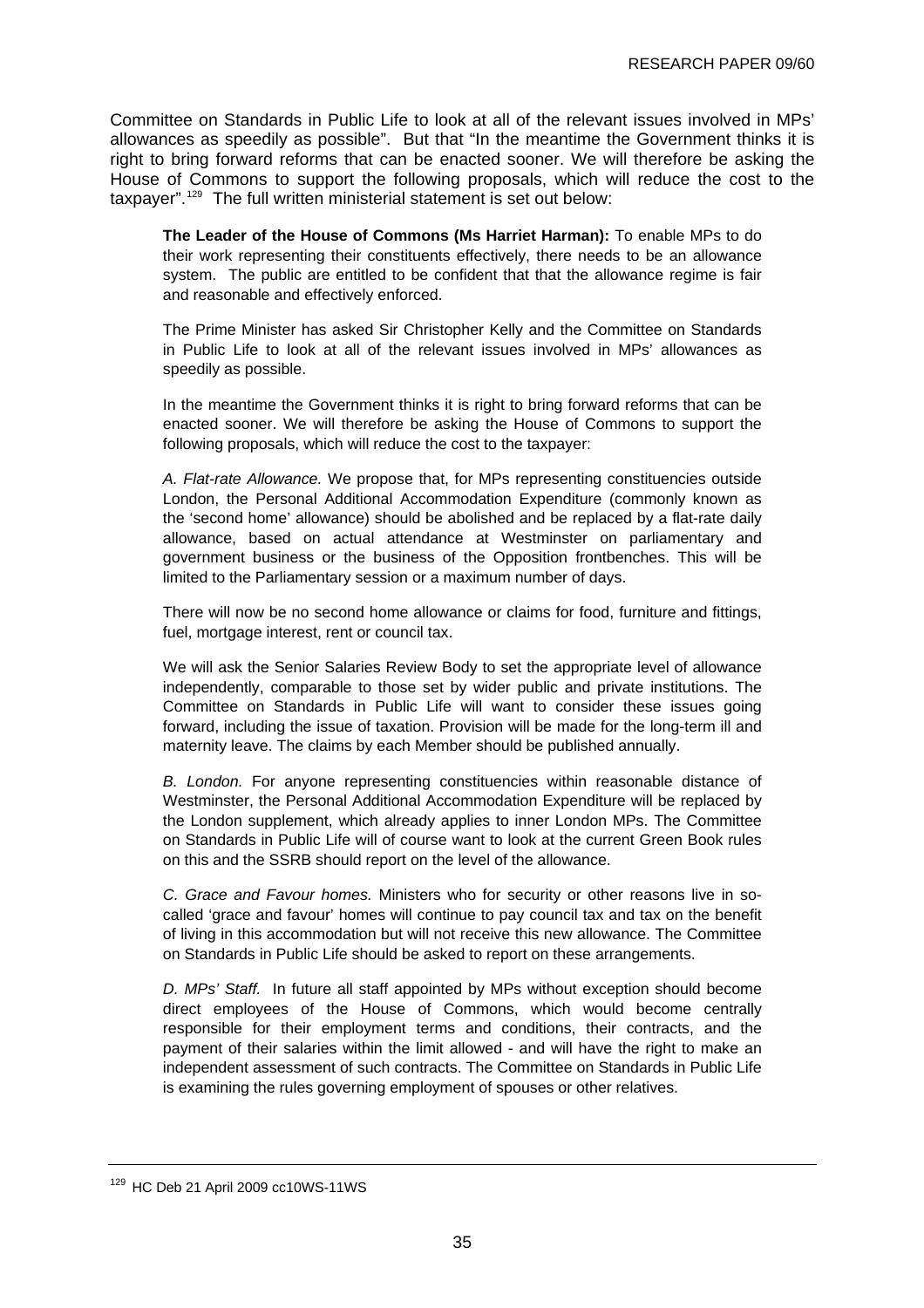<span id="page-39-0"></span>*E. Full receipts.* There will be a requirement for receipts for claims for all remaining transactions (for office costs, travel, and communications), including those under £25. MPs' claims will be subject to independent audit by the National Audit Office.

*F. Transparency of MPs' Second Incomes.* The Prime Minister has already asked the Committee on Standards in Public Life to look into the issue of MPs and second jobs, in order to avoid conflicts of interest and to reflect the fact that MPs receive a parliamentary salary for a full time job. Meanwhile, there should be greater transparency.

This government has been the first to publish a list of Ministers' interests.

Where Members of Parliament have a second source of income from second jobs, irrespective of whether it is in their capacity as an MP, every payment shall be declared with a full description of who paid and what for. There shall also be a full declaration of the hours worked for the payment received.

*G. Pensions.* We have taken steps through the SSRB to reform MPs' pension arrangements. In the meantime, in order to contain the cost to the public purse, a proposal will be put before Parliament to increase the contribution required from MPs by around £60 per month for the current year and to extend the scheme's pension limit of two thirds of final salary to all scheme members for future service.

*H.* We will ask the Committee on Standards in Public Life to look at the circumstances applying in Northern Ireland before final application of the flat rate allowance for MPs representing Northern Ireland.

I hope that with the support of the whole House we could implement the majority of these proposals in time for 1 July. My Rt Hon Friend the Prime Minister has offered to meet with the leaders of the main Opposition Parties to discuss them. The Committee on Standards in Public Life will report their views in due course, which of course we will consider seriously, but we should implement as many interim changes as possible without delay.<sup>[130](#page-39-0)</sup>

In the Library Standard Note *Members' allowances – Government proposals for reform*, the Government's proposals on allowances are set out and compared with the conclusions reached by the MEC in its June 2008 *Review of Allowances*. [131](#page-39-0)

Gordon Brown, the Prime Minister, outlined the proposals in a "video statement" posted on the Downing Street website.<sup>[132](#page-39-0)</sup>

The announcement was widely considered to be a surprise.<sup>[133](#page-39-0)</sup> On 2 April 2009, at Business Questions, David Chaytor asked for an early debate on allowances. However, Harriet Harman, the Leader of the House, responded that:

**Ms Harman:** We have had many hours of debate in the House on the basic principles of Members' allowances, both at the beginning of this year and, on occasions, last summer. … No doubt we will return to the issue once the party leaders have met and once we have the report from the Committee on Standards in Public Life. I am sorry,

<sup>&</sup>lt;sup>130</sup> HC Deb 21 April 2009 cc10WS-11WS<br><sup>131</sup> House of Commons Library Standard Note SN/PC/5046, *Members' allowances – Government proposals for* reform[,](http://www.number10.gov.uk/Page19060) 5 May 2009<br><sup>132</sup> Number 10, *PM announces proposals to overhaul MPs' expenses*, 21 April 2009<br><sup>133</sup> For example, the *Financial Times* referred to a "surprise announcement" [Jim Pickard and Alex Barker, "Brown

seeks to abolish second home allowance", *Financial Times*, 22 April 2009]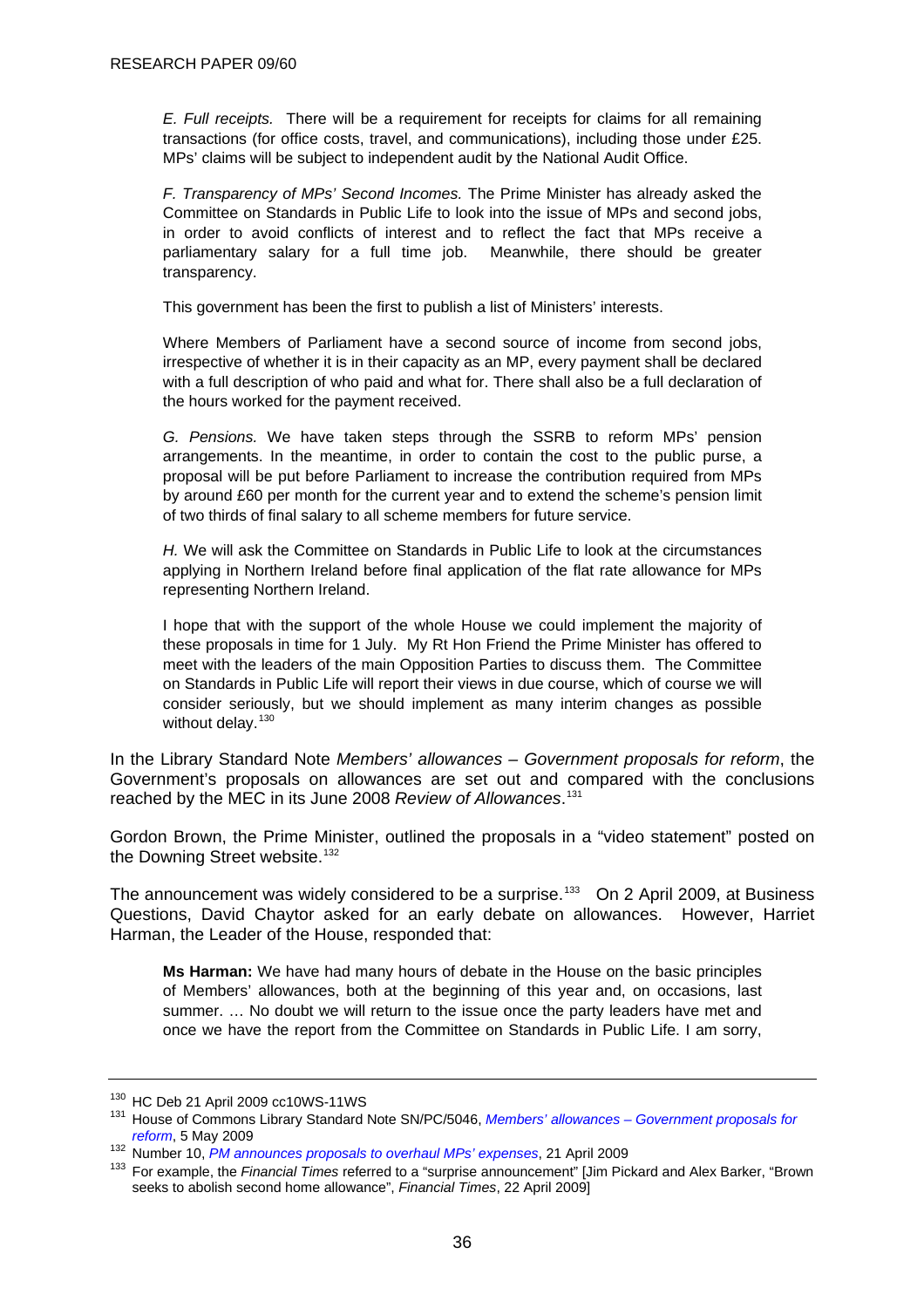<span id="page-40-0"></span>but I cannot agree with my hon. Friend that we need a general talk about the issue now. I do not think that it should be a priority for debate in the House now.<sup>[134](#page-40-0)</sup>

At Prime Ministers' Questions on 1 April 2009, David Cameron, the Leader of the Opposition, asked for a meeting between party leaders on MPs' expenses. The Prime Minister agreed to such a meeting but noted that the CSPL had already announced an inquiry:

**Mr. David Cameron (Witney) (Con):** … may I ask the Prime Minister about the issue of MPs' expenses? *[ Interruption. ]* MPs may groan, but frankly I am fed up with our politics being dragged through the mud. We need a solution that is transparent, costs less than the current arrangements, and restores faith in the political process. Is it not the case that we cannot wait for another review, and that this needs to be agreed now? So instead of another review, will the Prime Minister agree to an urgent meeting between the main party leaders so that we can sort this out once and for all?

**The Prime Minister:** I agree and have said on many occasions that this whole system has to be reformed and improved. I think that there is common ground in this House that it brings no repute to MPs if we are continually having to deal with these issues. We have made some changes, by the will of the House, to the way that expenses are documented, to the way that the Green Book is organised, and to the way that people are obliged to account for their expenditures of money. Both the parties agreed that the Committee on Standards in Public Life could do a good job in looking at these issues. Of course I am happy to meet the leaders of the Opposition parties to discuss this, but to restore public confidence in the matter the Committee will have to complete its review as well, and I have asked it to speed up that review so that it is completed as quickly as possible.

**Mr. Cameron:** Frankly, the problem is that we do not need another review. Let us be clear: this is exactly what happened last time. The Prime Minister supported a review, he sent it a letter and when it came up with conclusions, he did not vote for them. [Hon. Members: "Nor did you."] I did vote for them. The public are sick and tired of this situation, and it requires political leadership. That means political leaders making decisions, which means the Prime Minister, the leader of the Liberals and me. I ask the Prime Minister again: will he have that meeting of party leaders so that we can sort this out? May we have it, instead of a review, not in six months' time, not in a year's time, but right now?

**The Prime Minister:** The right hon. Gentleman wrote his question before he heard my first answer. I said I was quite happy to meet him and the leader of the Liberal party to discuss these issues, but he has to remember that if we in this House are to command public confidence for what we do, we need to satisfy the Committee on Standards in Public Life as well as ourselves. The whole purpose of the discussions we have had in recent years is to take MPs' pay out of politics, so that it is not MPs who are held responsible for the original recommendations on pay, or for voting for them. I believe that we have to satisfy more than ourselves on the standards we apply in public life. Yes, I am prepared to talk to the right hon. Gentleman, but he should agree to what was agreed before: that the Committee on Standards in Public Life should continue to review this issue and report as quickly as possible.<sup>[135](#page-40-0)</sup>

On 15 April 2009, in the *Guardian*, Nick Clegg, the Leader of the Liberal Democrats, summarised proposals for reform of the "second home allowance" that he had made to the Prime Minister and the Leader of the Opposition:

 $^{134}$  HC Deb 2 April 2009 c1066<br> $^{135}$  HC Deb 1 April 2009 cc910-911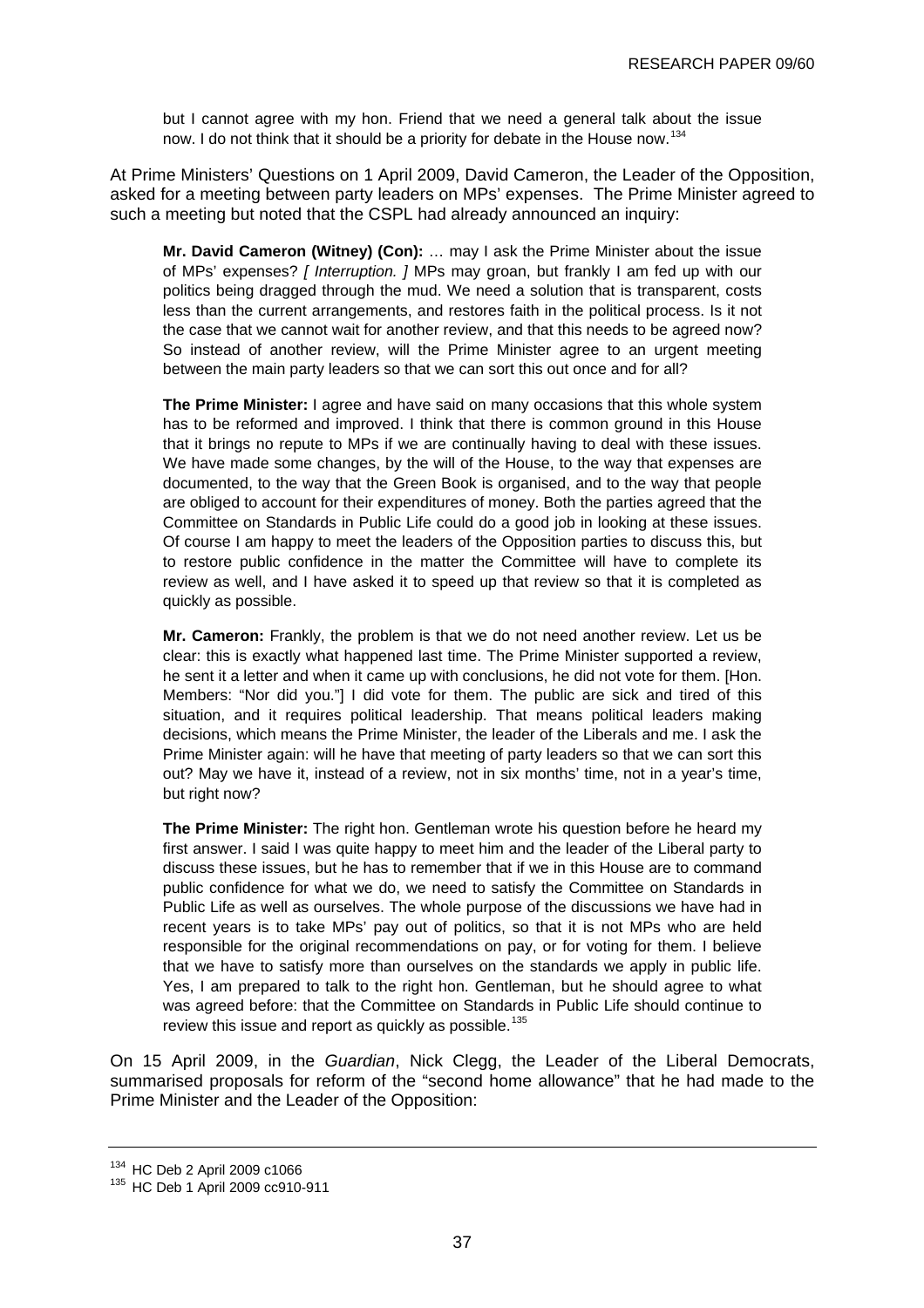<span id="page-41-0"></span>A better solution, and one I have proposed to Gordon Brown and David Cameron, is that we simply stop MPs from using taxpayers' funds to buy second homes; establish a more transparent allowance for rental, utility and council tax costs instead; and remove any remaining opportunity for MPs to decide on their own salaries.<sup>[136](#page-41-0)</sup>

## **6.2 The motions**

On 27 April 2009, Harriet Harman, the Leader of the House, tabled a series of motions for debate, foreshadowed in her written ministerial statement of 21 April 2009.<sup>[137](#page-41-0)</sup>

The first motion welcomed the CSPL inquiry and indicated principles for changes to the overnight allowances system, although proposals for a daily allowance that were in the original proposals were not tabled. Other motions proposed changes to the allowances regime and the House's rules on Members' interests. The motions provided that: Members with constituencies within 20 miles of London would no longer be eligible for Personal Additional Accommodation Expenses (PAAE) from 1 April 2010; changes would be introduced to details Members have to provide about their outside interests, from 1 July 2009; the House of Commons Commission would review the way in which Members' staff are employed; the threshold for receipts would be reduced to zero, from 1 July 2009; and the responsibilities of the Members Estimate Committee would be changed to give it the power to amend the Green Book.

Press coverage of the publication of the motions noted that the proposals to replace the Personal Additional Accommodation Expenditure with a daily allowance had not been proceeded with. For example, Andrew Grice, in the *Independent* wrote:

A week after announcing proposals to axe the payments, the Prime Minister backed down to head off a humiliating defeat in a Commons vote on Thursday. His plan to replace the second homes allowance with an attendance payment of about £150 a day hit strong opposition from MPs of all parties, who objected to "clocking in".

The Commons will vote only on the less-contentious aspects of Mr Brown's plan this week. In future, all claims will require receipts; previously MPs could claim £25 without them. There will be fuller disclosure about MPs' other jobs, including income, and MPs' staff will be employed centrally by the Commons.<sup>[138](#page-41-0)</sup>

At its meeting on 28 April 2009, the Committee on Standards and Privileges decided to table amendments to the motions for debate on 30 April. In a press release, the Committee explained the effect of its amendments:

After careful consideration at its meeting this morning, Members of the Committee on Standards and Privileges have today tabled Amendments to the Government's Motions on Members' Allowances, which are to be debated in the House on Thursday. The Amendments have been signed by all ten Members of the Committee, who between them represent four political parties.

The effect of the Amendments is to allow the independent Committee on Standards in Public Life, chaired by Sir Christopher Kelly, to complete its review of Members' allowances without being pre-empted by decisions of the House of Commons.

<sup>136</sup> Nick Clegg, "A greater test is to come: Expense abuses are one symptom of a bankrupt political culture. Britain deserves real change", *Guardian*, 15 April 2009; James Kirkup, "MPs' home-buying perk must end,

says Clegg", *Daily Telegraph*, 10 April 2009<br><sup>137</sup> Harriet Harman's motions were tabled on 27 April 2009. They first appeared on the Order Paper the following<br>day: House of Commons, Order Paper – Remaining Orders and Noti

day: House of Commons, *Order Paper – Remaining Orders and Notices*, 28 April 2009 138 Andrew Grice, "Brown backs down on plan for MPs to 'clock in'", *Independent*, 28 April 2009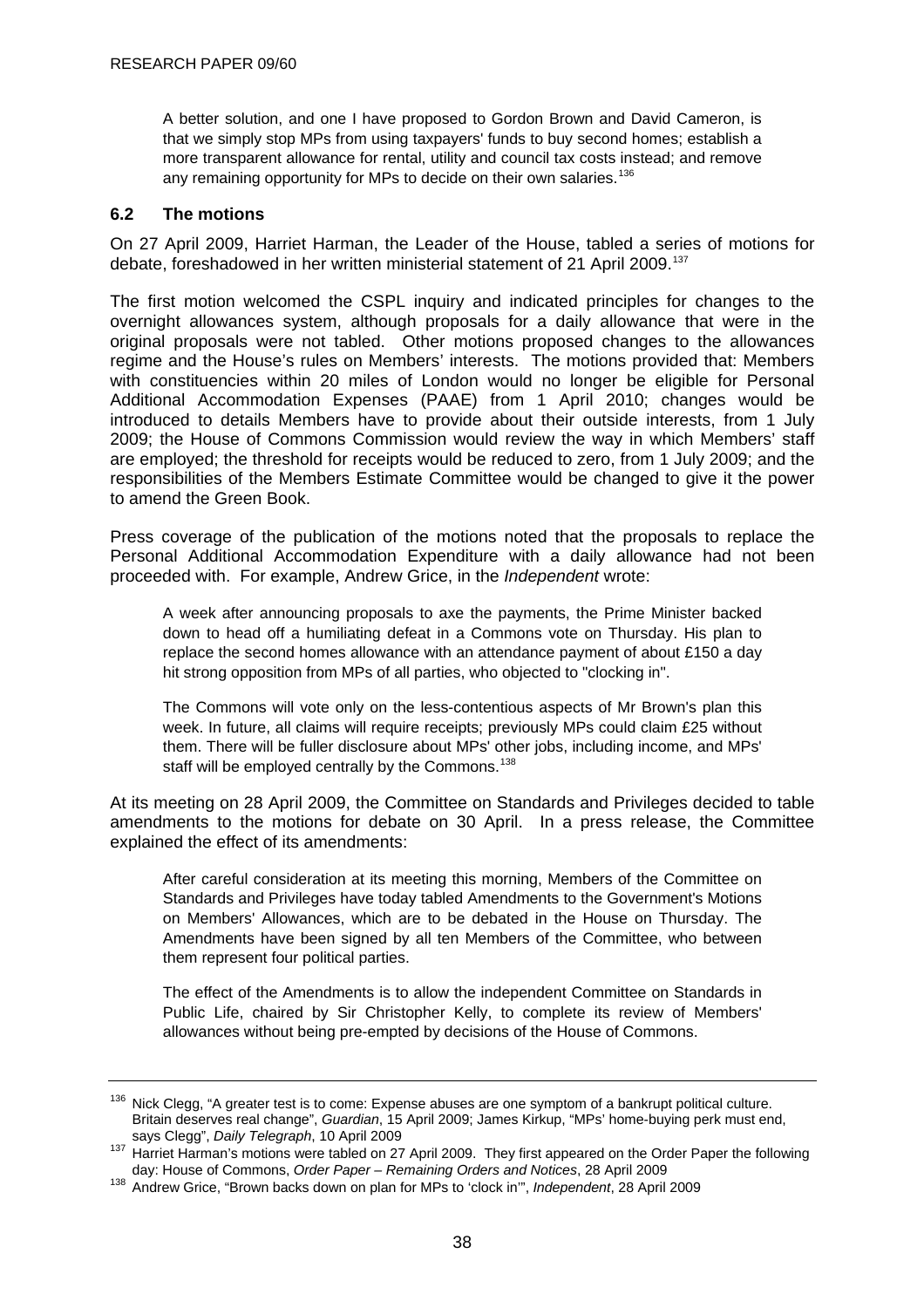<span id="page-42-0"></span>The Members of the Committee are unanimously of the view that only changes arising from an independent, external review of the system of Members' Allowances will command public support.<sup>[139](#page-42-0)</sup>

#### **6.3 Debate and decisions**

The House debated the Government's proposals for reform on 30 April 2009. All the motions were discussed together in a single debate, and a series of votes took place at the end of the debate.

#### *Members' allowances*

Harriet Harman, the Leader of the House of Commons, tabled the following motion:

(1) That this House welcomes the Prime Minister's decision of 23 March 2009 to invite the Committee on Standards in Public Life to inquire into Members' allowances;

(2) That it is necessary to recognise the additional costs incurred by hon. Members as a result of the need for them to undertake parliamentary duties both in Westminster and their constituency;

(3) That, in the opinion of this House, any new arrangements relating to Members' allowances ought to—

(a) take account of hon. Members' attendance at Westminster,

(b) be transparent and accountable, and

(c) reduce the existing annual limits on the allowances which hon. Members may claim, producing overall cost savings;

(4) That, to resolve this matter urgently and in a way that will command maximum public support, it would be desirable for the House to have an opportunity to consider any recommendations from the Committee as early as possible.

Sir George Young, the chairman of the Committee on Standards and Privileges, moved the following amendment:

Line 3, leave out from 'allowances' to end and add '; , believes that in order to command maximum public support for change the House should defer its conclusions until after the Committee has reported; and further believes it would be desirable for the House to have an opportunity to consider any recommendations from the Committee as early as possible.'.<sup>[140](#page-42-0)</sup>

The Government decided to accept the amendment. Harriet Harman, the Leader of the House, explained that:

… we propose to accept, and not put to the vote, the amendment in the name of the Chair of the Standards and Privileges Committee, because it endorses the Kelly inquiry, and I think that it is important for the House to endorse that inquiry. The three issues raised in the rest of the motion, which is deleted by the Chair of the Select Committee's amendment, are about linking allowances to attendance, transparency and value for money for the public. Christopher Kelly has already said, in his consultation paper, that he will take those issues forward in his inquiry. That being the

<sup>139</sup> Committee on Standards and Privileges press notice, *[Government motions on Members' Allowances:](http://www.parliament.uk/parliamentary_committees/standards_and_privileges/sandppn8.cfm)* 

<sup>&</sup>lt;sup>140</sup> House of Commons[,](http://www.parliament.uk/parliamentary_committees/standards_and_privileges/sandppn8.cfm) *Order of Business*, 30 April 2009, Motion 1, Amendment (j)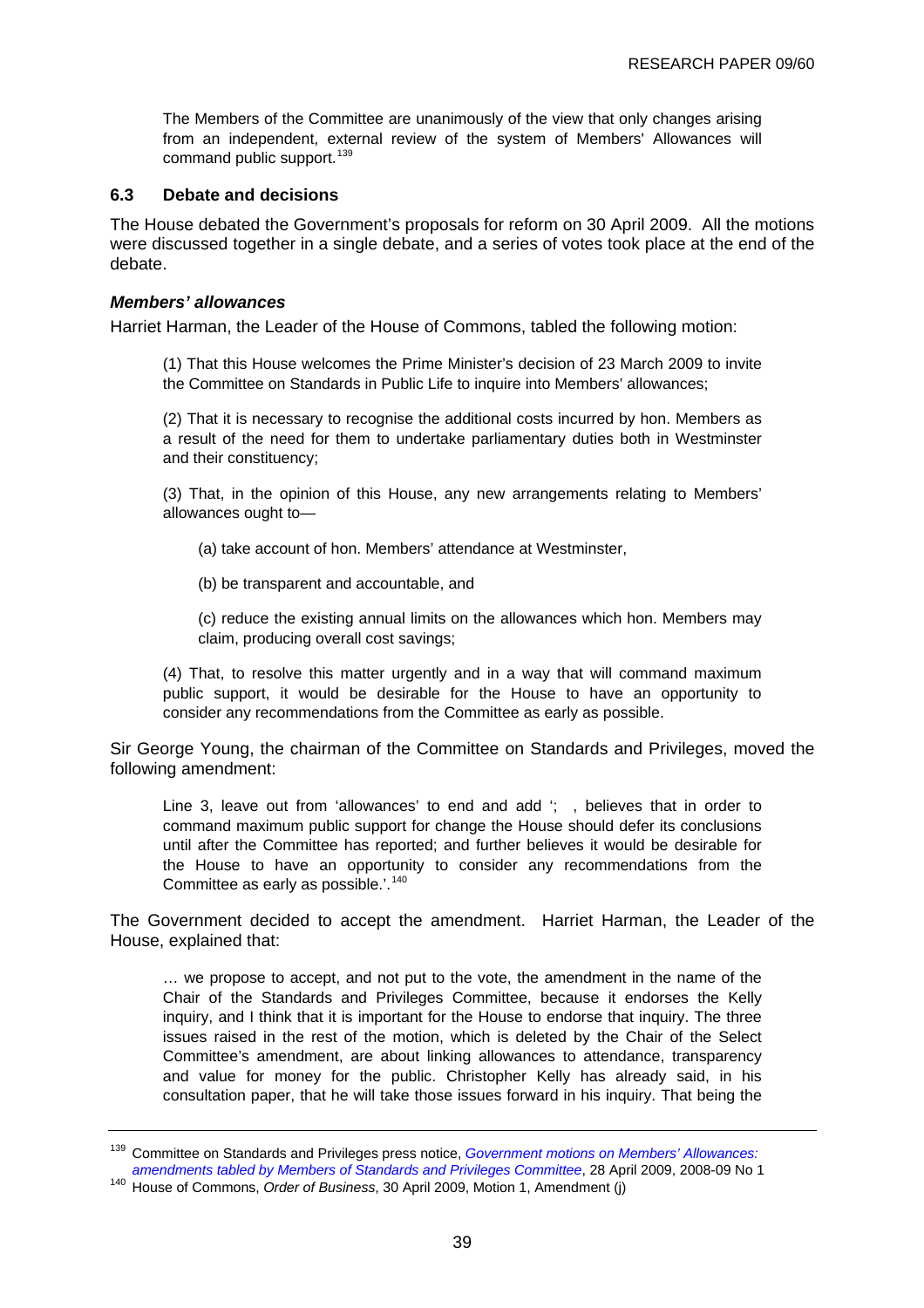<span id="page-43-0"></span>case, and as the motion was only an opinion, I do not think that it is necessary to put the amendment to the vote. We will accept the amendment. The first motion will therefore be important, because it means the whole House, I hope, endorsing the Kelly inquiry.<sup>[141](#page-43-0)</sup>

The House accepted Sir George Young's amendment, without a division. The motion, as amended, was then agreed to without a division. The House resolved that:

That this House welcomes the Prime Minister's decision of 23 March 2009 to invite the Committee on Standards in Public Life to inquire into Members' allowances; believes that in order to command maximum public support for change the House should defer its conclusions until after the Committee has reported; and further believes it would be desirable for the House to have an opportunity to consider any recommendations from the Committee as early as possible.<sup>[142](#page-43-0)</sup>

The *Guardian* reported the effect of the amendment in the following way:

Yesterday, as the debate on the expenses plan began, Brown retreated further and withdrew a motion that would have directed Kelly's expenses reforms to "take account of MPs' attendance at Westminster".<sup>[143](#page-43-0)</sup>

#### *Questions arising from the Government's acceptance of the amendment to the motion on Members' allowances*

Sir George Young had tabled similar amendments to the four motions which followed. His amendments to the other four motions were not selected. Some Members queried whether the amendment to the first motion meant that the remaining motions should be withdrawn. For example, on a point of order, Sir Patrick Cormack said that:

We have just heard that the Leader of the House is to commend that the House, without a vote, endorses an amendment that says that Sir Christopher Kelly's report should be waited for. She went on to say that the House should, in effect, pre-empt Sir Christopher's decisions in a number of particulars. Surely that is inconsistent, and surely all the other motions are predicated on the amendment that is to be carried.<sup>[144](#page-43-0)</sup>

However, the Speaker told the House that:

I do not regard motions 2 to 6 as directly contingent on motion 1, or in direct contradiction to it. *[Interruption.]* Order. Let me speak. As a result, motions 2 to 6 can be moved if the Government so wish. The motions are a separate series of propositions on which the House can decide. If the motions are moved, that is what will happen.<sup>[145](#page-43-0)</sup>

Sir George Young welcomed the Government's acceptance of his amendment but argued that his victory was "pyrrhic":

I am grateful to the right hon. and learned Lady for giving way, and for agreeing to accept my amendment before I even made my speech on it. However, from what she says, it sounds as though it is a pyrrhic victory, because even if the amendment is to be carried, she invites the House to make conclusions. My Committee could not have

<sup>&</sup>lt;sup>141</sup> HC Deb 30 April 2009 c1067<br><sup>142</sup> HC Deb 30 April 2009 c1126<br><sup>143</sup> Patrick Wintour, "Brown warned of meltdown of trust after expenses U-turn", *Guardian*, 1 May 2009<br><sup>144</sup> HC Deb 30 April 2009 c1067; Alan Duncan, the

honest" to drop the other motions, if the amendment was accepted [HC Deb 30 April 2009 c1069] 145 HC Deb 30 April 2009 c1068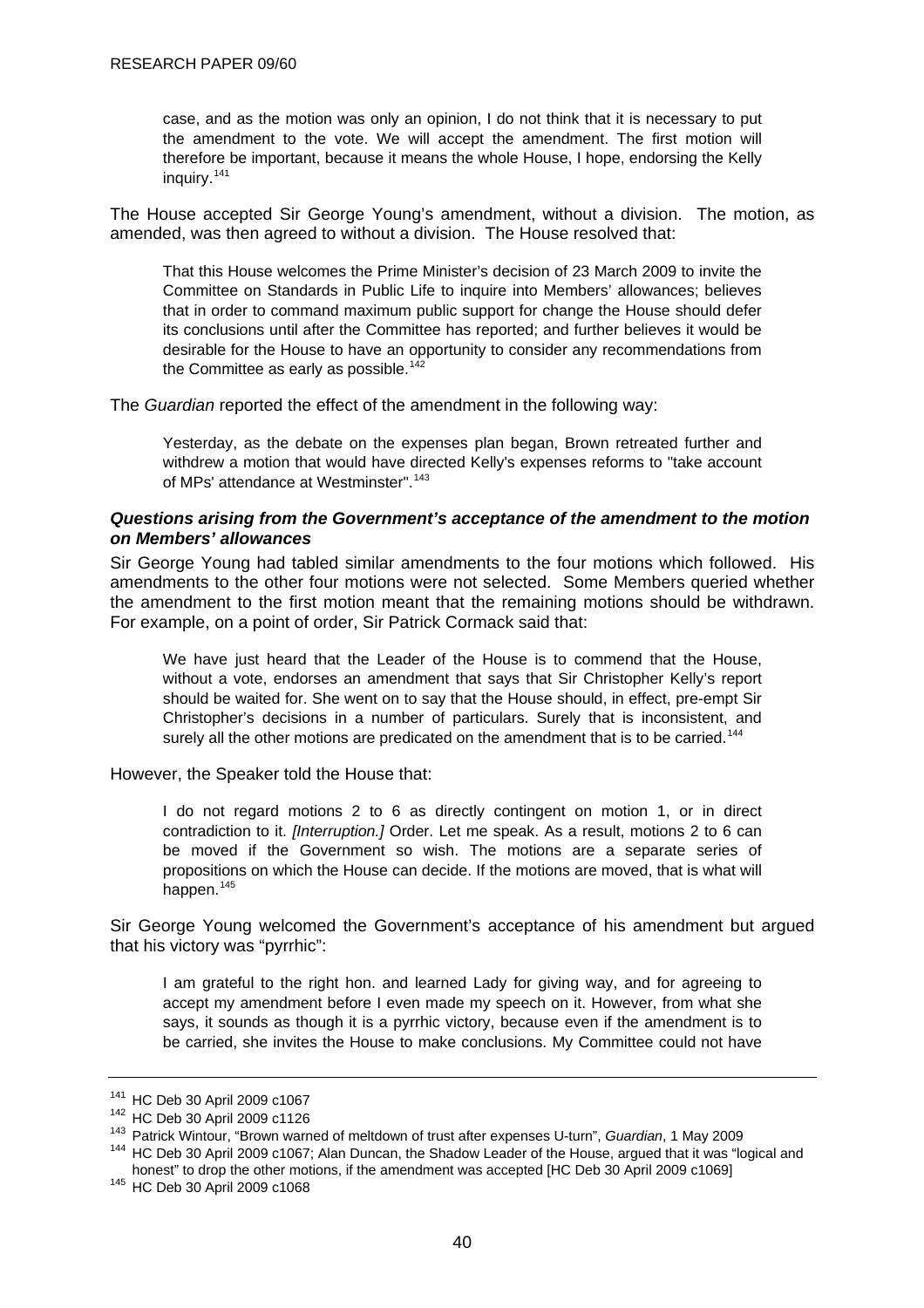<span id="page-44-0"></span>been clearer: we wanted the House to defer its conclusions until after Sir Christopher Kelly's committee reported. We tabled exactly the same amendments to all the other motions, so that there could be no doubt whatever about our intentions. I have to say that it sounds somewhat inconsistent to accept the amendment and then plough on as if it had not been accepted.<sup>[146](#page-44-0)</sup>

Speaking for the Liberal Democrats, David Heath, argued that it was appropriate to have a "twin-track" approach:

That is why we need the twin-track approach, dealing both with the more complex issues, about which it is quite proper to ask for Sir Christopher Kelly's and his committee's advice, and with those matters which I would have hoped—although I am almost doomed to disappointment in this respect—the House could see are matters that are in our hands and which we can deal with urgently today.

That is why, although the Leader of the House has accepted the amendment standing in the name of the Chairman of the Standards and Privileges Committee, the right hon. Member for North-West Hampshire (Sir George Young), I do not take the view that we should not proceed with the other motions. We have opinions on them; nevertheless, they are matters that we can quite properly discuss in the House today.<sup>[147](#page-44-0)</sup>

Having signified his view that, by accepting Sir George Young's amendment, all the other motions should have been dropped, Alan Duncan did not offer a Conservative Party view on the individual measures proposed in them.<sup>[148](#page-44-0)</sup>

## *Members' Allowances (Greater London)*

The Leader of the House tabled the following motion:

That, with effect from 1 April 2010, no distinction shall be made for the purposes of the rules governing Members' allowances between an hon. Member who represents an inner-London constituency and an hon. Member who represents any other constituency the whole of which falls within 20 miles of the Palace of Westminster.

The Leader of the House explained the effect of the motion: it "would mean that from April next year there would be no distinction between Members from inner and outer London". She then argued that "Whatever the Kelly report recommends on the additional costs allowance, I think, and I invite the House to decide now, that the distinction between inner and outer-London Members is no longer sustainable".<sup>[149](#page-44-0)</sup>

She received support from the Liberal Democrats; David Heath argued that it was an "anomaly" that Members representing any London seats were able to claim PAAE.<sup>[150](#page-44-0)</sup>

Angela Watkinson, the Member for Upminster, criticised the decision to change the rules on eligibility for Personal Additional Accommodation Expenditure. She argued that:

Upminster is just about as far from Westminster as one can get and still be in London. After working for 12 to 15 hours, it is not reasonable to be expected to arrive home after midnight and return early the next morning; it means having no personal time at all. The presumption that outer London Members can commute is simply wrong. Nor is

<sup>&</sup>lt;sup>146</sup> HC Deb 30 April 2009 c1068<br><sup>147</sup> HC Deb 30 April 2009 c1082<br><sup>148</sup> HC Deb 30 April 2009 c1069<br><sup>150</sup> HC Deb 30 April 2009 c1086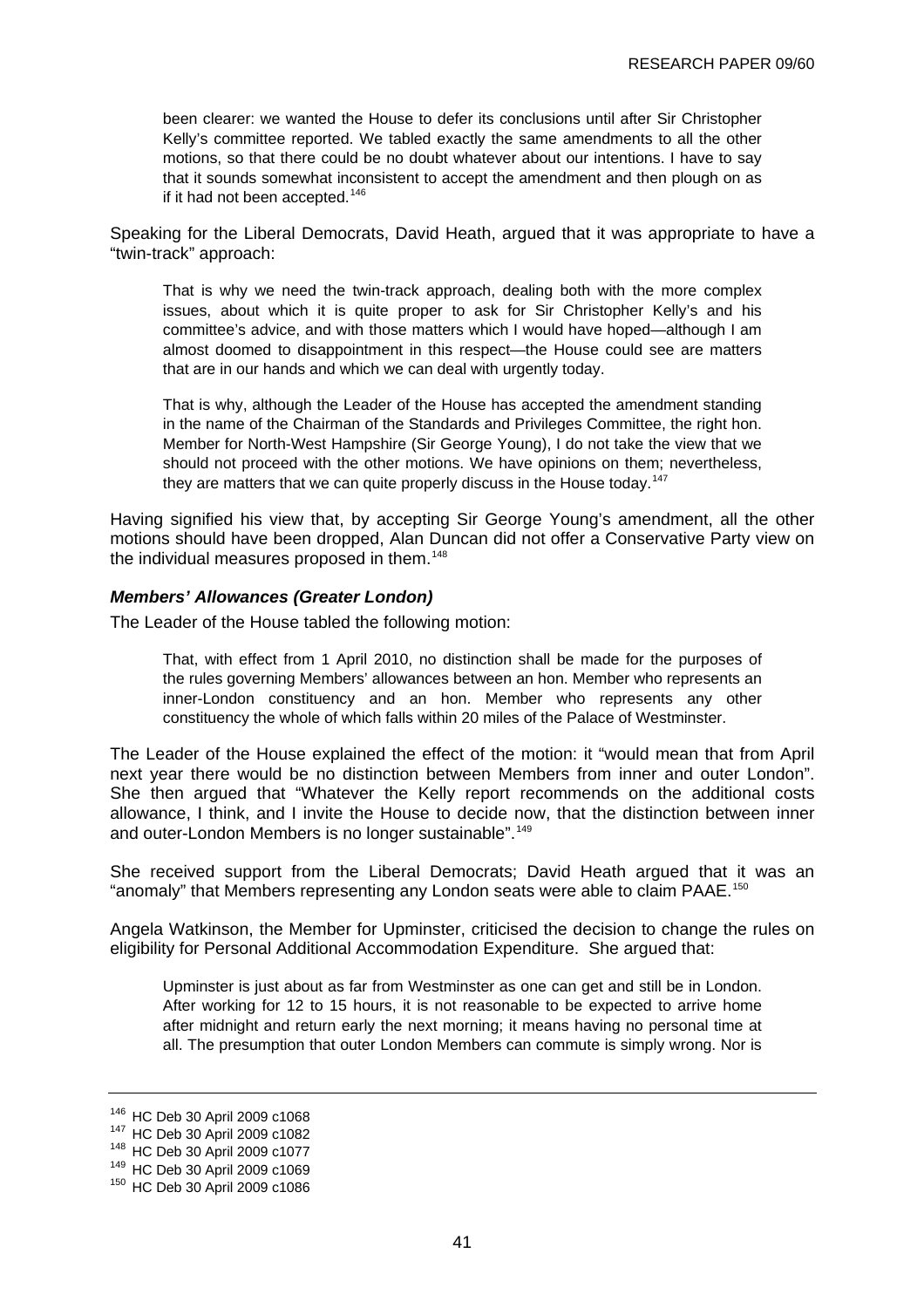<span id="page-45-0"></span>it reasonable or appropriate to expect us to live out of suitcase. It would be a thoroughly miserable existence.<sup>[151](#page-45-0)</sup>

The House agreed to the motion on a division by 355 votes to 39.<sup>[152](#page-45-0)</sup>

Maps and lists of constituencies within 20 miles of the Palace of Westminster are appended to the Library Standard Note *Members' allowances – the Government's proposals for*  reform.<sup>[153](#page-45-0)</sup> Both current constituencies and those that will be contested at the next general election are shown.

## *Registration of Members' Financial Interests*

The Leader of the House tabled the following motion:

(1) That, for the purpose of complying with the Resolution of the House of 22 May 1974 relating to Registration of Members' Financial Interests, in respect of interests falling within Category 1 (Directorships), Category 2 (Remunerated employment, office, profession, etc) or Category 3 (Clients), hon. Members shall furnish the Registrar with the following particulars—

(a) the precise amount of each individual payment made in relation to any interest,

(b) the nature of the work carried out in return for that payment,

(c) the number of hours worked during the period to which the payment relates, and

(d) except where disclosure of the information would be contrary to any legal or established professional duty of privacy or confidentiality, the name and address of the person, organisation or company making the payment;

(2) That such interests shall be registered whether or not their value in any given year exceeds one per cent. of the current Parliamentary salary;

(3) That the provisions of this Resolution shall apply whether or not the interest in question depends essentially upon, or arises out of, the hon. Members' position as a Member of Parliament; and

(4) That the provisions of this Resolution shall come into effect on 1 July 2009.

Harriet Harman argued that:

The third motion would, by requiring Members to declare all their earnings from outside employment, enable the Kelly review to make its proposals about outside employment with full knowledge of its extent. I believe that the motion is necessary to assist the Kelly committee. An amendment proposes that there would be no need to register the amount of time a Member spends earning money on outside interests, but I think that, if the public elect a Member, they have a right to know how much time that Member devotes to making money rather than to representing their constituents. So, I am not minded to accept the amendment [to leave out para  $(1)(c)$  – in the event, the amendment was not moved].

<sup>&</sup>lt;sup>151</sup> HC Deb 30 April 2009 c1114<br><sup>152</sup> HC Deb 30 April 2009 c1127<br><sup>153</sup> House of Commons Library Standard Note SN/PC/5046, *Members' allowances – the Government's proposals for reform*, 5 May 2009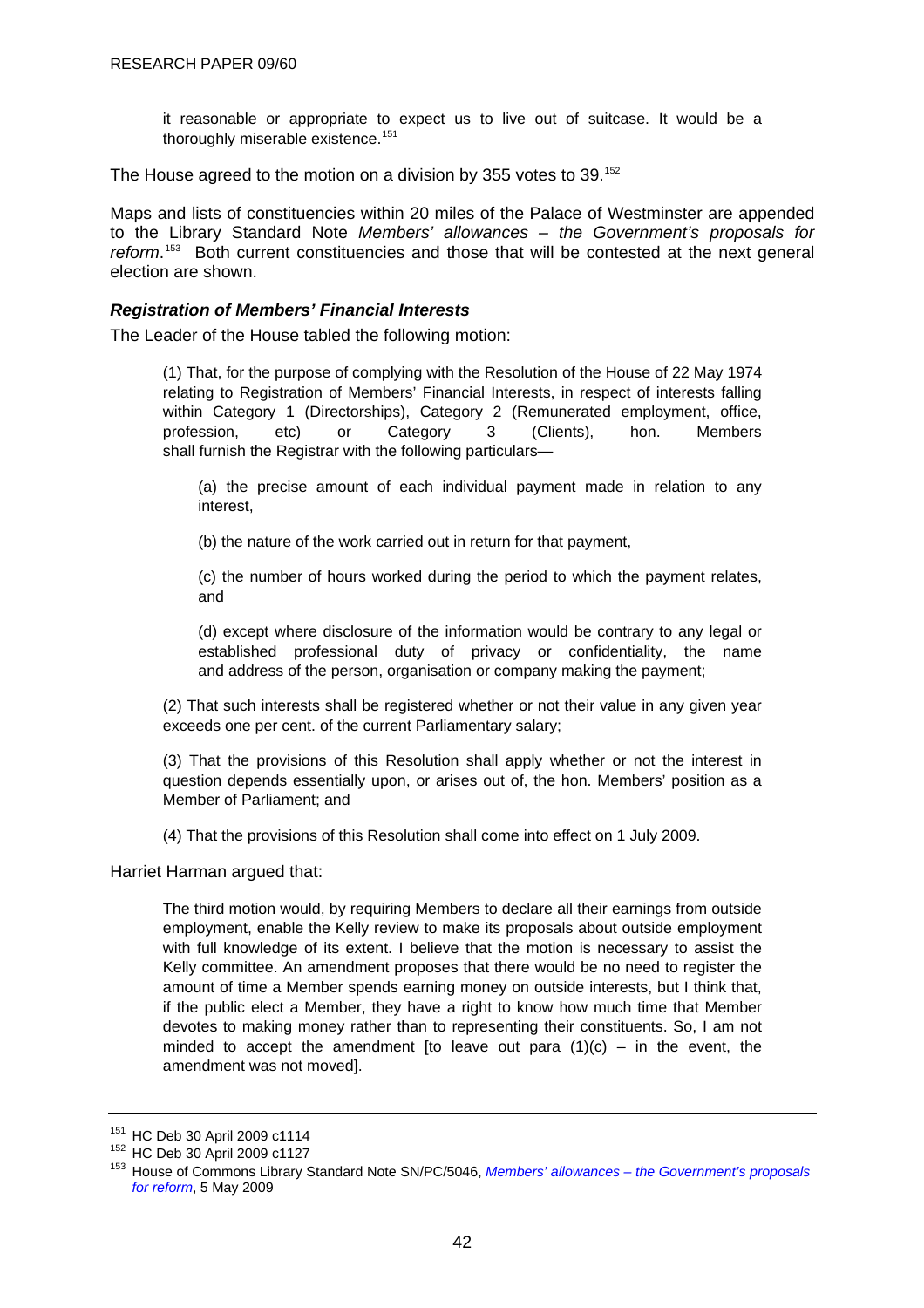<span id="page-46-0"></span>The motion would help Sir Christopher to make decisions about outside interests in the full knowledge of their extent; otherwise, he would be asked to make decisions without fully knowing about outside interests because they would not be fully registered. If the House agrees with the motion, however, everything will be out in the open and he will be able to make recommendations, having been put fully in the picture.<sup>[154](#page-46-0)</sup>

David Heath argued that "Whether people are being paid far too much for too little in their outside employment or are spending too long at their outside employment are legitimate questions to ask Members of the House".[155](#page-46-0) However, Sir Patrick Cormack expressed some concern about the terms of the motion:

Already we have a register and those of us who have any outside earnings register them without any qualms or worries. The register covers what we do, the bands of money that we earn, and for whom we do these things. We are moving down a very slippery slope here because we are moving towards a situation in which, over a generation, this House will become an assembly of full-time, permanent politicians who have no connection with or relationship with the outside world.

 $[...]$ 

I do not see why there has to be this intrusiveness in respect of everyone who has outside earnings. I should like to encourage people to do things outside the House.<sup>[156](#page-46-0)</sup>

Sir George Young identified some practical problems:

I also have doubts about the practicability of some of the proposals. As an example of what will now be caught by the rules on financial interests, any hon. Member who receives a £30 fee for completing an opinion poll, even though the sum is donated to a local charity, will need to register that sum. Not only that, but they will be obliged each time to register the name of the organisation, its address and the amount of time that they spent on the phone. Also, if a colleague is presented with a bottle of wine after a speaking engagement, that becomes potentially registrable as earnings, as does the time spent at the function. That is because the Government, without any consultation, have abolished the de minimis threshold for categories 1, 2 and 3 in the register, which the House confirmed without a Division only two months ago.<sup>[157](#page-46-0)</sup>

The House agreed to the motion on a division by 305 votes to 31.<sup>[158](#page-46-0)</sup>

#### *Members' Staff*

The Leader of the House tabled the following motion:

(1) That, in the opinion of this House, staff who work for an hon. Member should be employed by the House, as a personal appointment and managed by the hon. Member; and

(2) That the House of Commons Commission shall consider this decision and make recommendations for its implementation, including any transitional provisions which may be necessary, by 29 October 2009.

In introducing the motion, Harriet Harman explained that:

<sup>&</sup>lt;sup>154</sup> HC Deb 30 April 2009 c1070<br><sup>155</sup> HC Deb 30 April 2009 c1085<br><sup>156</sup> HC Deb 30 April 2009 cc1102-1103<br><sup>158</sup> HC Deb 30 April 2009 cc1130-1133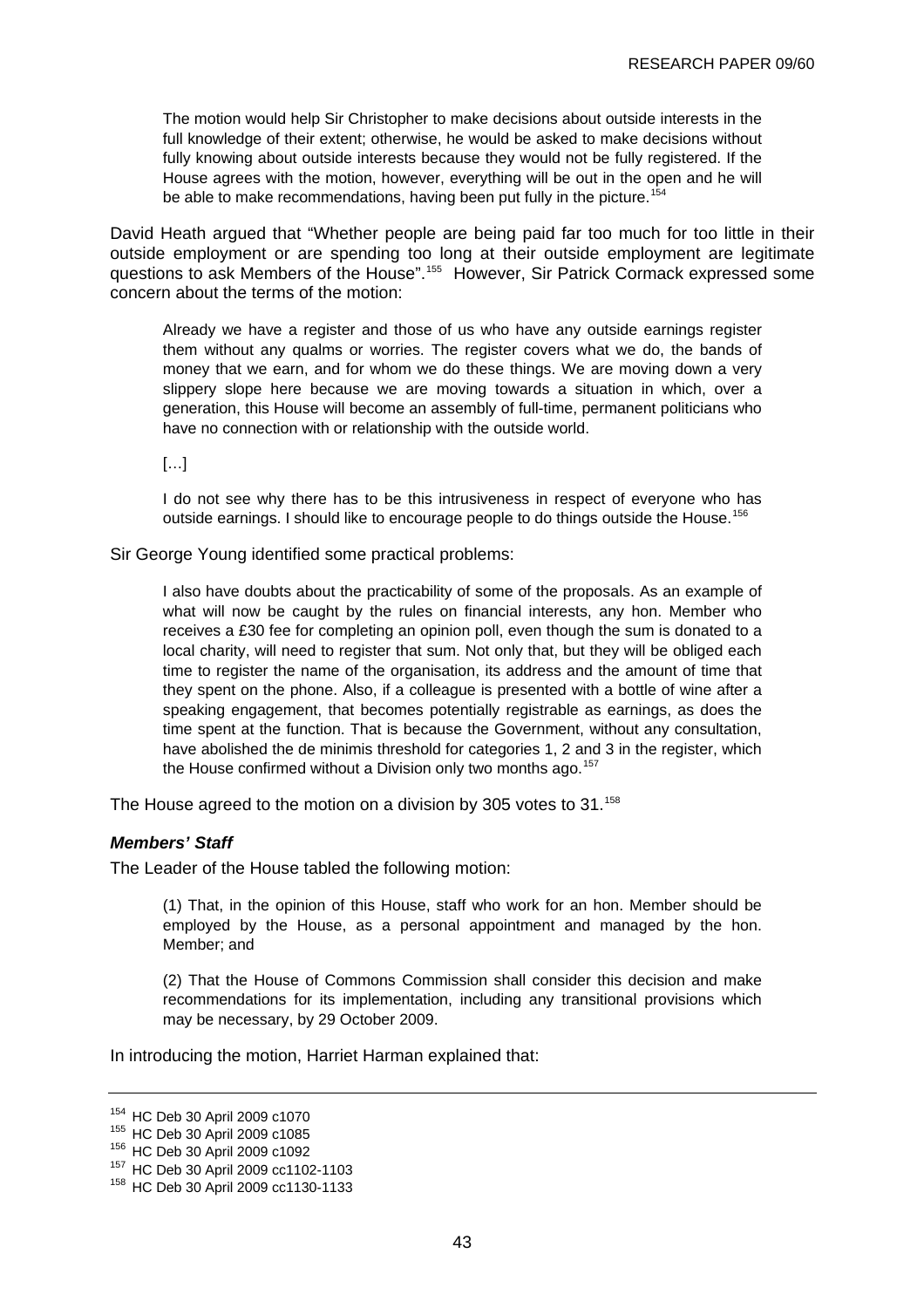<span id="page-47-0"></span>The fourth motion is about our staff. The reality is that the staff allowance is nothing to do with our salary; it is to pay our staff. Yet, because it is accounted for as part of our allowance, the public see it as part of our pay, which it is not.<sup>[159](#page-47-0)</sup>

She was questioned about the extent to which Members' staff would be consulted on the matter. She gave an assurance that there would be consultation with staff and she added that Chris Bryant, the Deputy Leader of the House, had already begun meeting with trade unions and staff associations.<sup>[160](#page-47-0)</sup>

In the course of the debate, Sir Stuart Bell, a member of the House of Commons Commission, addressed the motion. He noted that the Members Estimate Committee's review of allowances, which was published in June 2008, had considered the question of the House employing Members' staff, and he also identified a number of issues:

The question of staff has been raised. Last year, the Members Estimate Committee considered what would happen to our staff if they became House of Commons employees, and its two-volume report includes a large section on that. As the law stands, any member of staff who becomes a member of the staff of the House of Commons also becomes a member of staff of the Commission, and cannot be a political servant or can be only politically neutral. Any change in that procedure would require a new unit and possibly legislation.<sup>[161](#page-47-0)</sup>

He assured the House that "staff salaries and their relation to Members of Parliament will be carefully considered".<sup>[162](#page-47-0)</sup>

An amendment to leave out paragraph (1) of the motion was defeated by 285 votes to 96.<sup>[163](#page-47-0)</sup> Further amendments either fell or were not moved. The House then agreed to the motion, on a division by 280 votes to 100.<sup>[164](#page-47-0)</sup>

The activities of the House of Commons are funded by two Estimates, the House of Commons: Administration Estimate and the House of Commons: Members Estimate. At present, expenditure on Members' staff is funded from the Members Estimate, which is overseen by the Members Estimate Committee. The staff of the House are paid from the Administration Estimate,<sup>[165](#page-47-0)</sup> which is the responsibility of the House of Commons Commission:

Accounting Officer, lays the Estimate (budget) for the House of Commons services and determines the structure and functions of the departments of the House.<sup>166</sup> The framework for the governance of the House of Commons was established by the *House of Commons (Administration) Act 1978* which set up the House of Commons Commission. The Commission employs the staff of the House, ensures that their terms and conditions remain broadly in line with those of civil servants, appoints an

<sup>&</sup>lt;sup>159</sup> HC Deb 30 April 2009 c1070<br><sup>160</sup> HC Deb 30 April 2009 c1071<br><sup>161</sup> HC Deb 30 April 2009 c1078<br><sup>162</sup> HC Deb 30 April 2009 c1079<br><sup>163</sup> HC Deb 30 April 2009 cc1133-1136<br><sup>164</sup> HC Deb 30 April 2009 cc1136-1139<br><sup>165</sup> The A institution. The focus of the Members Estimate is mainly on Members of Parliament as individual elected representatives. It provides for their remuneration, parliamentary allowances and IT equipment in support of them carrying out their work effectively. [House of Commons, *[Members Estimate – Annual Report, Resource](http://www.publications.parliament.uk/pa/cm/cmresource/975.pdf)* 

*Accounts & Audit Committee Annual Report 2007-08*, July 2008, HC 975 2007-08, paras 2-4] 166 House of Commons Commission, *Thirtieth report of the House of Commons Commission – Financial Year 2007/08*, June 2008, HC 710 2007-08, p10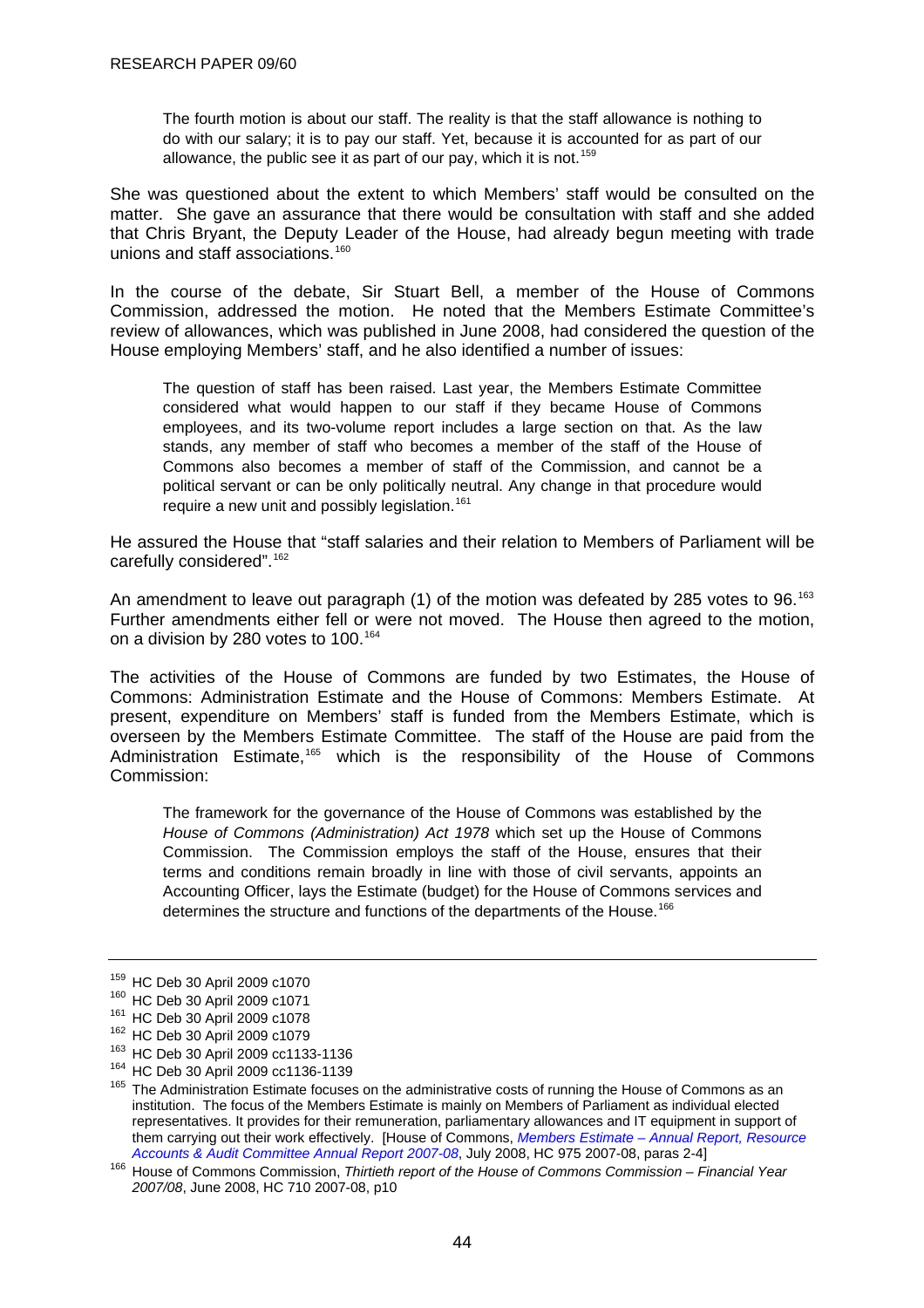<span id="page-48-0"></span>By referring the question of Members' staff to the House of Commons Commission, rather than the Members Estimate Committee, the motion suggests that there may have to be changes to the budgetary procedures of the House. At this stage it is not clear whether such changes would require an amendment to the *House of Commons (Administration) Act 1978*.

## *Members' Allowances (Evidence of Expenditure)*

The Leader of the House tabled the following motion:

That, in respect of any claim for payment made by an hon. Member after 1 July 2009 in relation to any allowance or expenditure for which documentary evidence is required, such evidence shall be required regardless of the sum concerned.

Harriet Harman explained the effect of the motion: "There would need to be receipts for all claims".[167](#page-48-0)

The House agreed to the motion, on a division by 348 votes to 22.<sup>[168](#page-48-0)</sup>

#### *Members Estimate Committee (Amendment of the Green Book)*

The Leader of the House tabled the following motion:

That Standing Order No. 152D (House of Commons Members Estimate Committee) shall be amended in line 10 by inserting after 'House' the words 'and the Guide to Members' Allowances known as the Green Book'.

Harriet Harman explained the effect of the motion:

… motion 6 would allow the Members Estimate Committee, which already has the power to amend resolutions of the House, to amend the Green Book.<sup>[169](#page-48-0)</sup>

The motion was agreed to without a division. $170$ 

# **7 Proposals for an independent Parliamentary Standards Authority and changes to the rules on allowances (announced May 2009)**

In May 2009, the *Daily Telegraph* began publishing a series of articles on claims made by Members for allowances, having obtained unredacted information that was being prepared for release by the House of Commons in response to FoI rulings. The redacted information was released on 18 June 2009.<sup>[171](#page-48-0)</sup>

In part because of the leaking of information about allowances, but for other reasons as well, the pressure on the Speaker to resign grew. On 18 May, he announced that he had convened a meeting of party leaders to discuss the events, review party leaders' announcements and agree an approach to deal with the situation.

**Mr. Speaker:** I would like to make a statement on Members' allowances. We all know that it is the tradition of this House that the Speaker speaks to the whole House, but in doing so please allow me to say to the men and women of the United Kingdom that we have let you down very badly indeed. We must all accept blame and, to the extent that

<sup>&</sup>lt;sup>167</sup> HC Deb 30 April 2009 c1071; more information on the release of details of Members' expense claims under Folare available in the Library Standard Note SN/PC/4732, MPs' allowances and Fol requests<br><sup>168</sup> HC Deb 30 April 2009 cc1139-1142<br><sup>169</sup> HC Deb 30 April 2009 c1071<br><sup>170</sup> HC Deb 30 April 2009 c1142<br><sup>171</sup> Houses of Parliamen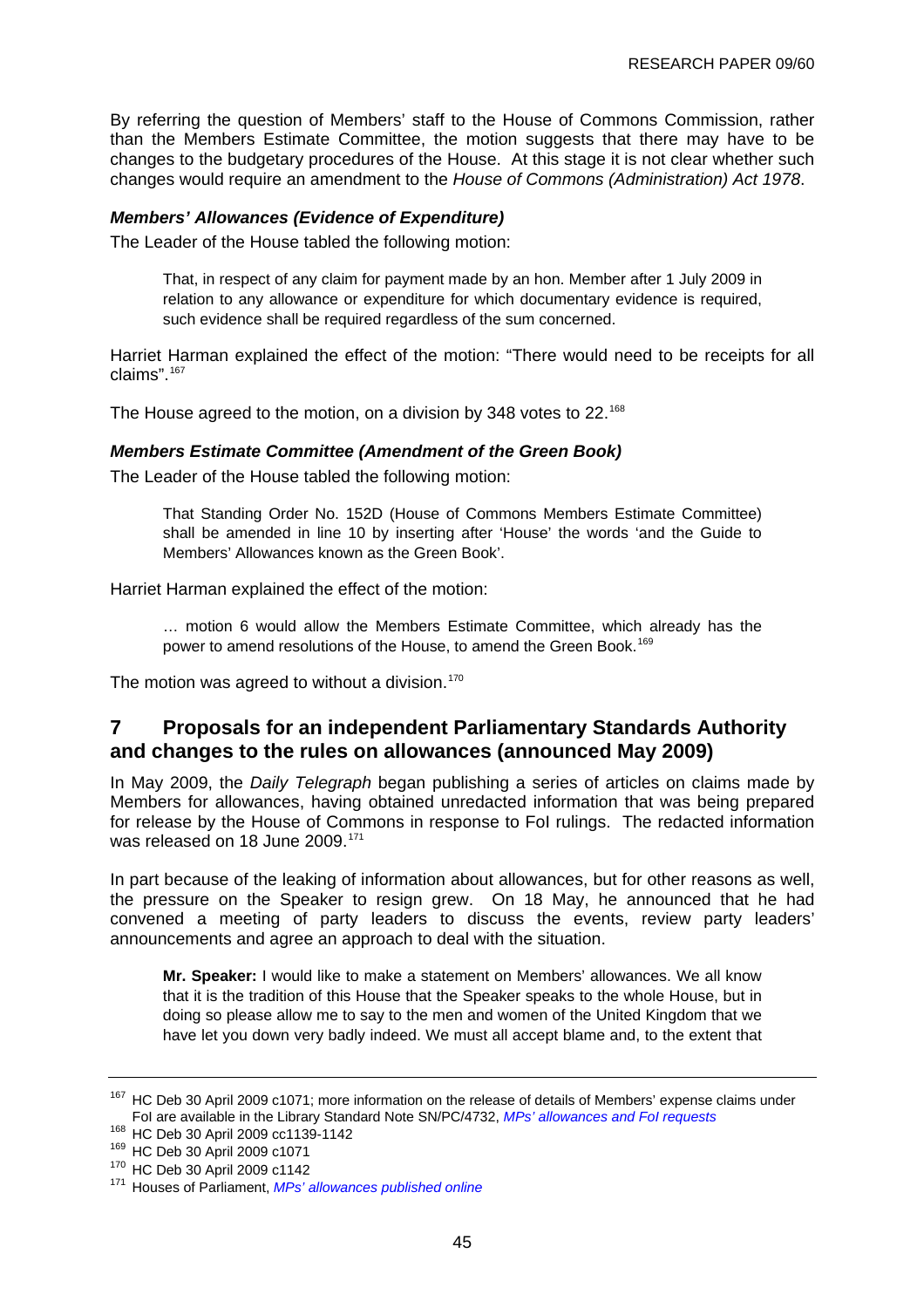<span id="page-49-0"></span>I have contributed to the situation, I am profoundly sorry. Now, each and every Member, including myself, must work hard to regain your trust.

As a matter of urgency, and within 48 hours, I am calling the Prime Minister and party leaders, including those of the minority parties, to meet me and the other members of the House of Commons Commission. Also present will be the right hon. Member for Islwyn (Mr. Touhig) [the Chairman of the Committee on Members' Allowances].

Leaders of all parties have made announcements on what should be done. Some of their proposals are very similar to those put to the House on 3 July last year by the Members Estimate Committee—which I chair—copies of which are lodged in the Vote Office. I want discussion to centre on the additional costs allowance and all those matters that have caused the greatest controversy and most anger with the public, and I include in that the early publication of the additional costs allowance, office costs and travel material.

While we await the work of the Committee on Standards in Public Life, we must search for agreement, so that the Leader of the House can bring forward resolutions to give an opportunity for the House to deal with the immediate situation. In the meantime, I do urge all hon. Members not to submit claims for approval. Last week, I had a most productive meeting with Sir Christopher Kelly, who explained to me his hopes to bring forward reasoned proposals in the autumn. While we await the outcome of his work, it is imperative that we continue to improve our accounts and practice in the interim, and get in place measures that work and are seen to be working. I say again that we all bear a heavy responsibility for the terrible damage to the reputation of this House. We must do everything we possibly can to regain the trust and confidence of the people.<sup>[172](#page-49-0)</sup>

The reaction to the announcement was not overwhelmingly supportive – the Speaker was told that a motion of no confidence in him was to be tabled that day.<sup>[173](#page-49-0)</sup> Following the Speaker's statement, David Heath suggested that it was necessary "for this House to resolve to accept unequivocally the results of Sir Christopher Kelly's decisions". However, the Speaker replied that "steps have to be taken within this House" before the CSPL reported in the autumn".[174](#page-49-0)

The following day, immediately after prayers, the Speaker announced that he would resign on 21 June;  $175$  he also, later in the day, announced the outcome of the meeting of party leaders, in relation to expenses. He said that further restrictions would be placed on what could be claimed under PAAE. He also announced that the Leader of the House would make a statement on proposals made by the Prime Minister, and supported by other party leaders, for the regulation of the House of Commons by an independent body:

This afternoon I convened a meeting of party leaders—both major and minor parties and members of the House of Commons Commission to make decisions on the operation of parliamentary allowances pending the recommendations of Sir Christopher Kelly's Committee on Standards in Public Life. The Chairman of the Committee on Members' Allowances was also present to advise us.

 $172$  HC Deb 18 May 2009 c1205<br> $173$  A motion, in the name of Douglas Carswell and 22 other Members, entitled "No Confidence in the Speaker" appeared among the *Remaining Orders and Notices*, published on 19 May 2009. It read:

That this House has no confidence in Mr Speaker and calls for him to step down; notes that Mr Speaker has failed to provide leadership in matters relating to hon. Members' expenses; believes that a new Speaker urgently needs to be elected by secret ballot, free from manipulation by party Whips, under Standing Order No. 1B; and believes that a new Speaker should proceed to reform the House in such a way as to make it an effective legislature once again.<br><sup>174</sup> HC Deb 18 May 2009 c1206<br><sup>175</sup> HC Deb 19 May 2009 c1323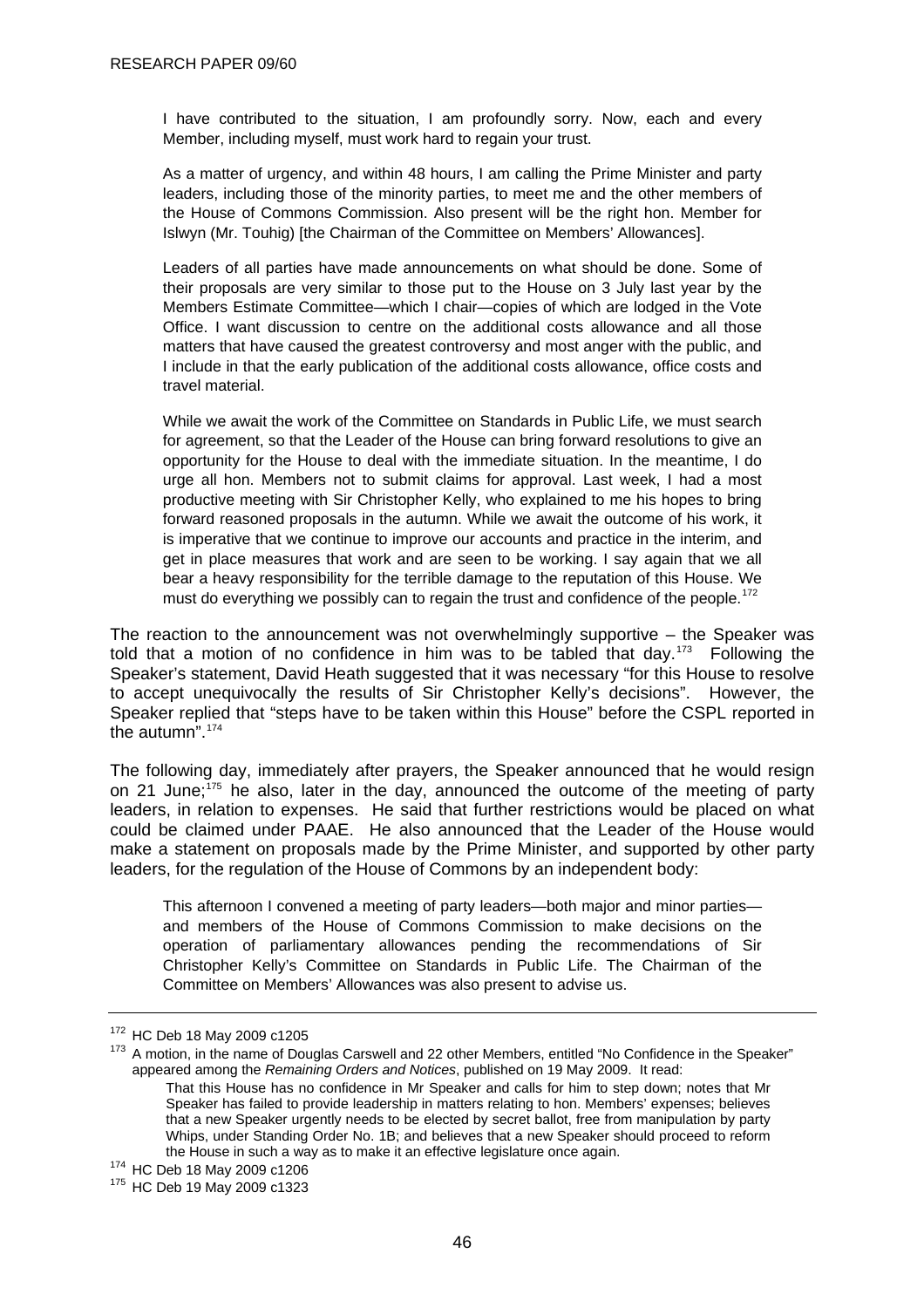The Committee on Standards in Public Life will come forward with long-term reforms to the current allowances system. All parties are now committed to implementing its recommendations as a whole, subject to the formal agreement of this House, provided that these reforms meet the tests of increased transparency and accountability and reduced cost for the taxpayer. We have today agreed a robust set of interim measures which will take effect at once and do not pre-empt any more substantial changes to be put forward by the Kelly committee.

Second homes: there will be no more claims for such items as furniture, household goods, capital improvements, gardening, cleaning and stamp duty. The following only should be claimable: rent, including ground rent; hotel accommodation; overnight subsistence; mortgage interest; council tax; service charges; utility bills, including gas, water, electricity, oil, telephone calls and line rental; and insurance—buildings and contents.

Designation of second homes: no changes to be made to designation of second homes in the years 2009-10, with a transparent appeal procedure for exceptional cases.

Capital gains tax: Members selling any property must be completely open with the tax authorities about whether they have claimed additional costs allowance on that property as a second home and are liable for capital gains tax. Members should make a declaration in respect of any property on which they claim for expenditure that it is not—and will never be—their main residence for capital gains tax purposes. Whether such a declaration has been made will be made public.

Couples: Members who are married or living together as partners must nominate the same main home, and will be limited to claiming a maximum of one person's accommodation allowance between them.

Mortgages: all those Members claiming reimbursement must confirm that the mortgage continues, that the payments are for interest only, and the amount claimed is accurate. Mortgage interest claims will be capped at £1,250 per month. In the view of the meeting—and subject to the recommendations of the Kelly committee—this maximum figure should be reduced in the longer term. The same cap will apply to rent and hotel accommodation. Some of these measures I am announcing will require a resolution by the House in the near future; others will be put into effect by administrative action.

Staffing: we confirmed the enforcement of deposit of staff contracts and the registration of any relatives employed.

While the Kelly committee recommendations are awaited, there will be no specific changes to other allowances. The Department of Resources is instructed to tighten the administration of all claims and apply a clear test of "reasonableness". If there is any doubt about the eligibility of a claim, it will be refused and there will be no appeal. In future, all authorised payments will be published online at transaction level on a quarterly basis by the Department of Resources.

All past claims under the former additional costs allowance over the past four years will be examined. This will be carried out by a team with external management; the external manager will be appointed after consultation with the Comptroller and Auditor General. All necessary resources will be made available. The team will look at claims in relation to the rules which existed at that time, and will take account of any issues which arise from that examination which cause them to question the original judgment.

The meeting also received a paper from the Prime Minister, which was endorsed by the other party leaders, calling for a fundamental reform of allowances—moving from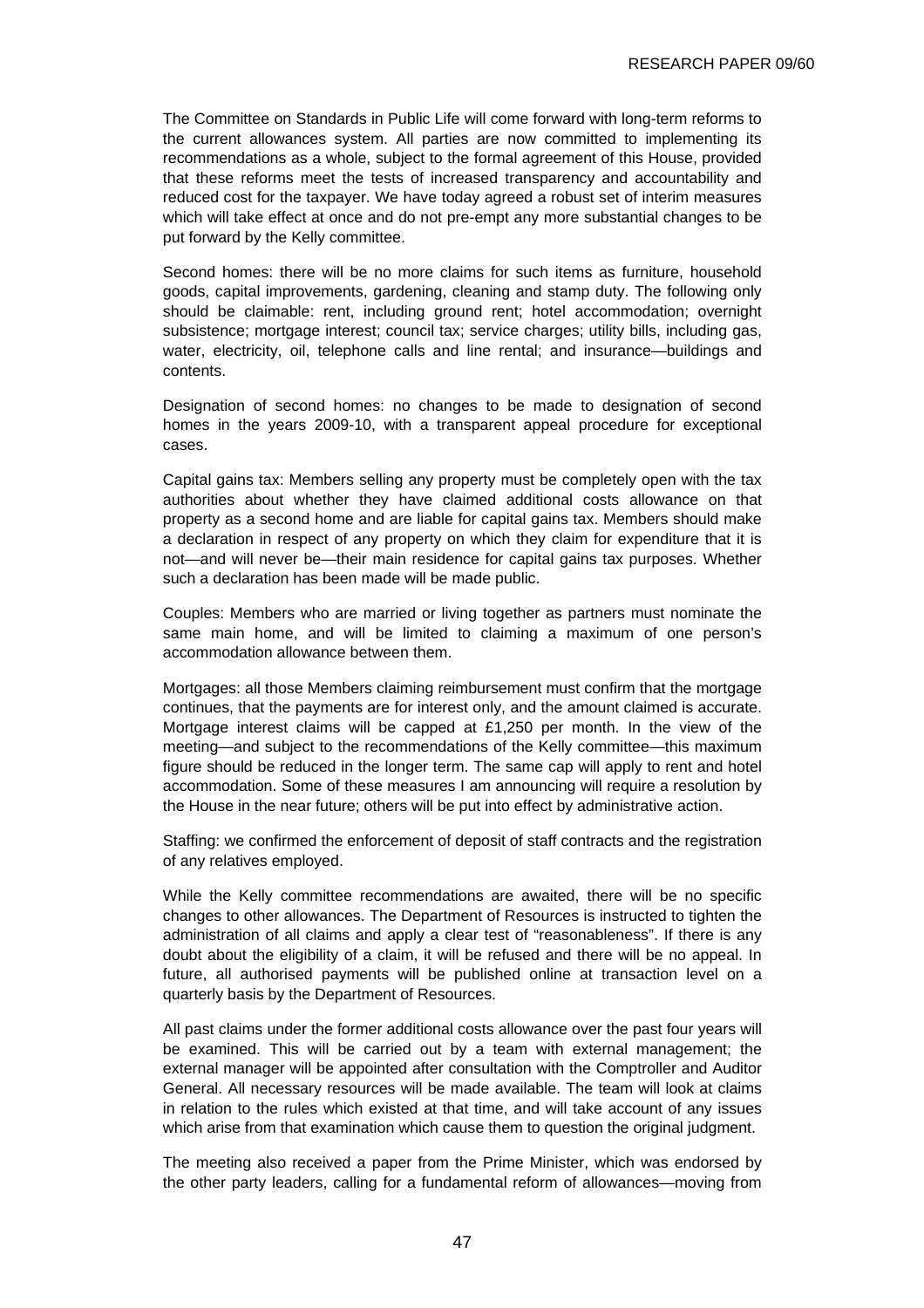<span id="page-51-0"></span>self-regulation to regulation by an independent body. The Government will consult widely on this proposal. Further to this, the Leader of the House will be making a statement tomorrow, which will allow the House a full opportunity to ask questions, and Members to air their views on the decisions we have made and the proposals for the future.

**The Leader of the House of Commons (Ms Harriet Harman):** Further to your statement, Mr. Speaker. As you said, the Prime Minister provided a document for today's discussions with you and other party leaders. For the convenience of Members, I will deposit this paper in the Library tonight, and copies will be made available for Members in the Vote Office.<sup>[176](#page-51-0)</sup>

The Leader of the House deposited *Proposals for Fundamental Reform of the Parliamentary Allowances System* in the Library.[177](#page-51-0)

On 20 May 2008, the Leader of the House made a statement to the House and the MEC met and agreed changes to the rules on the PAAE.

After describing the background to the meeting convened by the Speaker and outlining the decisions taken by the meeting on allowances, the Leader of the House set out some details on the proposed parliamentary standards authority:

The proposal on which we seek to consult would see Parliament legislate to delegate specific responsibilities to a new, independent parliamentary standards authority, which would revise and update the codes of practice for Members of this House, investigate complaints where a Member of this House is alleged to have breached the code of conduct, take forward the implementation of the recommendations of the Committee on Standards in Public Life on allowances and take responsibility for authorising claims for payment under the new allowance system. It would be able not only to disallow claims, but to require payback of claims wrongly paid out and to impose financial penalties.

It is clearly appropriate that the new body should also take responsibility for such issues in the Lords, including administering and regulating the systems for peers' allowances, overseeing the code governing peers' conduct and the Register of Lords' Interests, ensuring high standards of propriety and financial conduct, investigating alleged abuses of the system and recommending any necessary sanctions.

 $[\ldots]$ 

The new authority would also maintain the register of Members' financial interests in this House and deal with the disclosure of second incomes. Discipline issues that might require sanctions such as suspension from the House, which would have a bearing on Members' ability to perform their work, would remain a matter for the whole House through the Standards and Privileges Committee. Only the electorate, or those who are themselves democratically elected, should be able to prevent a Member from doing their work in this House.<sup>[178](#page-51-0)</sup>

Fuller details of the proposed parliamentary standards authority are given in the Library Research Paper RP09/61 *Parliamentary Standards Bill* (forthcoming).

<sup>&</sup>lt;sup>176</sup> HC Deb 19 May 2009 cc1421-1422<br><sup>177</sup> *Proposals for Fundamental Reform of the Parliamentary Allowances System*[,](http://www.parliament.uk/deposits/depositedpapers/2009/DEP2009-1474.doc) 19 May 2009, Dep 2009/1474<br><sup>178</sup> HC Deb 20 May 2009 c1506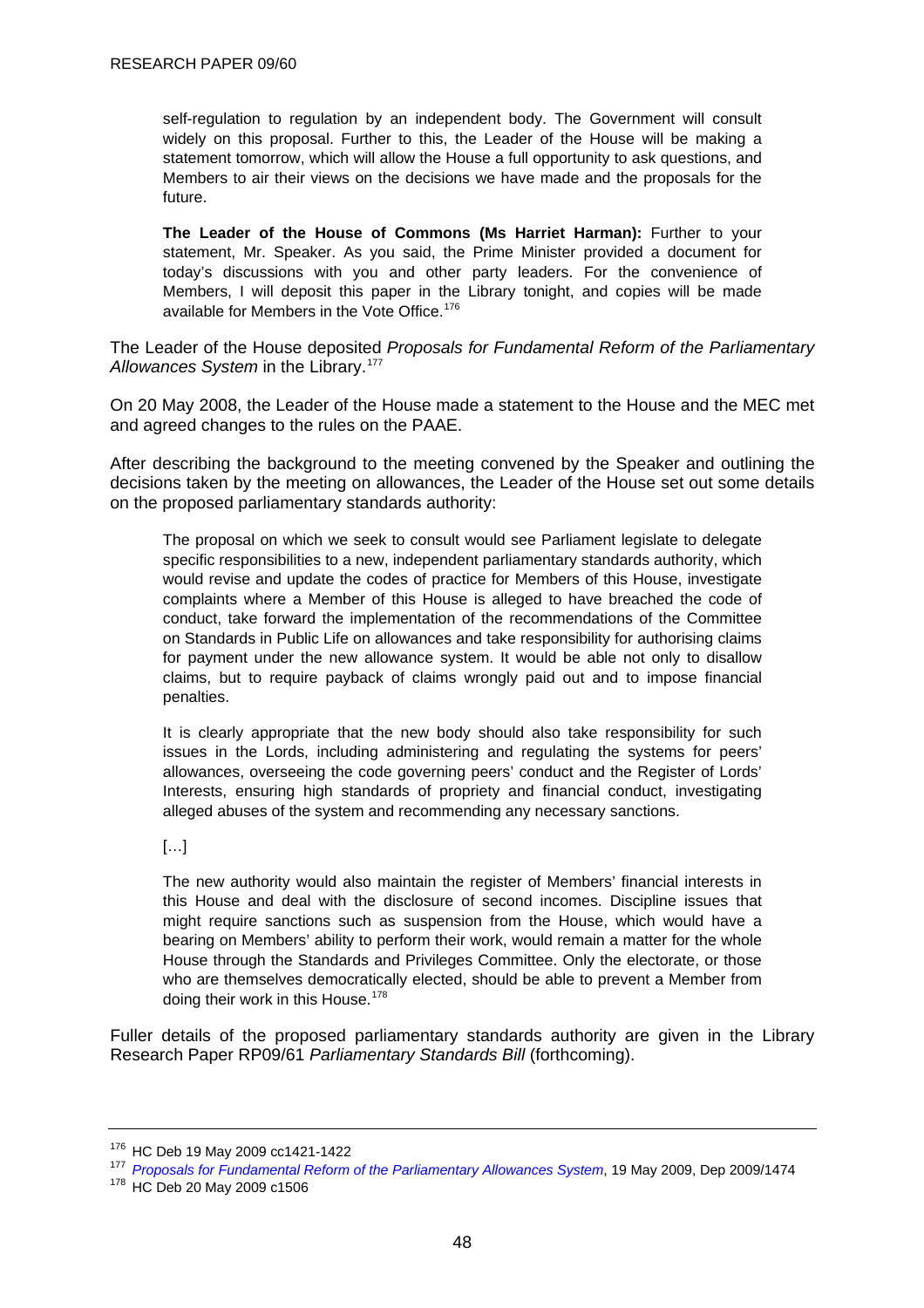The minutes of the MEC's meeting, later on 20 May 2009, set out the changes that it agreed on PAAE, and that changes would come into effect immediately:

The Committee made the following changes to the Green Book:

- Last sentence on page 5 and first paragraph on page 6 deleted; replaced by "The Department must apply a clear test of reasonableness to every claim. If there is any doubt about the eligibility of a claim, it will be refused. There is no appeal from such a refusal."
- Restriction of PAAE to rent, including ground rent, hotel accommodation, overnight subsistence, mortgage interest, council tax, service charges, utility bills (gas, water, electricity, oil, telephone calls and line rental), insurance (buildings and contents).
- Removal of the provision allowing change of designation of main and additional homes once in any year (paragraph 2.1.5); insertion of "Members may not swap the respective designations as between their main home and additional home, subject to appeal in exceptional cases to the Committee on Members' Allowances (and further appeal if rejected to the Members Estimate Committee)".
- Addition of "Members selling any property must inform the tax authorities whether they have claimed Additional Costs Allowance or PAAE on that property as an additional home and are liable for capital gains tax on it. Members must make a declaration in respect of any property on which they are claiming PAAE that it is not their main residence for capital gains tax purposes. Whether such a declaration has been made will be made public."
- Addition of "Members who are married to each other or are civil partners must nominate the same main home and are limited to claiming a maximum of one person's PAAE between them."
- Addition of a cap on mortgage interest claims and claims for hotel accommodation of £1250 per month. Rent under any new rental agreement made after 19 May 2009 on a new property also to be capped at £1250 per month, and existing rental agreements to be submitted to the Department of Resources and rigorously scrutinised.

The Committee agreed that these provisions should apply to any expenditure incurred after 19 May and any claims received by the Department of Resources after 1 June.

The Committee instructed the Department of Resources to ask Members claiming reimbursement of mortgage interest to confirm the terms of the mortgage agreement, that the payments are for interest only and that the amount claimed is accurate; and to be rigorous in ensuring that the arrangements are consistent with the claims made.

The Committee instructed the Department of Resources to make arrangements for quarterly publication of transaction-level information from the start of the current financial year.

The Committee directed the Accounting Officer to instruct the Department of Resources to make arrangements for a re-examination of claims under the former Additional Costs Allowance over the period 2004/05 to 2008/09, and to make reasonable resources available. This task was to be carried out by a team headed by an external manager appointed after consultation with the Comptroller and Auditor General. The team was to look at claims in relation to the rules which existed at the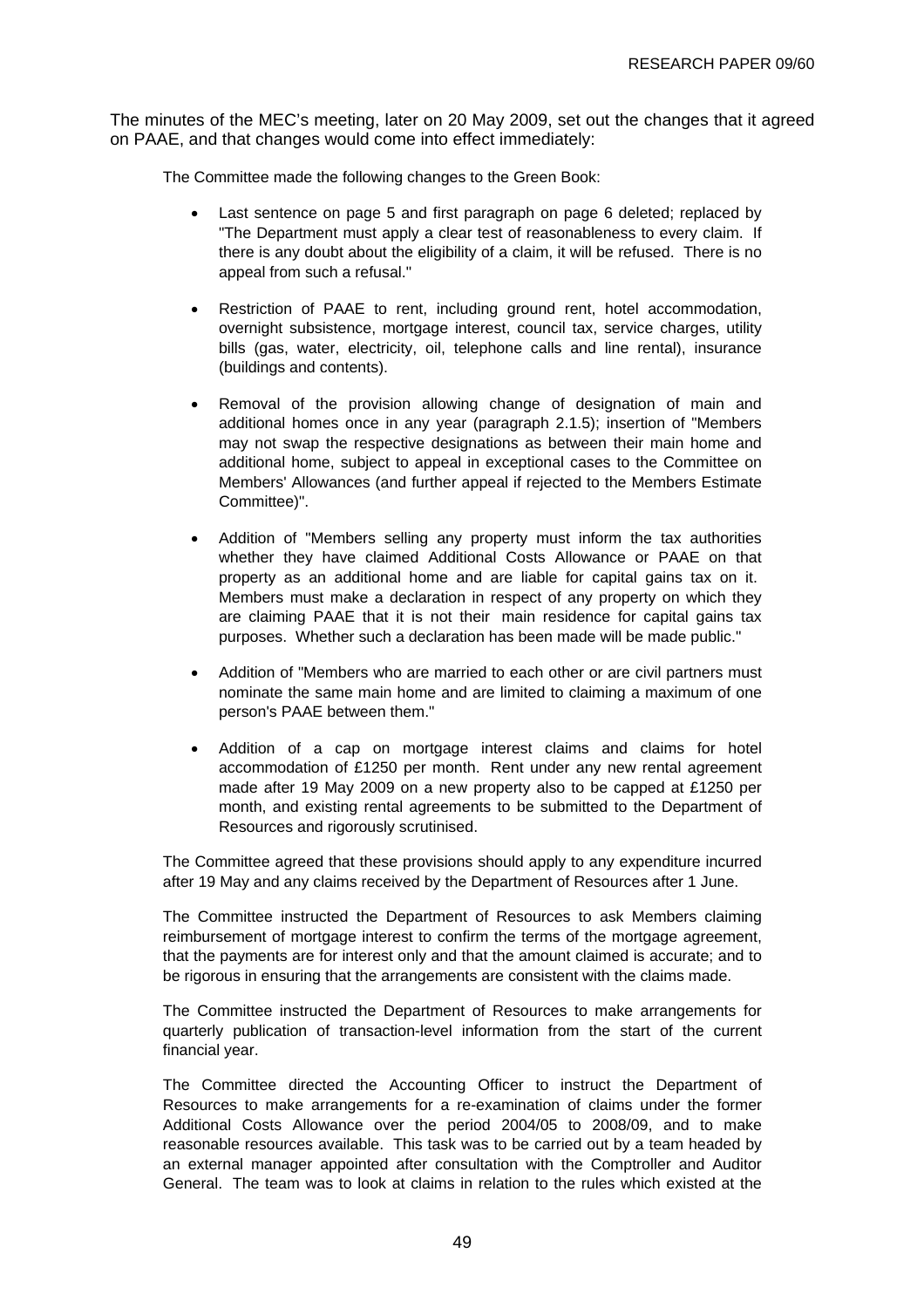<span id="page-53-0"></span>time, and to take account of any issues arising from that examination which caused them to question the original judgment.<sup>[179](#page-53-0)</sup>

There was all-party support for the plans and on 10 June, the Prime Minister confirmed the plans. In his statement on Constitutional Renewal, he said that:

The proposed new authority would take over the role of the Fees Office in authorising Members' claims, oversee the new allowance system, following proposals from the Committee on Standards in Public Life, maintain the Register of Members' Interests, and disallow claims, require repayment and apply firm and appropriate sanctions in cases of financial irregularity. I welcome the cross-party support for these proposals, which will be contained in the Bill that we will introduce very soon. I believe that the whole House will also wish to agree that, as part of this process, the new regulator should scrutinise efficiency and value for money in Parliament's expenditure, and ensure, as suggested to Sir Christopher Kelly, that Parliament costs less.

Secondly, the House will be asked to agree a statutory code of conduct for all MPs, clarifying their role in relation to their constituents and Parliament, detailing what the electorate can expect and the consequences that will follow for those who fail to deliver. It will codify much more clearly the different potential offences that must be addressed, and the options available to sanction. These measures will be included in a short, self-standing Bill on the conduct of Members in the Commons, which will be introduced and debated before the summer Adjournment. This will address the most immediate issues about which we know the public are most upset, but it will be only the first stage of our legislation on the constitution.<sup>[180](#page-53-0)</sup>

David Cameron indicated his support for the proposals but raised questions about accountability:

We will back the establishment of a Parliamentary Standards Authority to supervise all matters relating to Members of Parliament' pay and expenses, but there are still serious questions to be answered, not least about how it will relate to the House and to whom it will be ultimately accountable.<sup>[181](#page-53-0)</sup>

Nick Clegg also indicated his support for the proposals, saying, "I also strongly welcome the move towards a Parliamentary Standards Authority and an MPs' code of conduct. These changes should be implemented immediately with no more delay".<sup>[182](#page-53-0)</sup>

Over the weekend of 13-14 June, the Leader indicated that it was her intention that the legislation establishing the PSA would have received Royal Assent by the Summer Recess.<sup>[183](#page-53-0)</sup> On 18 June 2009, Lord Bach, the Parliamentary Under-Secretary of State at the Ministry of Justice, confirmed that "the Government intend to bring forward a Bill to create an Independent Parliamentary Standards Authority before the House rises for the summer".<sup>[184](#page-53-0)</sup>

On 19 June 2009, in response to a written question, Nick Harvey, for the House of Commons Commission, outlined how the re-examination of claims under the ACA would proceed:

<sup>179</sup> Members Estimate Committee, *[Formal Minutes 20 May 2009](http://www.parliament.uk/parliamentary_committees/mec/mecfm200509.cfm)*, Item 1, Adoption and Implementation of Measures Announced in Mr Speaker's Statement of 19 May<br><sup>180</sup> HC Deb 10 June 2009 c796<br><sup>181</sup> HC Deb 10 June 2009 c799<br><sup>182</sup> HC Deb 10 June 2009 cc802-803<br><sup>183</sup> Andrew Grice, "Expenses inquiry to report early", *Independent*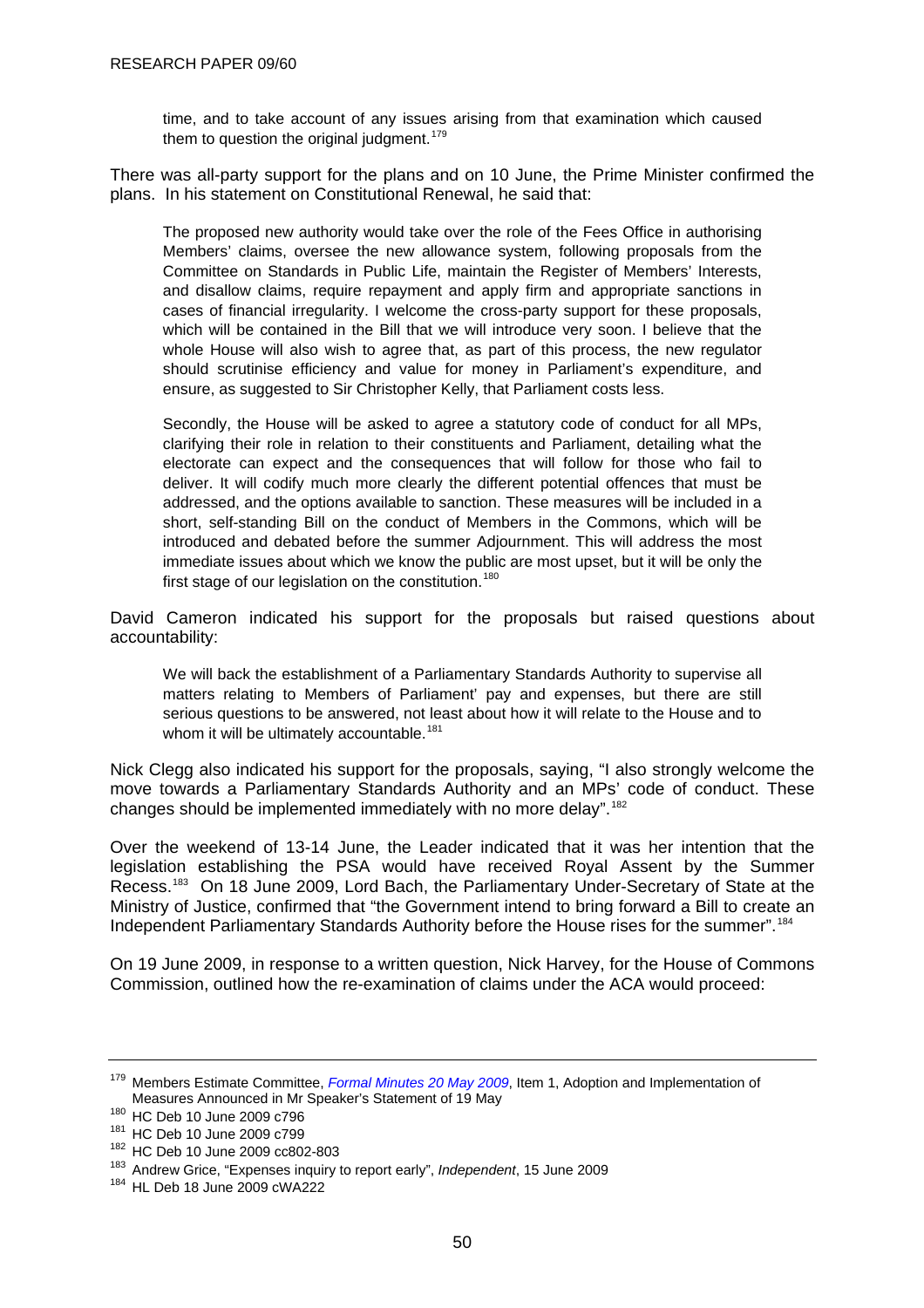<span id="page-54-0"></span>Sir Thomas Legg KCB QC has been engaged to carry out the review of four years' claims for Additional Costs Allowance for all Members who have claimed the allowance. His terms of reference are currently under consideration. He will begin work shortly and carry out his review as quickly as possible. He will draw on external professional accountancy expertise as well as help from other sources. His findings will be published in a report in due course.<sup>[185](#page-54-0)</sup>

## **7.1 Current position**

The CSPL has begun taking oral evidence and has announced that it hopes to report in October 2009. The main parties have indicated their intentions to implement the CSPL's recommendations

The *Parliamentary Standards Bill*, to establish the Independent Parliamentary Standards Authority, which would take over the authorisation and payments of Members' pay and allowances, was introduced in the House of Commons on 23 June 2009. The Government intends that the Bill will receive Royal Assent before the Summer Recess.

<sup>185</sup> HC Deb 19 June 2009 c539W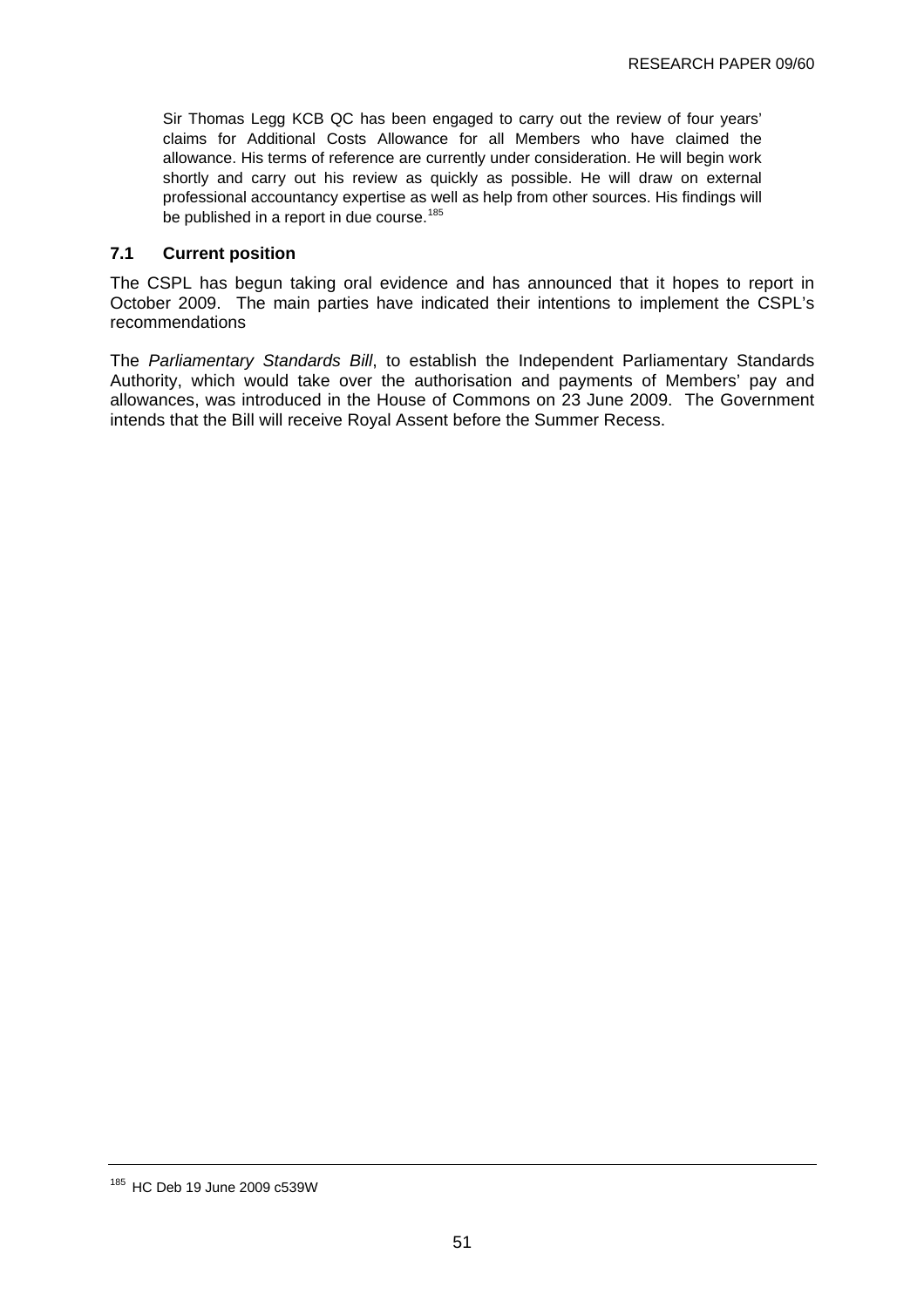# <span id="page-55-0"></span>**Appendix 1 – MEC recommendations made in its** *Review of Allowances*

#### *Audit and assurance*

1. We recommend that there should be a robust new system of practice assurance involving regular financial health checks on records kept and processes used in Members' offices with outside professional teams covering about 25% of Members each year and every Member each Parliament. (Paragraph 63)

2. We recommend that the House extends the scope of the audit engagement so that it is the same as for other public bodies. The NAO expects that their sampling of claims paid will include one or more transactions relating to at least 20 per cent of MPs each year. (Paragraph 68)

3. We recommend that, from the start of the 2009-10 financial year, the receipt threshold should be reduced from £25 to zero and that all claims, however small, will have to be backed by receipts. (Paragraph 47)

4. We recommend that the Green Book (setting out the rules on allowances for Members) be revised to specify more detailed rules and that the new version be brought into effect by 1 April 2009. (Paragraph 71)

5. We recommend that, for payments from the staffing allowance, it should be mandatory for Members to deposit staff contracts and job descriptions with the Department of Resources and that this should be rigorously enforced. (Paragraph 103)

#### *Scope of overnight expenses*

6. We recommend that, with immediate effect, Members should no longer be able to claim reimbursement for furniture and household goods or for capital improvements. (Paragraph 215)

7. We recommend that new MPs elected to the next Parliament to represent constituencies in outer London should be eligible to claim half of any overnight expenses allowance; and all MPs representing those seats should be restricted to claim half the standard rate from the start of the following Parliament. (Paragraph 229)

#### *Constituency offices*

8. We recommend acceptance of the SSRB proposal that constituency office lease or rental should be met in full by the House recognising that in some constituencies office costs are higher than can reasonably be met out of the current Incidental Expenses Provision; that this should be limited in size and standard under detailed criteria to be drawn up by an independent chartered surveyor; that the scheme be run under the guidance of such a surveyor employed by the House; that the scheme be phased-in over a period of time; and that Members who choose not to make use of the new scheme can continue to claim for constituency office costs under the Incidental Expenses Provision or its successor. (Paragraph 130)

#### *Communications*

9. We recommend that the rules governing the Communications Allowance be tightened in respect of not publishing during election periods, not using party logos or other distinguishing labels, confining distribution to Members' own constituencies and other matters; and that claims for the costs of production of any publication costing more than £1,000 will only be met if it has been cleared in advance with the Department of Resources. (Paragraph 141)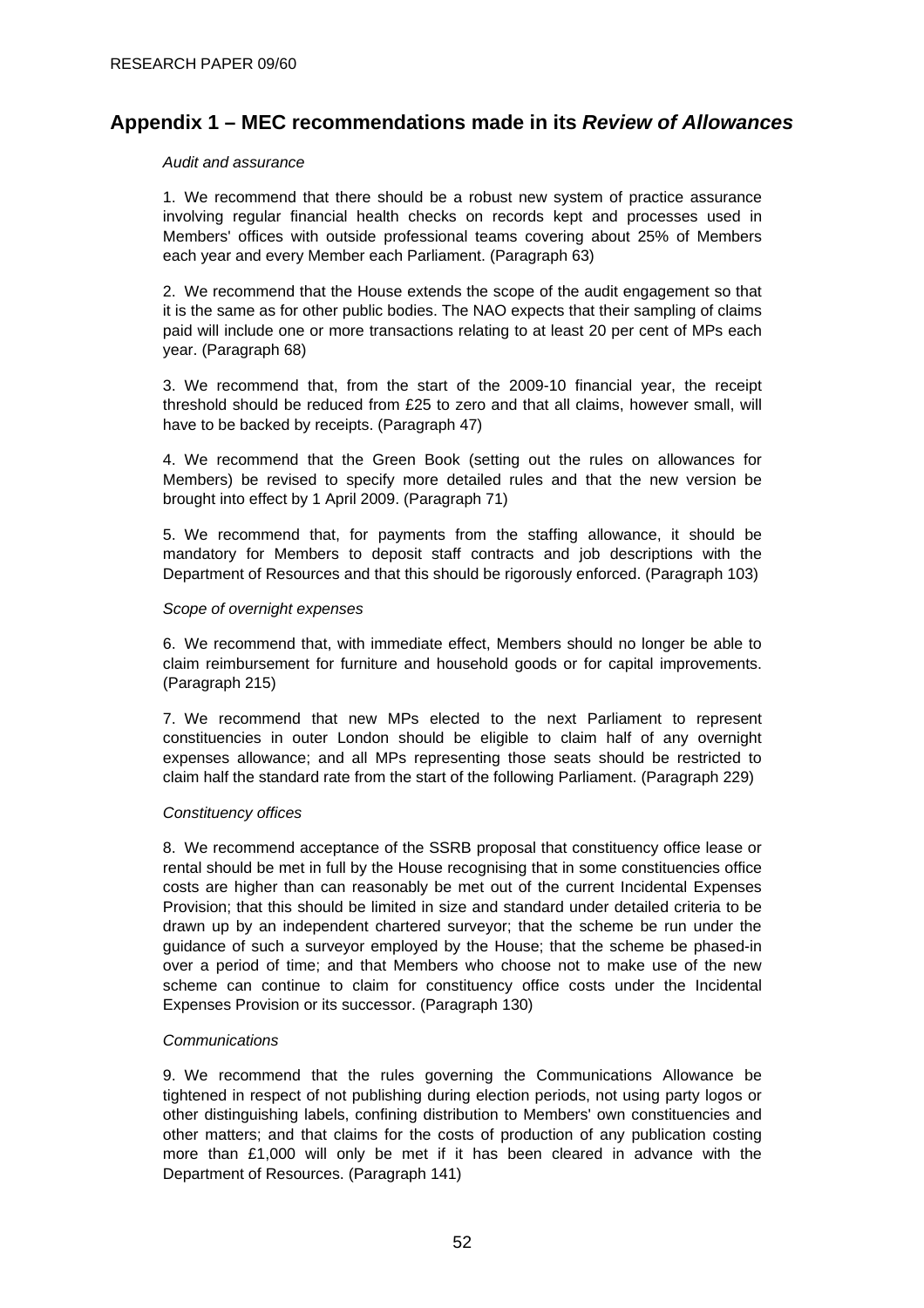10. We recommend that the Communications Allowance itself be frozen at the current level for three years from April 2009 till April 2012 and thereafter the uprating formula be changed to RPIX. (Paragraph 142)

#### *Travel*

11. We recommend that the House should continue to apply the same car mileage rate as specified by HM Revenue & Customs. (Paragraph 160)

12. We recommend that the current figure of 350 miles per month which may be claimed without supporting documents be replaced by separate mileage limits for small, medium-sized and large constituencies. (Paragraph 164)

#### *Overnight expenses*

13. We recommend that the Additional Costs Allowance be adapted into an overnight expenses allowance, comprising a £19,600 maximum budget for accommodation (excluding furniture, household goods and capital improvements) but operating on the basis of itemised reimbursement and a flat rate of £30 for daily subsistence. (Paragraph 225)

14. We recommend that, instead of the London Supplement (which Sir John Baker recommended should be increased to £3,623), the extra living costs and working unsociable hours in London should be reflected in a new London costs allowance consolidated into a taxable amount of £7,500 for MPs who do not or are not eligible to claim the Additional Costs Allowance. (Paragraph 234)

#### *Resettlement*

15. We recommend that, in the next Parliament, the basis of calculation of the Resettlement Grant should be shifted towards Members leaving the House in their early fifties. (Paragraph 253)

#### *Other SSRB recommendations*

16. We recommend that the SSRB proposal that Incidental Expenses Provision should be abated for every work station in London should not be implemented. (Paragraph 109)

17. We recommend that no further steps should be taken to implement the SSRB proposal for a further increase in the Staffing Allowance for each full-time equivalent member of staff based in London. (Paragraph 110)

18. We recommend that the SSRB's proposal that partners of Members should be entitled to the same limited travel arrangements as spouses and civil partners should not be implemented. (Paragraph 171)

Source: Members Estimate Committee, *[Review of Allowances](http://www.publications.parliament.uk/pa/cm200708/cmselect/cmmemest/578/578i.pdf)*, 25 June 2008, HC 578-I 2007-08, pp71- 73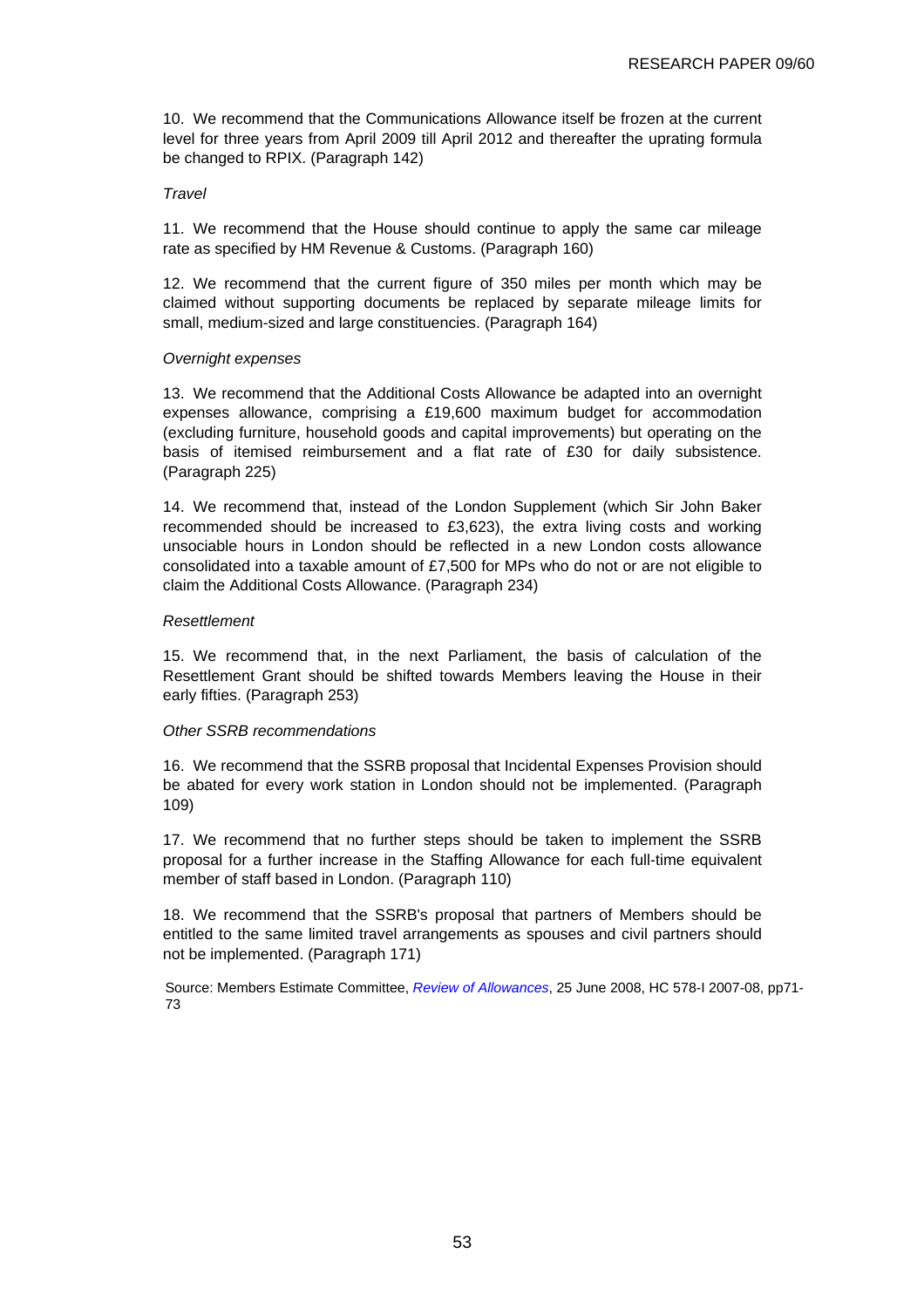# <span id="page-57-0"></span>**Appendix 2 – Payments to hon Members (Publication Scheme)**

Resolved,

(1) That, subject to the provisions of paragraph (2) below, for the purpose of the publication scheme adopted and maintained by the House under section 19 of the Freedom of Information Act 2000, such information about payments made to, or on behalf of, hon. Members which is already published routinely in accordance with the scheme shall continue to be published;

(2) In addition, information relating to Members' expenditure from the beginning of the current Parliament shall be published in relation to each financial year, to the extent that such information is separately identifiable, under the following categories:

- (a) Administrative and Office Expenditure:
	- (i) accommodation costs for offices, surgeries, etc;
	- (ii) office equipment and supplies;
	- (iii) telephones and other telecommunications;
	- (iv) professional fees and charges;
	- (v) agency and other staff costs;
	- (vi) travel costs;
	- (vii) utilities;

(b) Personal Additional Accommodation Expenditure:

- (i) mortgage interest;
- (ii) rent;
- (iii) hotel costs;
- (iv) council tax;
- (v) fixtures, fittings and furnishings;
- (vi) subsistence;

(vii) other household costs, including service charges, utilities,

# telecommunications, maintenance and repairs;

#### (c) Communications Expenditure:

- (i) websites;
- (ii) reports and surveys;
- (iii) delivery charges, postage and stationery;
- (iv) advertising;
- (v) equipment;
- (d) Staffing Expenditure;
- (e) Travel Expenditure in relation to travel by Members:

(i) car, including third party vehicle rental and mileage;

- (ii) rail;
- (iii) air;
- (iv) other UK and European travel;
- (f) Resettlement Grant;
- (g) Winding-up Expenditure;

(3) The Committee on Members' Allowances shall keep the categories listed in paragraph (2) above under review and may modify them from time to time as the committee may think necessary or desirable in the interests of clarity, consistency, accountability and effective administration, and conformity with current circumstances.

Source: HC 22 January 2009 cc969-970